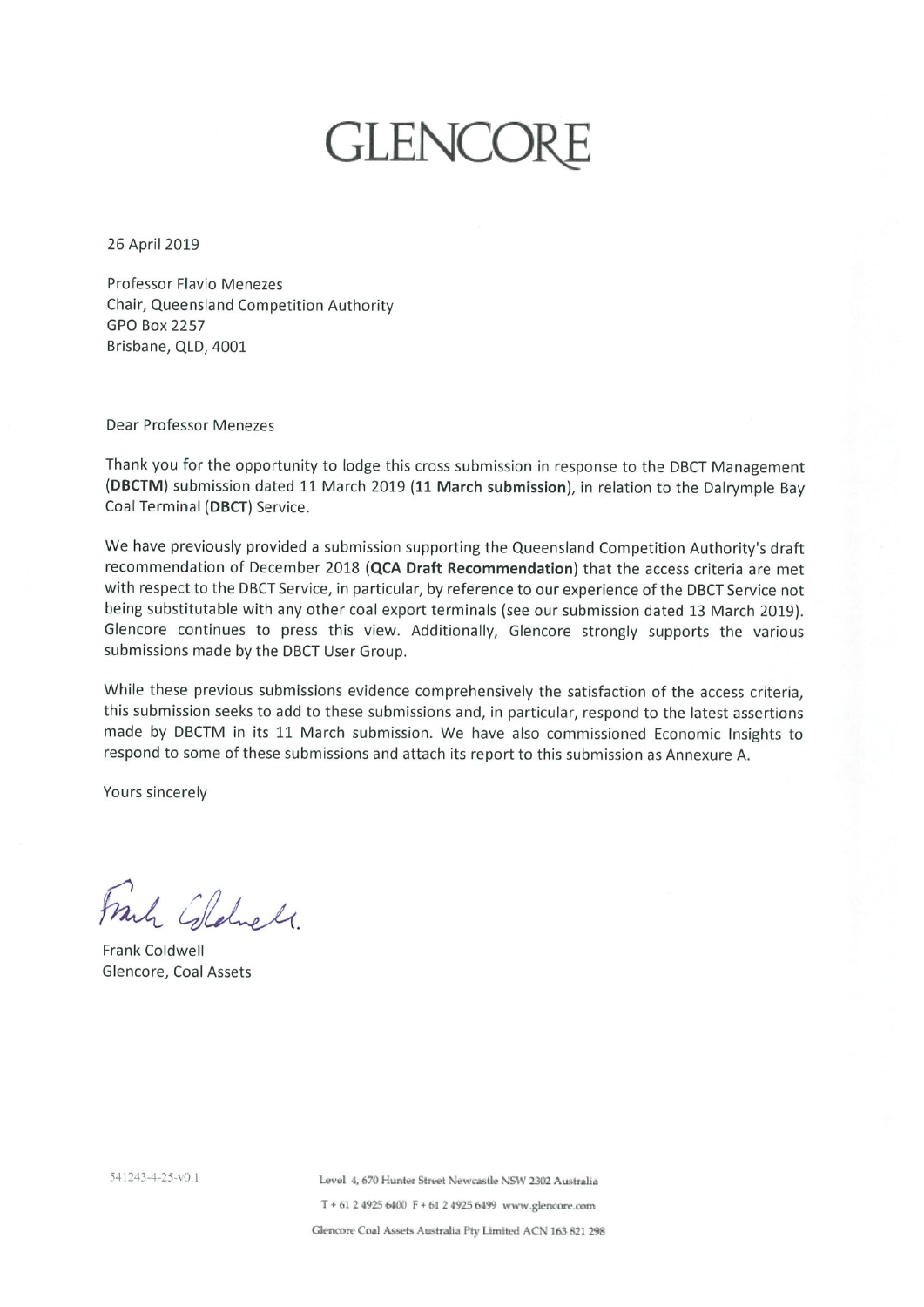# GLENCORE COAL ASSETS AUSTRALIA PTY LTD

Cross Submission to the Queensland Competition Authority in response to the DBCT Management submission dated 11 March 2019 in relation to the Dalrymple Bay Coal Terminal Service

**26 April 2019**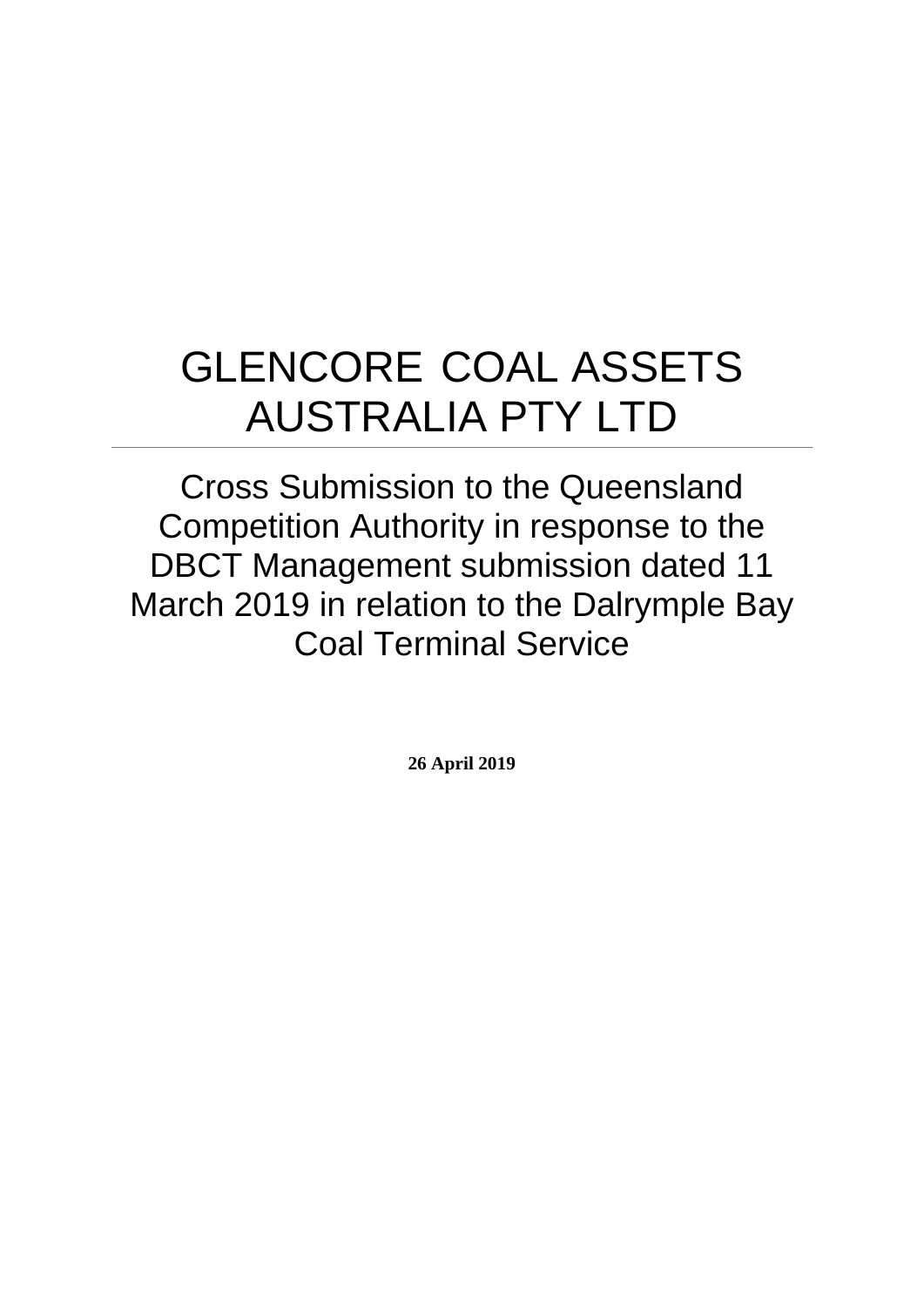#### 1. **EXECUTIVE SUMMARY**

- 1.1 Glencore Coal Assets Australia Pty Ltd (**Glencore**) is lodging this cross submission in response to the DBCT Management (**DBCTM**) submission dated 11 March 2019 (**11 March submission**), in relation to the Dalrymple Bay Coal Terminal (**DBCT**) Service.
- 1.2 Glencore previously provided a submission supporting the Queensland Competition Authority's draft recommendation of December 2018 (**QCA Draft Recommendation**) that the access criteria are met with respect to the DBCT Service, in particular, by reference to our experience of the DBCT Service not being substitutable with any other coal export terminals (see our submission dated 13 March 2019). Glencore continues to press this view. Additionally, Glencore strongly supports the various submissions made by the DBCT User Group.
- 1.3 While these previous submissions evidence comprehensively the satisfaction of the access criteria, this submission seeks to add to these submissions and in particular respond to the latest assertions made by DBCT Management in its 11 March submission. We have commissioned Economic Insights to respond to some of these submissions and attach its report to this submission as Annexure A.
- 1.4 Glencore continues to have concerns with DBCTM's proposed deed poll/access framework (collectively, **Access Framework**), both in relation to its inappropriateness as a relevant counterfactual under criterion (a), and its ineffectiveness in addressing the QCA (and DBCT User Group's) concerns in relation to the material impact on competition in the coal tenements market that would arise absent a declaration.
- 1.5 Glencore has had specific experience with criterion (a) in the Port of Newcastle matter and in responding to the past approach of the National Competition Council **(NCC**) in the proceedings taken to the High Court as well as the access arbitration process before the Australian Competition and Consumer Commission **(ACCC)** involving Port of Newcastle Operations Pty Ltd **(PNO)** under provisions in Part IIIA of the Competition and Consumer Act 2010 **(CCA**), which are similar to those in the QCA Act 1997 (**QCA**  Act). Glencore has experienced first-hand the difficulties in dealing with a monopoly infrastructure provider providing an undeclared service.
- 1.6 Glencore has had the benefit of seeing the DBCT User Group's latest submission and supporting material. Glencore strongly supports that submission and relies on the legal opinions contained therein. Based on that material and Glencore's own experience, Glencore considers that the QCA would commit an error of law if it considered the DBCTM Access Framework as the appropriate and effective counterfactual for the purposes of criterion (a), for the reasons we explain in this submission.
- 1.7 Glencore also submits that the acceptance of the Access Framework as an appropriate counterfactual by the QCA could set a dangerous precedent which would be used by monopolist service providers across Australia in dealing with all regulators seeking to manage market power issues for the benefit of Australian consumers. The use of such contractual artifices would not only impact on competition in the markets under consideration in this declaration review by the QCA, but also the various markets in industries that are at the whim of monopoly infrastructure service providers across Australia.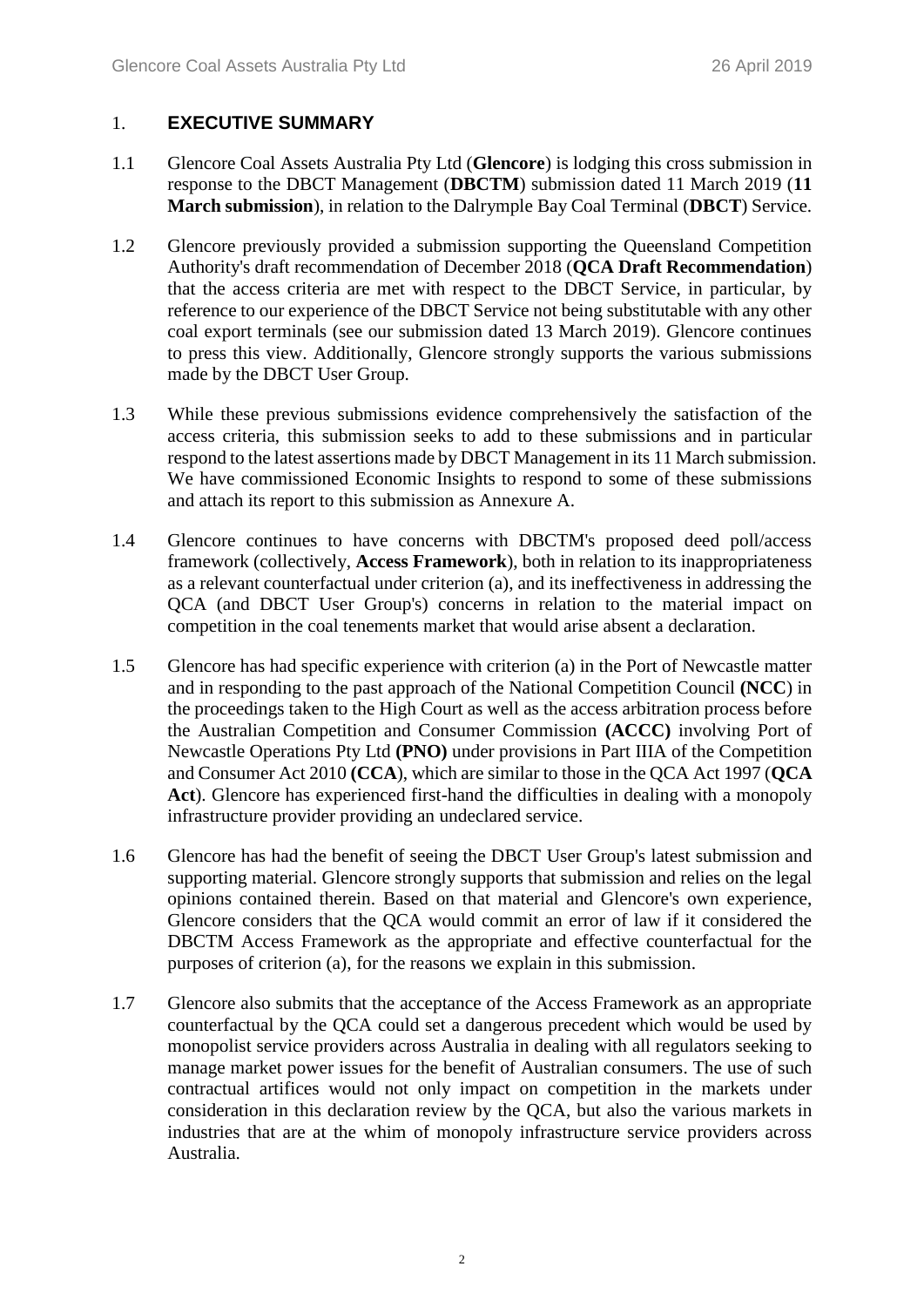#### 2. **CRITERION (A)**

1

#### **Relevant Counterfactual**

2.1 Glencore supports the previous submissions made by DBCT User Group regarding the inappropriateness of using DBCTM's Access Framework as the counterfactual for the criterion (a) assessment. Such an approach requires and necessitates a detailed analysis of the terms and conditions promised by the service provider. This is inappropriate, and contrary to the legislative intent behind criterion (a). For example, the explanatory memorandum to the bill that introduced the revised criterion (a) into the national access regime noted:<sup>1</sup>

> What are reasonable terms and conditions is not defined in the legislation. This is an objective test that may involve consideration of market conditions. *It does not require that the Council or Minister come to a view on the outcomes of a Part IIIA negotiation or arbitration.* (emphasis added)

- 2.2 Additionally, it is even more inappropriate to accept an approach which requires a detailed assessment of the legal effectiveness and terms and conditions of a purported access regime which has been proposed as the counterfactual but which is of highly questionable legal enforceability, which has never been relied on or shown to be effective and which could be changed subsequently to any decision not to declare on the basis of such a contrived counterfactual (which as detailed below is the case with the Access Framework).
- 2.3 This would undermine the declaration process by enabling service providers to sidestep declaration by providing terms and conditions to create an artificial counterfactual that is argued not to trigger the application of criterion (a), and then subsequently changing them to better suit their requirements.
- 2.4 The threat of a declaration application on a subsequent amendment of the access framework is unlikely to provide a sufficient disincentive to future monopolistic charging practices. Monopoly service providers are likely to consider the threat of a subsequent declaration application to be an acceptable commercial risk considering the lengthy delays inherently involved in a declaration application, and the possibility afforded by the precedent for simply offering acceptable terms and conditions to avoid the declaration. In the interim period before declaration, costs would be imposed on users and potential users that could not be recovered. Our own experience in the Port of Newcastle matter demonstrates the difficulties in having monopoly infrastructure services declared, with that declaration process starting in 2015 and still continuing.
- 2.5 Additionally, the QCA has acknowledged that it should not be required to examine in detail the terms and conditions offered under an alternative counterfactual scenario. At page 69 of the draft recommendation, it states that criterion (a) does not require:

a detailed comparison of the terms that would be anticipated either if the service was declared, or if it was not declared... Rather, the QCA's focus is on assessing what access or increased access would look like in a future without declaration. Accordingly, the relevant issue for the QCA is the broader matter of assessing how DBCT Management would be constrained by its proposed access framework if it were in place in a future

<sup>1</sup> Explanatory Memorandum, Competition and Consumer Amendment (Competition Policy Review) Bill, [12.21]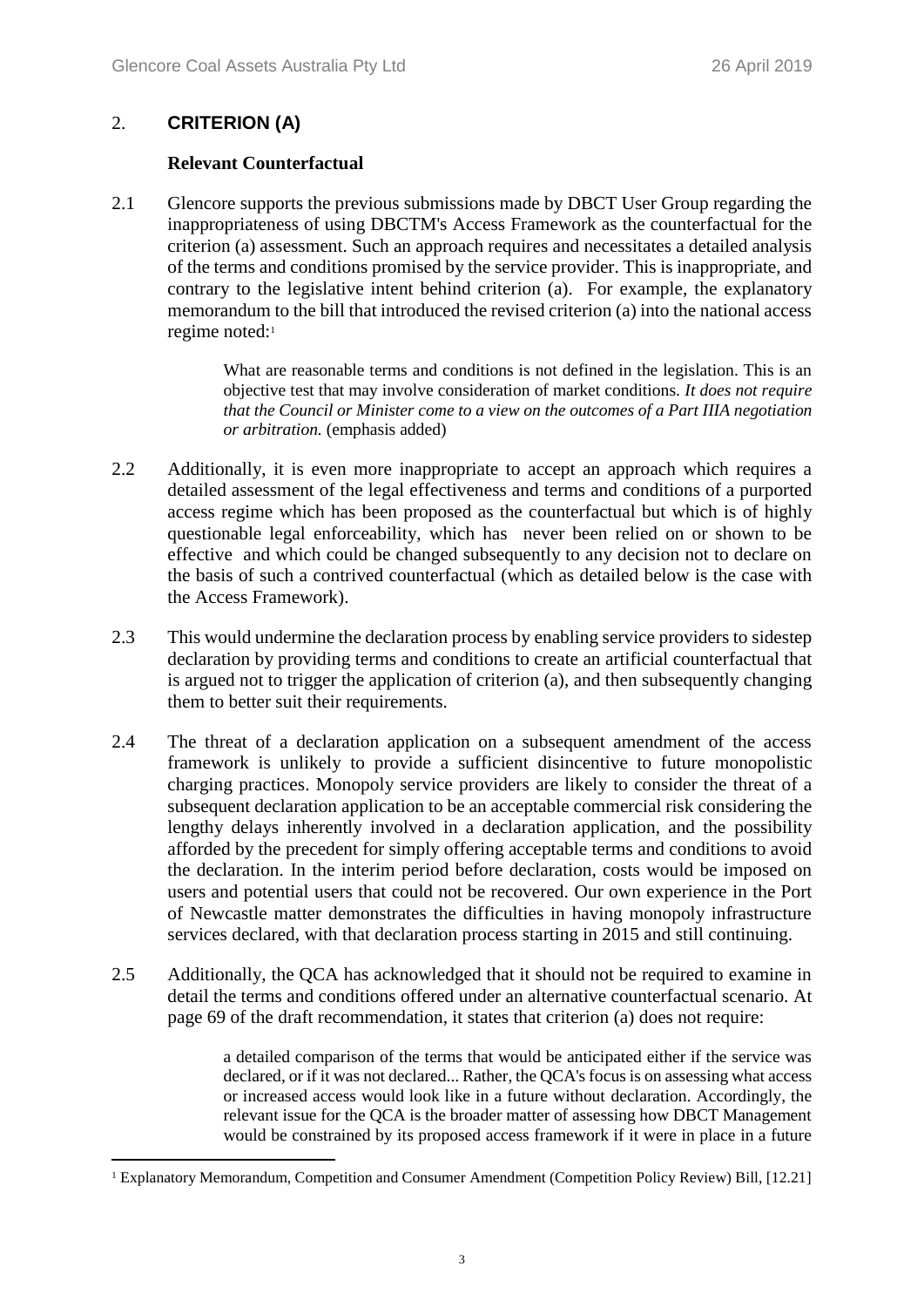without declaration. In this regard, the QCA has focused in particular on capacity allocation and approach to pricing.

- 2.6 Any proper examination of the Access Framework requires not only a review of its terms but also a consideration of its legal effectiveness and what (if any) legal remedies would be available to a party which wished to enforce the Access Framework. This is an untried mechanism, and differs fundamentally from normal commercial scenarios – such as an agreement between commercial parties to submit the price of already contracted capacity to review by an arbitrator in accordance with mutually agreed parameters.
- 2.7 As regards the terms of the Access Framework themselves, as detailed below, it is the detail of the proposed Access Framework in its totality that produces its commercial impact on access seekers and holders, including terms other than those directly relating to pricing, even where DBCTM has purported to solve any pricing uncertainty concerns in its new proposal by 'hard-coding' the price cap. It is only on an analysis of the detail of the Access Framework that the flaws and gaps in this submission are made apparent. It would be incorrect for the QCA to take account of any term of the Access Framework (i.e. pricing) without completing a detailed review of the entire Access Framework.

However, since, as the QCA acknowledges, the correct application of criterion (a) does *not* require a detailed analysis of particular terms and conditions which are or may be proposed by the service provider, the QCA should not conduct such a full and detailed review of the proposed terms of the Access Framework or find itself having to attempt to assess the extent to which any legal mechanics exist which might render the Access Framework effective in any degree to constrain the future conduct of DBCTM. This would be a fraught exercise and one where the QCA would be drawn into error.

2.8 The correct application of criterion (a) does not require the decision maker to compare a detailed assessment of an expected regulatory outcome with a detailed counterfactual – whether based on the decision maker's own assessment of likely outcomes, on the basis of currently available access terms, or on the basis of a highly artificial, contrived and ineffective counterfactual provided by the infrastructure owner – such as the Access Framework. Such an erroneous approach would collapse the process required to determine the outcomes of a regulated undertaking or price arbitration into the assessment of what is only one of the necessary criteria for the application of such processes.

#### **The Amended Access Framework is insufficient to counter QCA's conclusion that competition would be materially impacted in the coal tenements market**

2.9 Even if the QCA were to accept the Access Framework as the relevant counterfactual, Glencore maintains that as a matter of law and practice it remains insufficient, even with the latest changes to the Framework and Deed Poll as attached to the 11 March submission (collectively, **Amended Access Framework**), to provide a counterfactual in which competition in a dependent market is not materially impacted by the lack of declaration.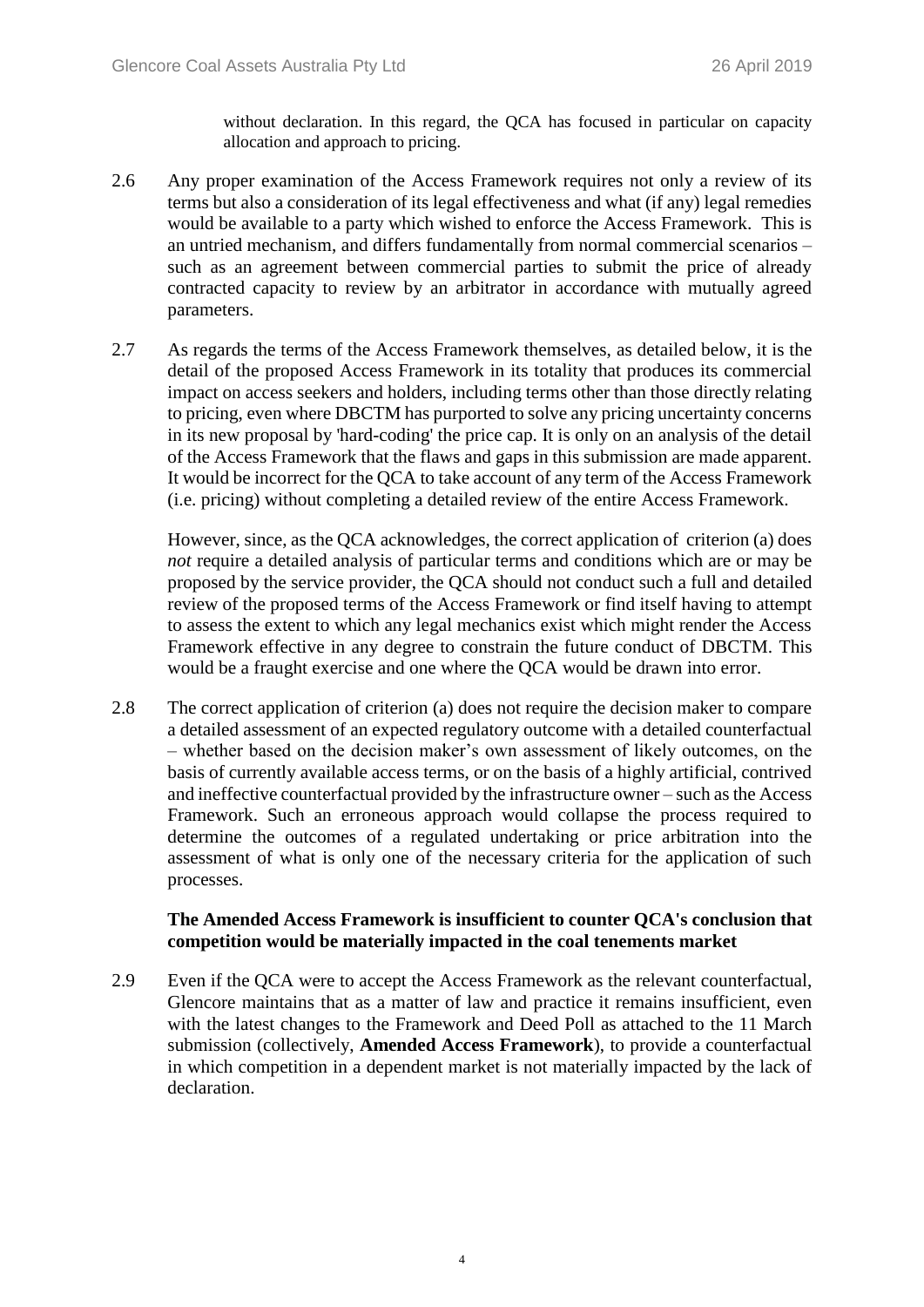#### (1) Impact of a \$3/tonne price increase

- 2.10 *Firstly*, DBCTM contends that the newly inserted \$3/tonne price cap would prevent it from charging \$3/tonne more than what the QCA would determine for the existing terminal and that, based on the QCA's view, this amount would not have a material impact on competition. Putting aside the redundancy of a price cap where the floor is hypothetical, (as discussed at paragraphs [2.15](#page-6-0) – 2.18 below), this assertion does not take into account that the QCA's view was based on considering the \$3 per tonne charge as a proportion of a forecast metallurgical coal price and not on the impact on profits which is critical for assessing the impact on investment incentives particularly for coal tenements.
- 2.11 The impact of an additional \$3 per tonne charge can have a large impact on the value of a coal investment in the Goonyella system. The analysis of the impact of a \$3 per tonne increase in charges must be in the context of the overall revenue, costs (and hence EVITDA margin), expansionary capital and sustaining capital as they are anticipated over the life of the project/asset. One of the typical investment measures considered for mining projects is the internal rate of return (**IRR**) (amongst others, including payback period, discounted payback period, net present value, return sensitivity, capital intensity).
- 2.12 When taking into account further considerations, the impact of a \$3 per tonne increase in charges could materially change the assessment of a project, with the possibility of the charge changing a decision from a proceed to not proceed, where a required hurdle rate may not be met. In fact the unknown nature of the proposed floor leads to greater uncertainty and the potential for not only higher costs assumed with the \$3 per tonne charge but the demand of a higher hurdle rate to progress the project due to riskiness of cash flows. Table 1 presents estimates of the impact of a \$3 per tonne charge on the IRR of hypothetical, but typical coal mine project in the Goonyella system. Estimates are shown for a large thermal open cut mine, a medium sized coking and thermal coal open cut mine and a small coking coal underground mine.
- 2.13 The impact of the additional \$3 per tonne charge is to reduce the internal rates of return for these mines by 1.8, 1.5 and 0.7 percentage points respectively. This quantifiable incremental impact could stop a project from progressing or materially change the value of tenements transacted in the market.
- 2.14 The additional charge would only be paid by new entrants or facility users that wish to contract for additional capacity. Thus new entrants and incumbents who wish to expand capacity would have to factor the additional cost of \$3 per tonne into the prices they are willing to pay for tenements and this would affect their ability to be successful in the acquisition of tenements with a consequent adverse impact on competition in the market for tenements.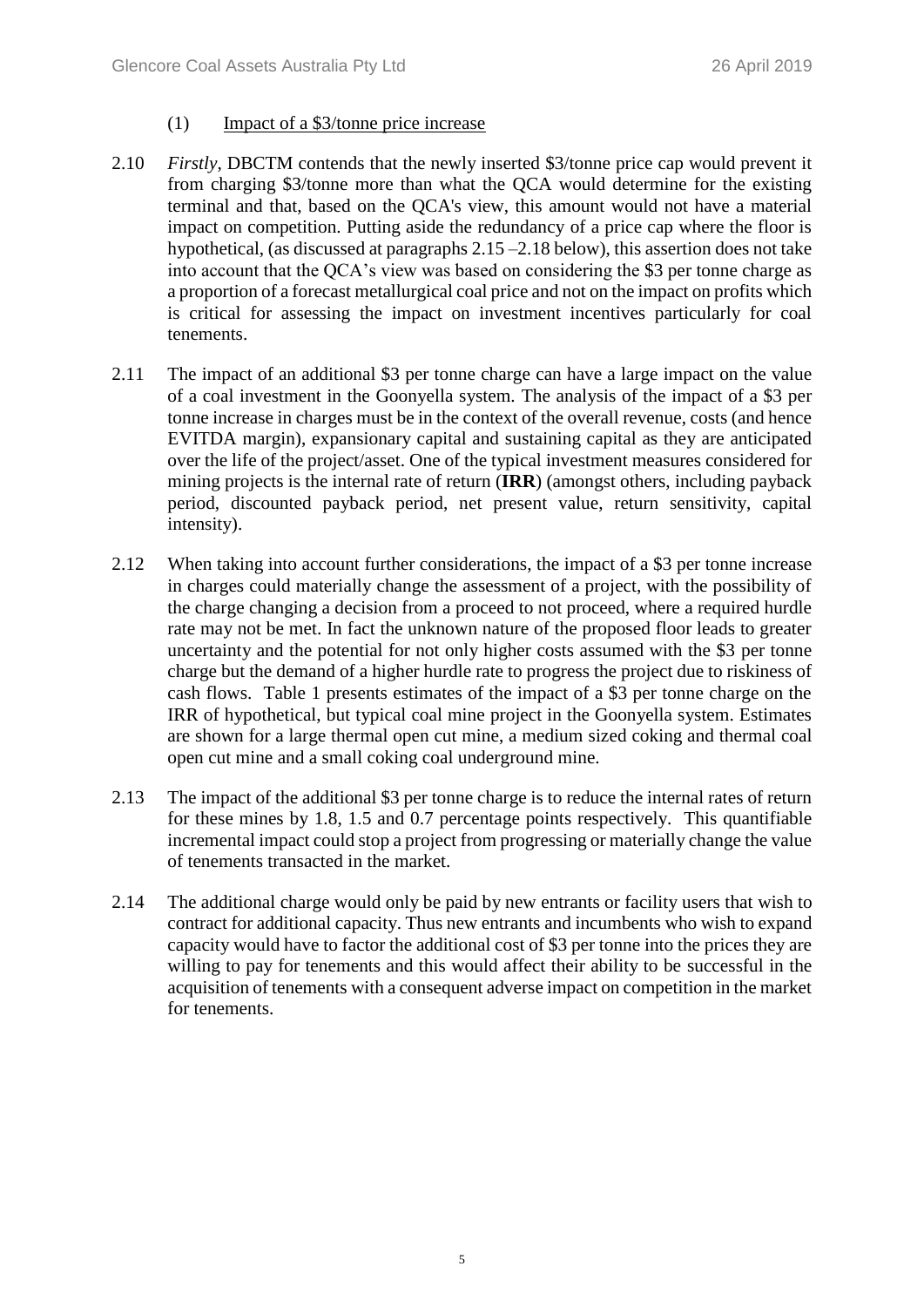|                                         | return without \$3<br>per tonne charge | Internal rate of Internal rate of return  <br>with \$3 per tonne<br>charge | Impact of charge<br>on internal rate of<br>return |
|-----------------------------------------|----------------------------------------|----------------------------------------------------------------------------|---------------------------------------------------|
|                                         | %                                      | $\%$                                                                       | % points                                          |
| Large thermal coal $ 11.7$<br>open cut  |                                        | 9.94                                                                       | $-1.8$                                            |
| Medium<br>coking<br>coal open cut       | 12.7                                   | 11.2                                                                       | $-1.5$                                            |
| Small coking coal   11.6<br>underground |                                        | 11.0                                                                       | $-0.7$                                            |

#### **Table 1: Impact of a \$3 per tonne charge on the internal rate of return of typical mines in the Goonyella system**

Source: Glencore calculations. Key assumptions:

Coal prices and foreign exchange rates used are mean of a consensus forecasts as at 4 April 2019. Volumes, mine site costs based on a typical hypothetical but representative project in the market for DBCT services.

Rail and track charges based on existing charges in the Goonyella system. Standard assumptions on royalties, tax and depreciation. Unit costs held constant.

#### (2) Pricing Uncertainty

- <span id="page-6-0"></span>2.15 *Secondly*, the 'hard-coded' \$3 per tonne price cap does not remove uncertainty for access seekers, as claimed by DBCTM. The \$3 cap is based on a 'Floor TIC' which is "the TIC that would apply under a QCA administered pricing regime". A TIC under a QCA administered pricing regime is one that is determined by an objective decision-maker with no self-interest in the outcome of the determination, after it has been provided with a significant amount of information and with the benefit of submissions by each of the interested and usually opposing parties (i.e. the access seeker and service provider), along with a bank of experience and expertise in adjudicating on such issues. Experience has shown that substantial and independent expertise and capacity are required to establish a price that takes appropriate account of the interest of both the access provider and access seekers. There is also considerable regulatory discretion that it typically applied in making decisions about efficient costs and an appropriate rate of return and this requires considerable experience and expertise in making price determinations.
- 2.16 It is not possible to replicate a TIC as would apply under a QCA administered pricing regime where the party administering the pricing calculations is not an unbiased objective decision maker but instead is one of the parties with a significant commercial interest in the outcome of the determination (unless the parties have the resources and incentive to resort to arbitration which for the reasons mentioned below is less likely under the Access Framework). The very fact that the QCA is being excluded from the role of determining a price that is defined as a price as would be determined under a "QCA administered pricing regime" means the Floor TIC becomes a completely hypothetical price with no certainty. The only certainty from the Access Framework pricing regime is likely to be that DBCTM will determine the Floor TIC to be at a higher level than would likely be determined under "a QCA administered pricing regime" where QCA is the adjudicator. This is highlighted by the fact that DBCTM has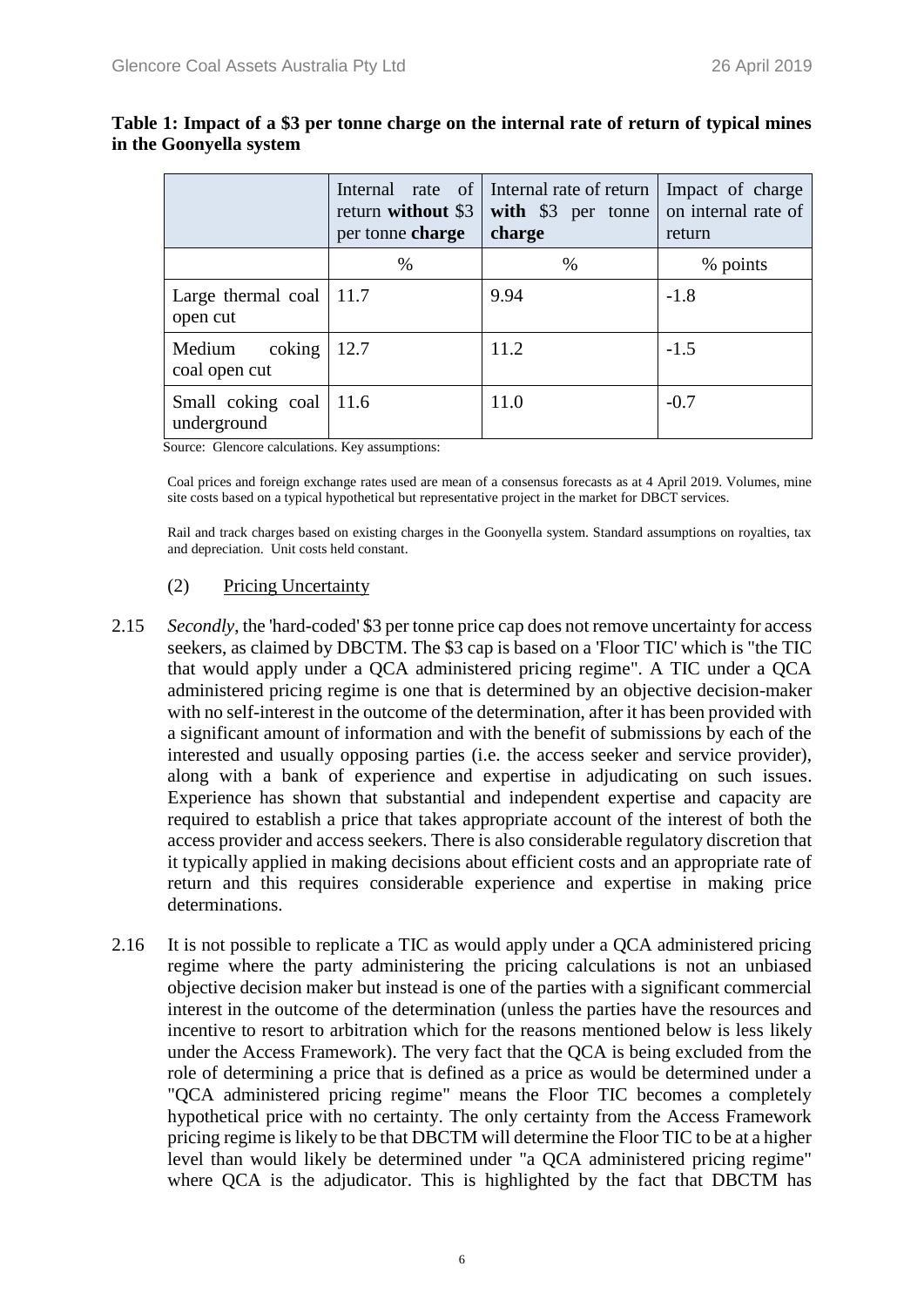consistently submitted pricing under the most recently approved access undertaking which the QCA has not followed.

- 2.17 Glencore's own experience in the Port of Newcastle matter is illustrative of these dangers as PNO claimed they were operating and charging under an asset base that would apply in a regulated environment. However, on review by the ACCC as part of the access arbitration process, it was disclosed that PNO included appropriated user funded channel dredging into its cost base which the ACCC disallowed.
- <span id="page-7-0"></span>2.18 In these circumstances, Glencore submits that the \$3 per tonne cap is not a safeguard at all. Where the Floor TIC has the potential to be set at a level that would materially impact competition in a dependent market (i.e. the coal exploration tenements market), a TIC that is \$3 more will materially impact competition to an even greater extent. As importantly, there is no correlation between the \$3 added onto any determined Floor TIC and the pricing principles of the QCA Act. Section 168A(a) requires that the price for access should "generate expected revenue for the service that is at least enough to meet the efficient costs of providing access to the service and include a return on investment commensurate with the regulatory and commercial risks involved." As DBCTM is not facing any additional real commercial or regulatory risks under this scenario, it would seem inappropriate to enable it to extract a \$3/tonne 'rent' from access seekers purely by virtue of its monopolistic position. This would enable an expropriation of miners' equity in its mining operations without DBCTM having to put any of its own capital at risk.
- 2.19 Additionally, the ceiling price which applies in addition to the \$3 cap also provides no safeguards as it, again, provides for a hypothetical price. Glencore repeats the submissions made in this respect by the DBCT User Group including that the ceiling price is dependent on a "completely unworkable judgment about whether volume would remain the same at a different price" due to it requiring DBCTM to have complete omniscience.<sup>2</sup> In its 11 March submission DBCTM seeks to refute this suggestion by reference to "the requirement for the arbitrator to use data from an independent third party data provider to determine the ceiling TIC".<sup>3</sup> This is not a sufficient safeguard as it fails to appreciate that an access seeker will be reluctant to commence arbitration under the Access Framework due to the information asymmetry provided for under the Access Framework (which will prevent it from making an assessment of probable arbitration outcomes, as discussed below at [2.22.1\)](#page-8-0) in combination with the addition of an obligation for costs of any arbitration to be paid by the unsuccessful party (discussed at [2.22.4](#page-10-0) below). 4
- 2.20 In circumstances where an access seeker has more limited access to information and greater downside in going to an unsuccessful arbitration due to the costs order risk, it is unlikely that an access seeker will see arbitration as a safeguard under the Access Framework. Again, Glencore's experience in the Port of Newcastle matter was that it was not able to obtain or test data put forward by PNO until the ACCC was able to use its compulsory information request processes in the arbitration to obtain data on the

<sup>2</sup> Dalrymple Bay Coal Terminal User Group, Declaration review regarding Dalrymple Bay Coal Terminal cross submission, 16 July 2018 (**DBCT User Group Cross Submission),** 65.

<sup>3</sup> DBCTM, 11 March submission, page 56.

<sup>4</sup> Section 16.4(1) Amended Access Framework.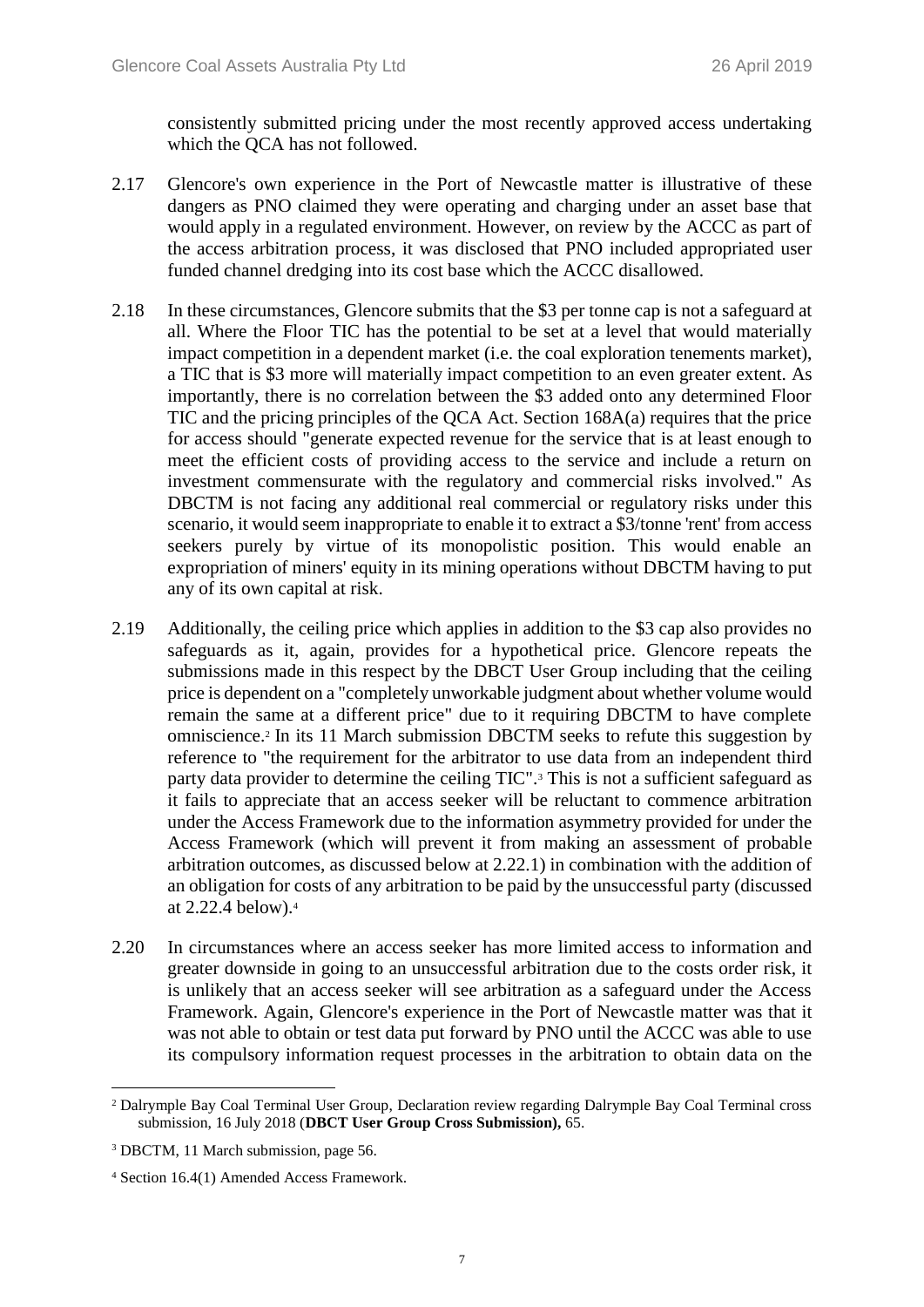regulatory cost base. Accordingly, in these circumstances DBCTM's suggested ability for an arbitrator to "use data from an independent third-party data provider to determine the ceiling TIC" is redundant.

- 2.21 The pricing uncertainty will only increase over time as the period between a QCAadministered TIC and a DBCTM-administered TIC increases. As DBCT User Group notes, "the hypothetical floor price (and the ceiling price that is inherently dependent on it) will become more and more uncertain over the longer term as it becomes harder to determine the prices and volumes that would have applied under a QCA regime."<sup>5</sup>
	- (3) Removal of key safeguards
- <span id="page-8-0"></span>2.22 *Thirdly*, the Access Framework further exacerbates this pricing uncertainty by removing a number of safeguards that are currently provided for under the Access Undertaking, in particular the following:
	- 2.22.1 Removing the obligation on DBCTM to provide key information in relation to DBCT to an access seeker prior to its access application.
		- (a) Under the current Access Undertaking, prior to submitting an access application, an access seeker may request from DBCTM the below key information to assist it in its application including its pricing negotiations, as set out in section 101(2) of the QCA Act:
			- (i) information about the price at which the access provider provides the service, including the way in which the price is calculated
			- (ii) information about the costs of providing the service, including the capital, operation and maintenance costs,
			- (iii) information about the value of the access provider's assets, including the way in which the value is calculated,
			- (iv) an estimate of the spare capacity of the service, including the way in which the spare capacity is calculated,
			- (v) a diagram or map of the facility,
			- (vi) information about the operation of the facility,
			- (vii) information about the safety system for the facility,
			- (viii) if the authority makes a determination in an arbitration about access to the service under [the QCA arbitration regime] – information about the determination.

<sup>5</sup> DBCT User Group Cross Submission, 63.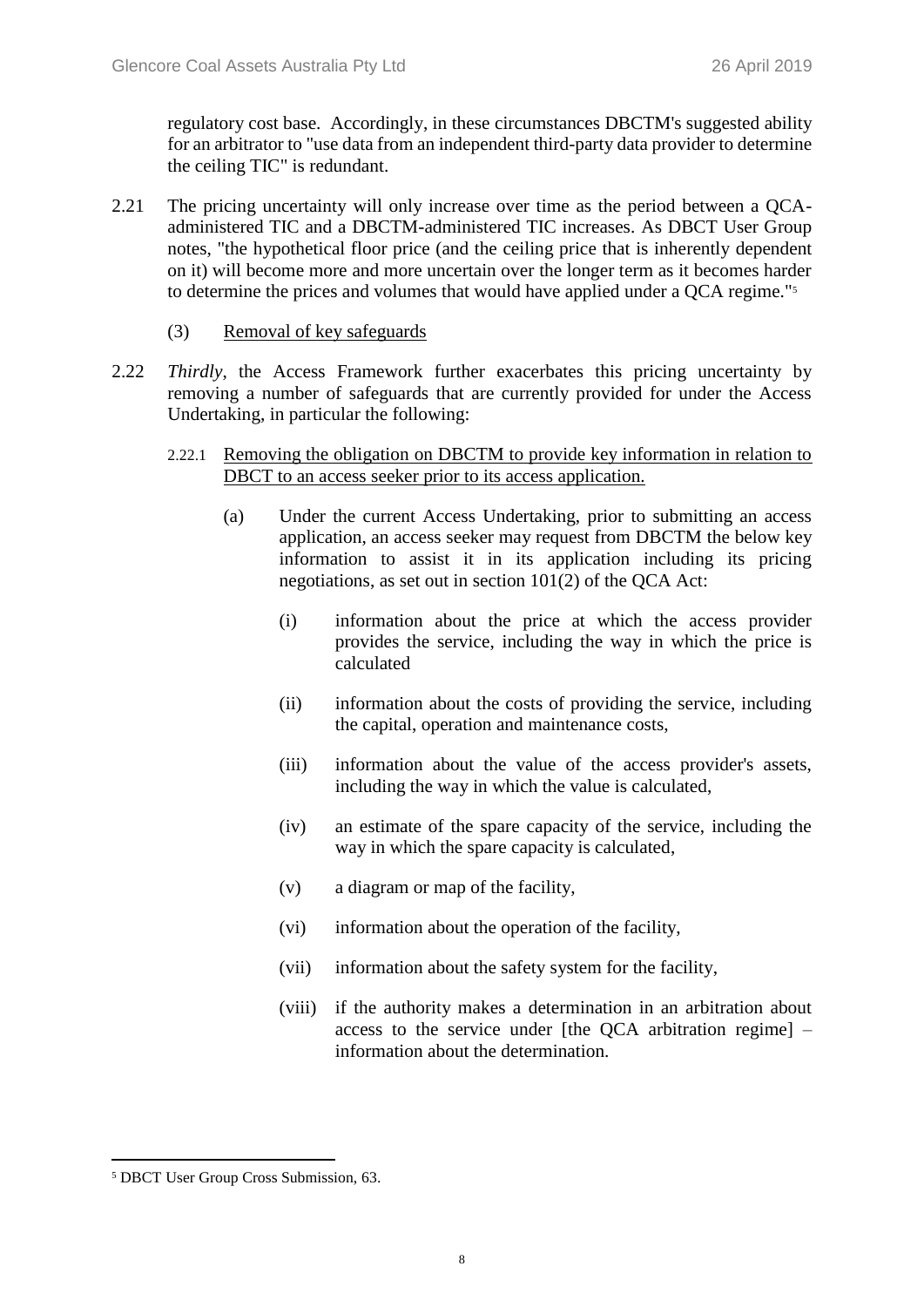- (b) DBCTM must provide the information within 10 days. The provision of such information is key to balancing out the information asymmetry that otherwise exists between the service provider and access seeker.
- (c) The Access Framework removes the obligation to provide this information completely. The only information that DBCTM would be obliged to provide to an access seeker is "reasonably available preliminary information relating to the Access Application (including copies of the then current Standard Access Agreement and Terminal Regulations)".<sup>6</sup>
- (d) Removing these information provision requirements places an access seeker in a considerably weaker negotiating position in relation to access pricing when making an access application. It removes the ability for an access seeker to make an assessment of what would be reasonable pricing as administered by the QCA, so as to make it an unpalatable commercial risk to seek arbitration of pricing should the pricing offered by DBCTM seem excessive to the access seeker.
- 2.22.2 Removing the obligations on DBCTM to provide certain information to the **OCA** 
	- (a) Under the current Access Undertaking, section 10 requires DBCTM to report on an annual basis on key information relating to its Regulated Asset Base – such as the opening regulated asset base value for the relevant financial year, indexation of asset base, depreciation, corporate overheads, new assets and operating and maintenance costs – and to provide a copy to relevant Access Holders. Further, section 7 provides the QCA with the ability to request "any information or documents that the QCA reasonably requires for the purpose of performing its obligations and functions in accordance with either this Undertaking or an Access Agreement developed pursuant to this Undertaking, or to determine compliance with this Undertaking."
	- (b) The provision of this information enables the QCA to have up to date and comprehensive information in relation to the aspects of DBCT which would be relevant to a pricing analysis. It puts the QCA in the best position to make an assessment of what reasonable terms and conditions of access would look like for an applicant seeking access DBCT. A third party arbitrator does not have a similar right to this information and as such cannot be as fully informed as the QCA would be. The relative inadequacy of an arbitrator selected under the Amended Access Framework process (a nominated by the Resolution Institute) is simply another factor reflecting the sub-optimal nature of the arbitration option under the Amended Access Framework.

<sup>6</sup> Section 5.2(d), Amended Access Framework.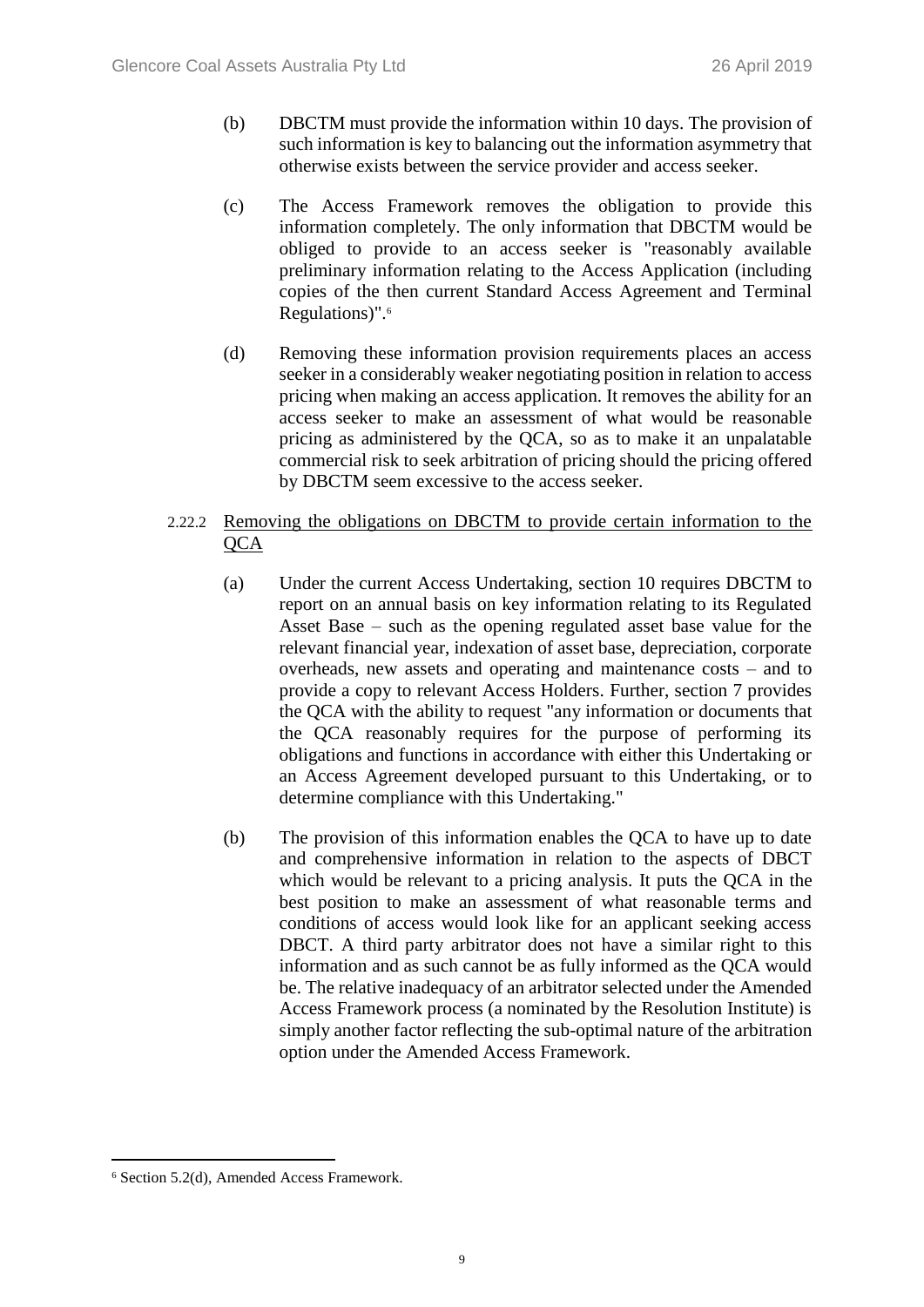#### 2.22.3 Pricing to be determined by DBCTM *after* entry into binding access agreement

- (a) Further, the Amended Access Framework provides that pricing may not be offered until *after* a binding access agreement has been signed by an access seeker.<sup>7</sup> This exacerbates the uncertainty facing a potential new entrant to the coal tenements market and the subsequent chilling effect. In circumstances where the pricing is not determined until after entry into an access agreement where there is no suitable recourse should the pricing not be agreed without a significant potential costs liability, potential tenement holders will simply not enter the market.
- <span id="page-10-0"></span>2.22.4 Imposing a costs obligation on unsuccessful party to arbitration
	- (a) Under the current declaration, the Access Undertaking provides for the QCA to arbitrate pricing and other terms and conditions should the parties not be able to agree (and the parties also do not agree on referring the dispute to an expert). Schedule 5 of the QCA Act sets out the process for a QCA administered arbitration. Notably, section 17.4(c) of the Access Undertaking notes that "the costs of the QCA and the reasonable costs of the parties are to be borne by the parties in such proportions as determined by the QCA."
	- (b) The Amended Access Framework instead provides a default position whereby the unsuccessful party is responsible for the costs of the arbitration. Section 16.4(l) states that "[u]nless otherwise determined by the Arbitrator, the costs of the Arbitration shall be paid by the unsuccessful party."
- 2.23 The removal of these key safeguards, would result in the below factors:
	- 2.23.1 not knowing the pricing prior to being required to agree to an access agreement,
	- 2.23.2 the risk of the offered pricing being unreasonable,
	- 2.23.3 lack of recourse regarding unreasonable pricing to an objective third party without proceeding to arbitration,
	- 2.23.4 an arbitration process which puts an unacceptable costs risk on the access seeker in circumstances where it is prevented from making a fully informed assessment on pricing,
	- 2.23.5 a sub-par arbitration process, where the arbitrator would not be as fully informed as the QCA (due to, inter alia, the information reporting obligations on DBCTM to QCA under the QCA regime) and would not have the same level of specialist expertise and capacity as the QCA.
- 2.24 Glencore's experience in the Port of Newcastle matter was that after several years of litigation in having the channel declared, it was still a very difficult process in seeking to negotiate access and terms and conditions in circumstances where the access provider

<sup>7</sup> Section 5.4(6), Amended Access Framework.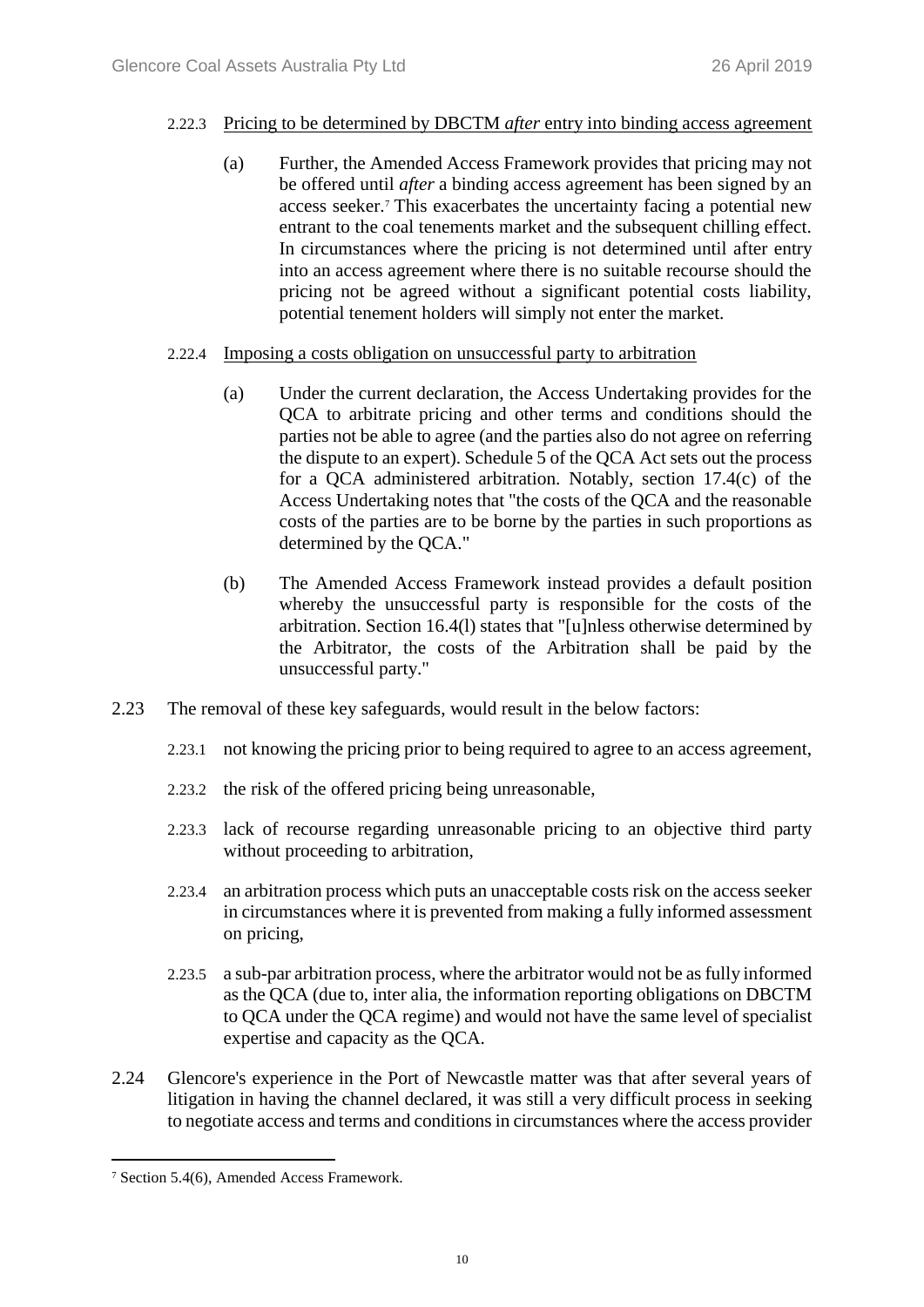being PNO had an information asymmetry. This meant that it was not possible to reach any negotiated outcome. Indeed it was only through the ACCC arbitration process that is relatively similar to the QCA process, that PNO's cost base and charges became transparent.

- 2.25 Accordingly, Glencore believes that the proposed approach by DBCTM would have a significant chilling effect on the relevant market for coal tenements by disincentivising new entry in the first place. As such, the practical effect of the removal of these key safeguards, which are currently available under declaration and would continue to be available under declaration, will be a material negative impact on competition in at least the tenements markets.
	- (4) Ability to amend the Amended Access Framework
- 2.26 *Fourthly*, DBCTM retains the ability to make amendments to the Amended Access Framework, further exacerbating the uncertainty prevalent in its proposed alternative counterfactual.
- 2.27 In the Amended Access Framework, DBCTM has hard-coded the 'Framework Objective' into the Deed Poll and added a further condition for future amendments to "be appropriate" having regard to the 'mandatory considerations'. The Framework Objective is derived from the list of factors set out in section 138 of the QCA Act, to which QCA must have regard to when determining whether to grant approval to an access undertaking. The 'mandatory considerations' are derived from the pricing principles set out in section 168A of the QCA Act.
- 2.28 DBCTM refers to these changes as addressing both the QCA and DBCT User Group's concerns regarding the ability for DBCTM to amend the Access Framework in a selfinterested manner, i.e. by choosing from a range of amendments allowed under the broad-ranging and high-level factors set out in the Framework Objective. The DBCT User Group also highlighted that an obligation to "have regard" to the mandatory considerations "should be seen for what it is – an attempt to provide a thin veneer of credibility to the amendment process – that will actually provide no constraints on the type of amendment that DBCTM can make."<sup>8</sup> Glencore shares similar concerns as PNO made similar claims for its cost model in the ACCC arbitration and even claimed that the appropriation of the NSW coal industry's expenditure on channel dredging is appropriate having regard to similar mandatory provisions in section 44X of the CCA.
- 2.29 It is difficult to see how the minor changes proposed in the Amended Access Framework – ranging from adding the words "be appropriate" in relation to the mandatory considerations, providing another month in which to bring Court proceedings for any grievances over proposed amendments and extending the consultation period and notice requirements – actually resolve the key issues as raised by the DBCT User Group and QCA. None of these minor changes resolve the key issue of DBCTM having the ability to amend the Amended Access Framework to suit its own interests and to the disadvantage of access seekers or holders, while still being able to show that the amendment is within the bounds of the Framework Objective and are appropriate having regard to the 'mandatory considerations'. The final call in relation to whether an amendment is made or not still lies with DBCTM and the only recourse for

<sup>8</sup> DBCT User Group Cross Submission, p59.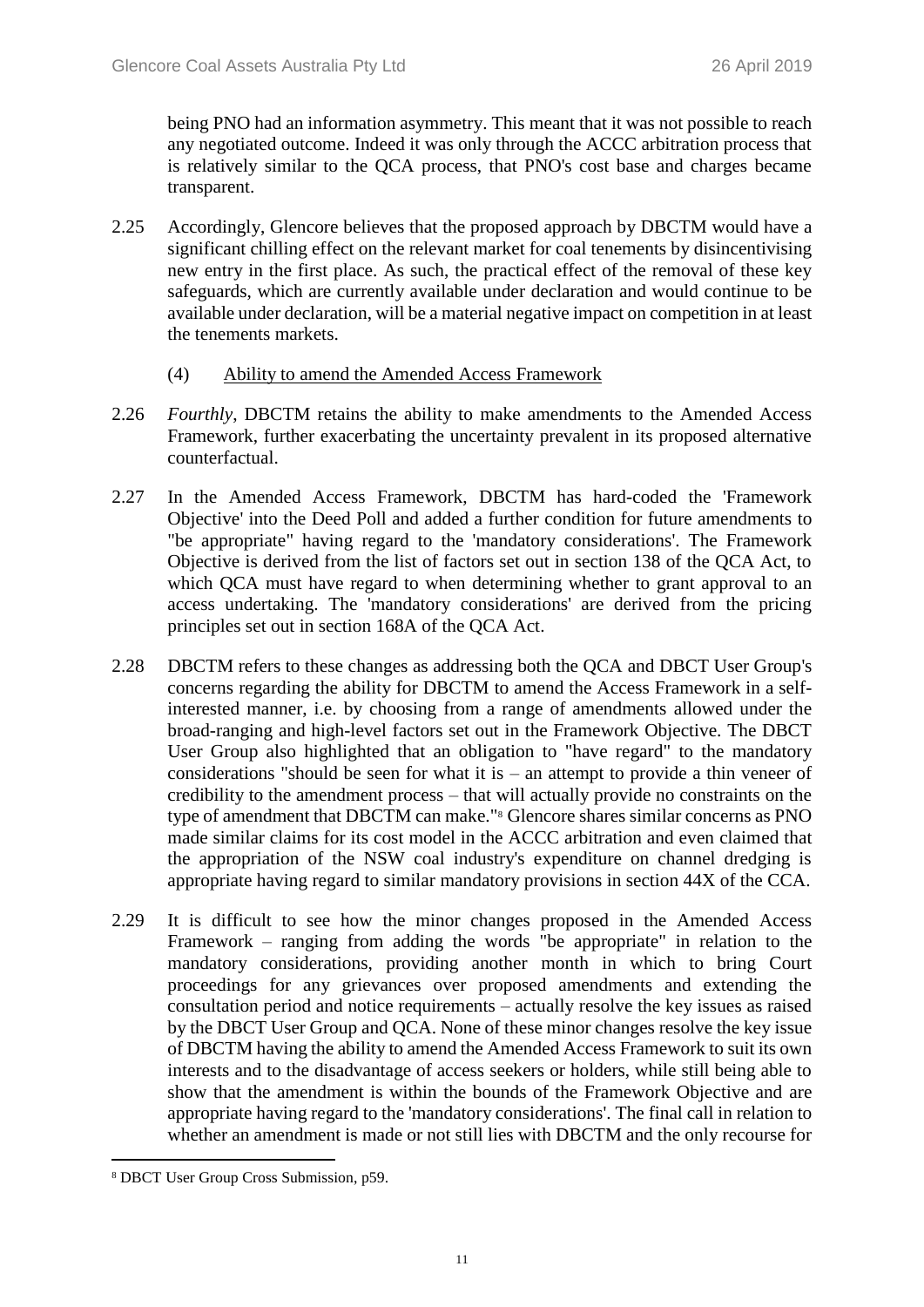an aggrieved access holder or seeker is to commence court proceedings for breach of contract (with any court-ordered remedies curtailed as addressed at paragraphs [2.32](#page-12-0) – [2.35](#page-12-1) below).

- 2.30 As noted in previous submissions, both the Framework Objective and 'mandatory considerations' are such a broad-ranging list of factors of such a high level that it would be very difficult to have a Court determine that a proposed amendment was outside the scope of these mandatory considerations. A Court would not and could not be asked to make an order determining how the objectives and mandatory considerations are *best* promoted, but only whether the amendment is one of many which would fall within the scope of the long list of considerations.
- 2.31 In contrast, under declaration the QCA would continue to have the role of determining the best outcome having regard to the relevant considerations, for example in its role of approving access undertakings. A court without the experience of the QCA and restricted to determining whether a strict breach of contract had occurred would not be in the same position to ensure an outcome that prevented a material (detrimental) impact on competition.
	- (5) Curtailed remedies
- <span id="page-12-0"></span>2.32 Lastly, even if an access seeker or holder were to be successful before a Court in finding that any amendments were a breach of the Deed Poll, the Amended Access Framework continues to curtail the remedies available to declaratory relief only. As such, there is clearly no incentive on DBCTM *not* to attempt to implement self-serving amendments as, in the unlikely event the Court is able to find them outside the scope of the broad ranging list of mandatory considerations, there is no consequence on DBCTM other than being prevented from implementing them.
- 2.33 This is in stark contrast to the remedies available to access users or seekers under the current regime. Section 158A of the QCA Act provides that if a court is satisfied the owner or operator has breached a term of the undertaking, the court may make all or any of the following orders:
	- 2.33.1 an order directing the owner or operator to comply with the term;
	- 2.33.2 an order directing the responsible person to compensate anyone who has suffered loss or damage because of the breach; and
	- 2.33.3 another order that the court considers appropriate.
- 2.34 In addition to curtailing the remedies available for amendments made in breach of the Deed Poll, the Amended Access Framework also excludes damages as a remedy for any breach and limits remedies for other breaches of the Deed Poll to specific performance only.
- <span id="page-12-1"></span>2.35 In the context of such curtailed remedies, DBCTM has every incentive to seek to implement changes or apply the Amended Access Framework in a manner which suits itself even if to the detriment of competition in a dependent market. A monopolist would have every incentive to take the chance on an aggrieved user or seeker being reluctant to commence lengthy and uncertain proceedings in the comfort that there is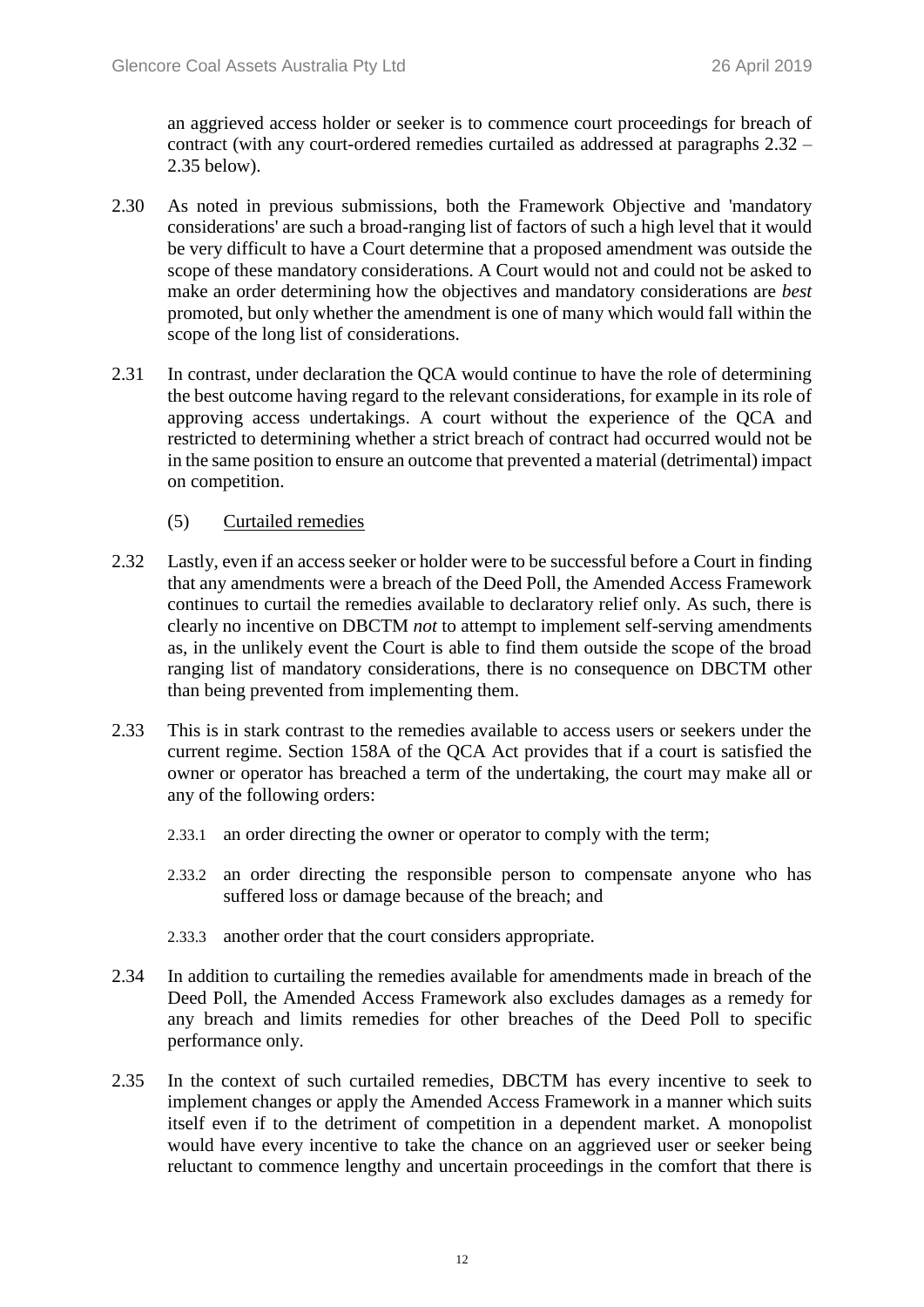no real downside to DBCTM, even if one does commence proceedings, due to the limited remedies available. There can be no financial or other real consequences for DBCTM.

#### 3. **CRITERION (D)**

- 3.1 Glencore supports the QCA Draft Recommendation's finding that criterion (d) is met. Criterion (d) requires that "access (or increased access) to the service, on reasonable terms and conditions, as a result of a declaration of the service would promote the public interest."
- 3.2 Glencore maintains and repeats the DBCT User Group's submissions in respect of criterion (d) including in particular the positive impact on investments a declaration would have in all of the coal tenements market, the rail network and rail haulage infrastructure market.<sup>9</sup>
- 3.3 However, Glencore also adds that there is significant public benefit to declaring the service including because it would signal the rejection of DBCTM's contrived deed poll counterfactual as an appropriate counterfactual under criterion (a). To allow such an approach would set a precedent for other monopolist service providers and would set in motion a process whereby declarations are sought to be avoided across Australia on the basis of behavioural promises as to the service provider's future conduct. Such a precedent would likely have the effect of a significant adverse material impact on competition and investment not only in the current markets under consideration but also other infrastructure markets across Australia.

<sup>9</sup> See, for example, DBCT User Group Cross Submission, page 82.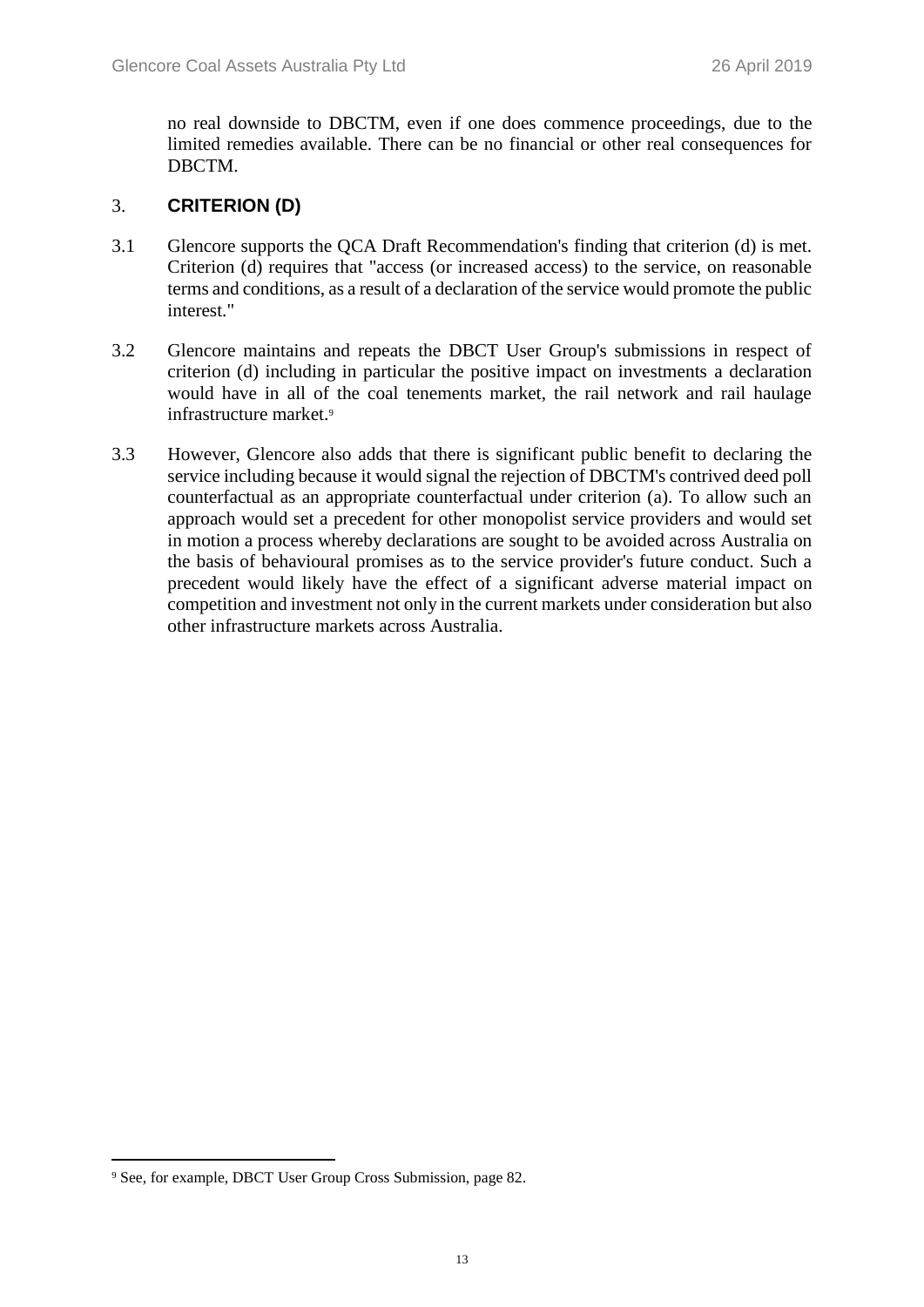## ANNEXURE A

## to Glencore Coal Assets Australia Pty Ltd Cross Submission to QCA dated 26 April 2019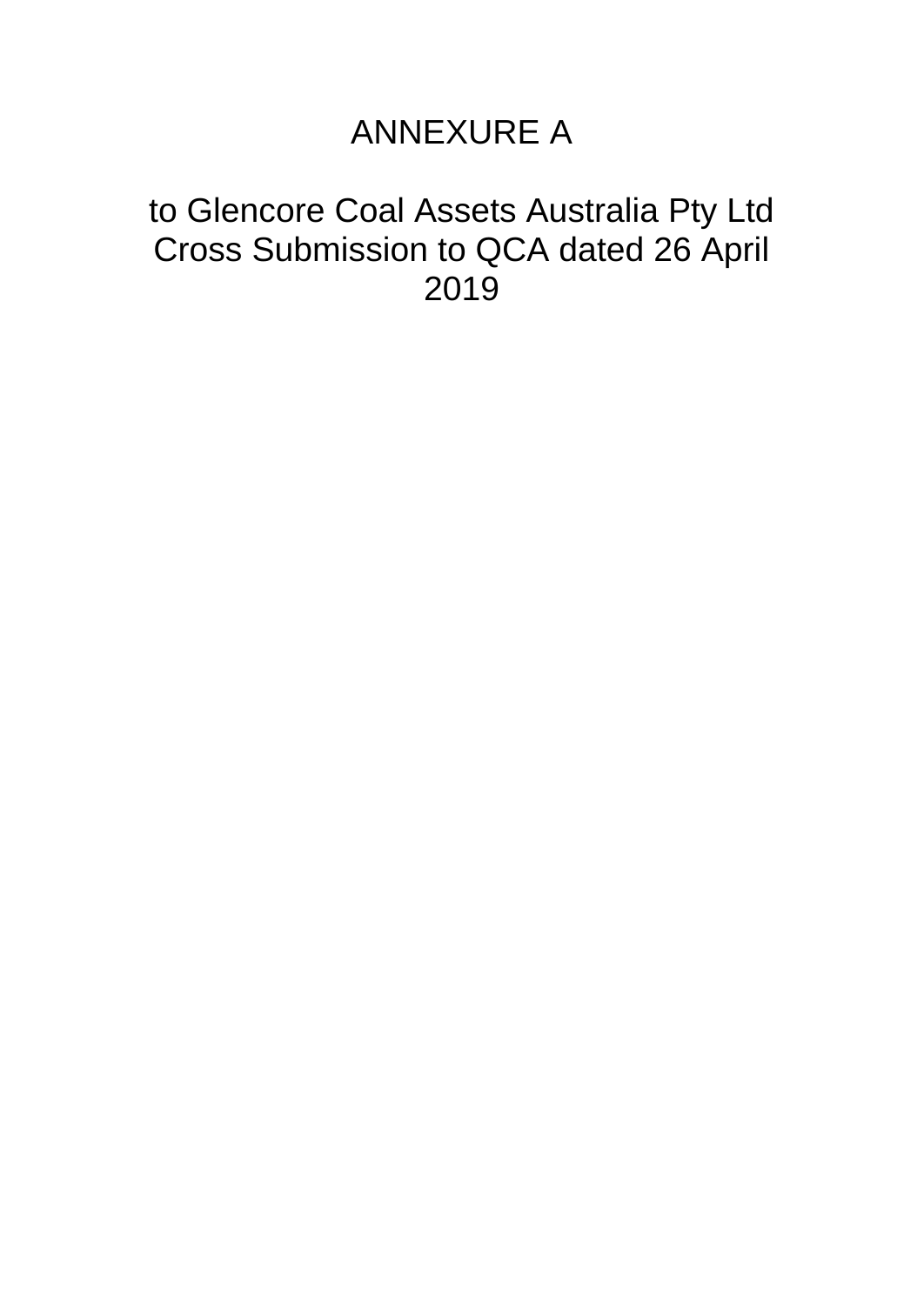

## **Meeting Foreseeable Demand at Least Cost Analysis in the QCA's Draft Recommendation to Declare the DBCT service – Criterion (b)**

Report

Prepared for

Glencore Coal Assets Australia Pty Ltd

26 April 2019

Dr John Fallon

**Economic Insights Pty Ltd** Ph +61 7 3899 8392 Mobile +61 419 171 634 WEB www.economicinsights.com.au ABN 52 060 723 631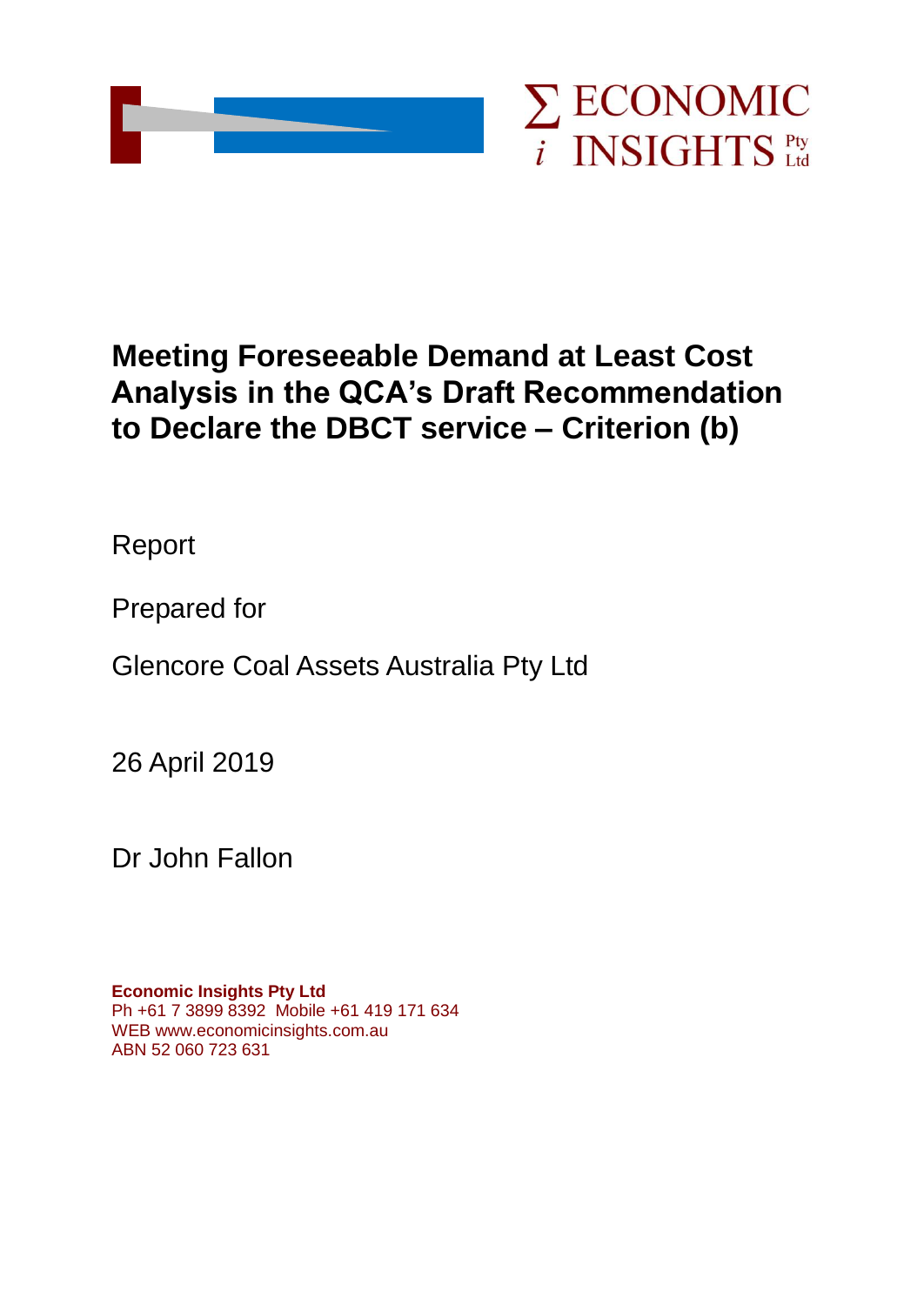## **CONTENTS**

|                | 1 Introduction                                           | $\mathbf{2}$   |
|----------------|----------------------------------------------------------|----------------|
|                | 1.1 Scope of this Report                                 | $\mathfrak{2}$ |
| $1.2\,$        | Structure of this Report                                 | $\overline{2}$ |
| 2 <sub>1</sub> | <b>Market Definition</b>                                 | 3              |
|                | 2.1 QCA Approach                                         | $\mathfrak{Z}$ |
|                | 2.2 Key Objections from DBCTM                            | $\overline{4}$ |
|                | 2.3 Economic Insights View                               | 6              |
| 3              | <b>Foreseeable Demand and Capacity</b>                   | 7              |
| 3.1            | <b>QCA Demand Estimates</b>                              | $\overline{7}$ |
| $3.2\,$        | <b>Wood Mackenzie Updated Demand Estimates</b>           | 8              |
| $3.2\,$        | <b>Key Objections from DBCTM</b>                         | 9              |
|                | 3.3 Economic Insights View on Demand                     | <i>10</i>      |
| 3.4            | Economic Insights View on Capacity                       | 12             |
| 4              | <b>Least Cost Estimates of meeting Forseeable Demand</b> | 15             |
| 4.1            | The Natural Monopoly Test and Relevant Costs             | 15             |
| 4.2            | QCA View                                                 | 15             |
|                | 4.3 Houston Kemp View                                    | 16             |
| 4.4            | <b>Economic Insights View</b>                            | 16             |
| 4.5            | <b>Cost Comparisons</b>                                  | 18             |
| 4.6            | Economic Insights View of Cost Comparisons               | 21             |
|                | <b>References</b>                                        | 23             |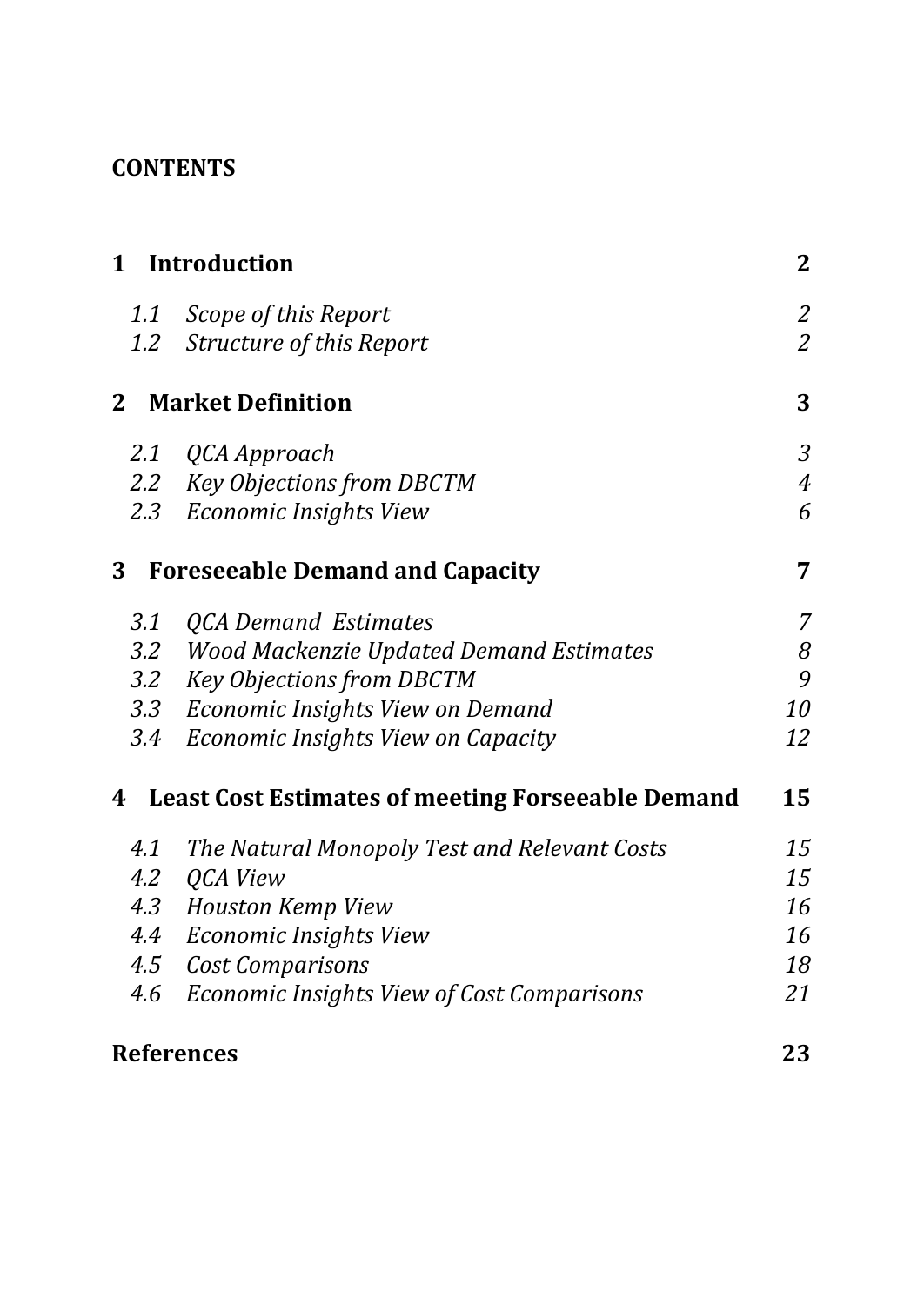## **1 INTRODUCTION**

## **1.1 SCOPE OF THIS REPORT**

This report provides an assessment of various aspects of the analysis of meeting foreseeable demand at least cost that is part of the QCA's Draft Recommendation in respect of the Dalrymple Bay Coal Terminal (DBCT) declaration review.<sup>1</sup>

The report has been prepared at the request of Glencore Coal Assets Australia Pty Ltd.

The focus of this report is on new material in response to the Draft Recommendation concerning criterion (b) as specified in s.  $76(2)(b)$  of the QCA Act which is expressed as follows:

(b) that the facility for the service could meet the total foreseeable demand in the market–

(i) over the period for which the service would be declared; and

(ii) at the least cost compared to any 2 or more facilities (which could include the facility for the service)

Sections 76(3) and (4) of the QCA Act further provide that:

(3) For subsection (2)(b), if the facility for the service is currently at capacity, and it is reasonably possible to expand that capacity, the authority and the Minister may have regard to the facility as if it had that expanded capacity.

(4) Without limiting subsection  $(2)(b)$ , the cost referred to in subsection  $(2)(b)(ii)$ includes all costs associated with having multiple users of the facility for the service, including costs that would be incurred if the service were declared.

The report focuses upon the analysis provided in the QCA Draft Recommendation and submissions and supporting consultants' reports, provided by DBCT Management (**DBCTM**) and the DBCT User Group.

## **1.2 STRUCTURE OF THIS REPORT**

This report is structured as follows.

Section 2 discusses market definition.

Section 3 discusses estimating foreseeable demand and capacity

Section 4 discusses estimates of least cost to meet foreseeable demand.

<sup>1</sup> <sup>1</sup> QCA 2019.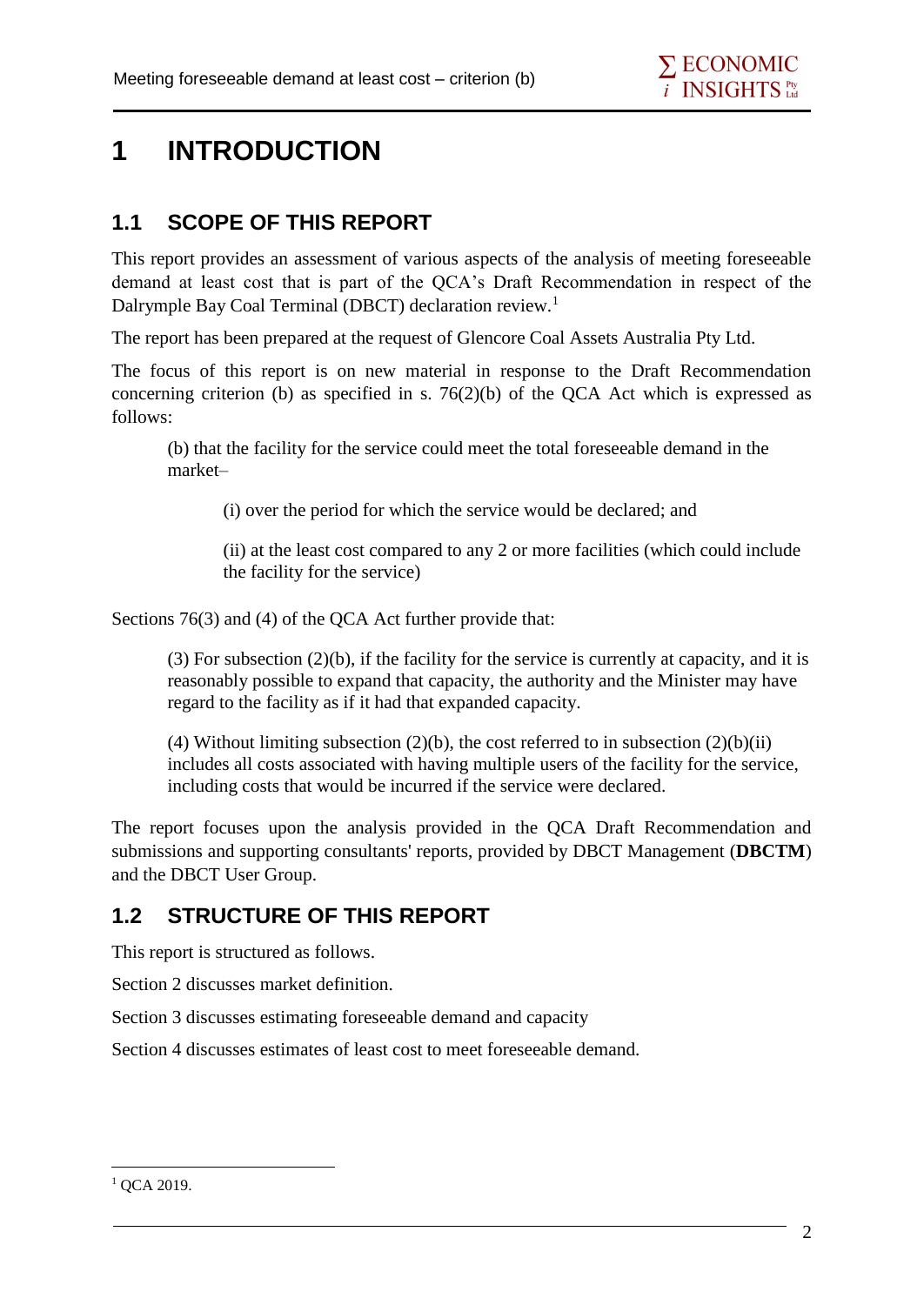## **2 MARKET DEFINITION**

## **2.1 QCA APPROACH**

The QCA defines the market for the declared services by reference to the market served by the DBCT coal handling service and any substitutes in that market in the Goonyella system.<sup>2</sup> It found that there were no viable substitutes to DBCT's coal handling service.

The QCA was of the view that its approach was purposive which is consistent with the standard approach in defining markets for competition issues i.e. the purpose of market definition is to identify the product and area in which market power is likely to be exercised. This led to a focus on the extent to which other terminals provide a competitive constraint to the DBCT coal handling service.

The QCA analysis is essentially based on a small but significant non-transitory increase in price (SSNIP) test. This test entails determining whether a hypothetical monopolist could profitably impose a SSNIP and involves consideration of constraints that are likely to affect the scope to exercise market power.<sup>3</sup>

The OCA considered:<sup>4</sup>

- the demand for coal handling services in the Goonyella system and whether the relevant mines would consider coal handling services at other terminals as close substitutes (for instance, under a  $SSNIP<sup>27</sup>$  test)
- the demand for coal handling services outside the Goonyella system and whether the relevant mines utilising alternative rail systems on the CQCN would consider switching to DBCT (via the Goonyella system).

The QCA approach calculates the cost of using alternative terminals as well as considering a number of constraints and other economic factors that confine the market to coal handling services provided to miners in the Goonyella coal system. Key factors considered by the QCA include: average supply chain costs to Goonyella system users of accessing DBCT and other terminals; the unavailability of HPCT to non-BMA/BMC miners; various non-price factors relevant to substitutability (terminal capacity, rail capacity; metallurgical co-shipping and blending opportunities at DBCT, existing take or pay contracts, additional mine infrastructure investment); additional above and below rail costs that would be necessarily incurred (which indicate material differences); and the fact that the overwhelming majority of DBCTM's demand for contracted capacity comes from mines on the Goonyella coal chain.

<sup>2</sup> QCA (2018, pp.10-11).

 $3$  At the heart of the SSNIP test is substitutability in response to a relevant price increase. The test starts with the narrowest possible market. If imposing a SSNIP would be profitable, then this is the relevant market. If it is not profitable, then the market is widened and the test is re-applied, until it passes the SSNIP test. The hypothetical price increase is typically specified as 5-10 per cent. 4 Ibid, p. 14.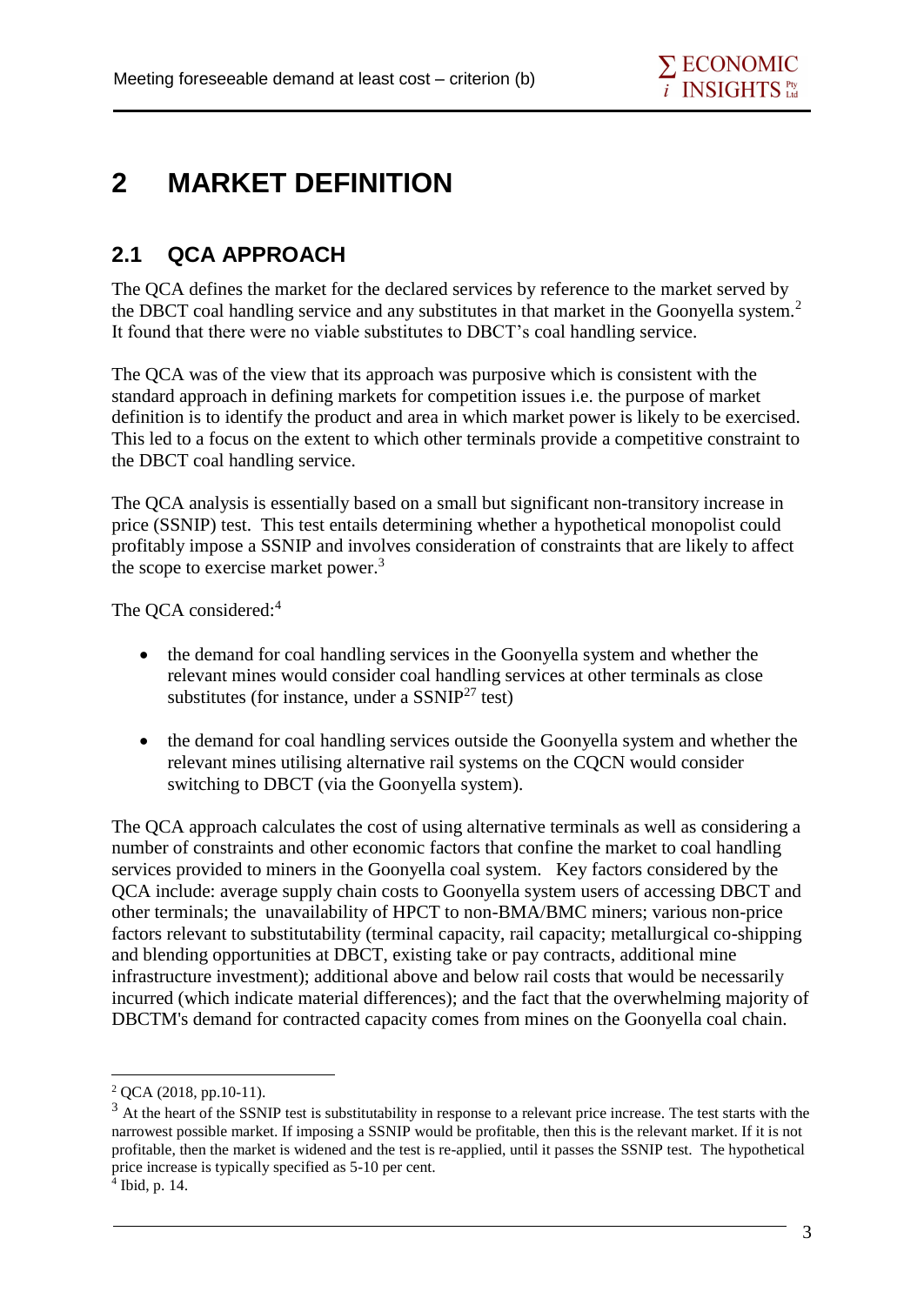In relation to the supply chain costs by themselves, the QCA found that even on an extremely conservative basis the average supply chain cost for a mine in the Goonyella system to access DBCT was substantially cheaper than other terminals.<sup>5</sup> Furthermore the estimates did not allow for the additional costs that Goonyella system users would incur on the Goonyella system before their coal was hauled through another system to access alternative terminals, which is clearly an understatement of costs and is something that can be reasonably estimated using Aurizon Network reference tariffs. As a result, the QCA's view was that in the absence of declaration, DBCT Management could significantly increase the terminal charge for accessing DBCT (i.e. by more than 5 to 10 per cent under a SSNIP test), and it would still be cheaper for a miner to continue to access DBCT. Consideration of the other non-price factors reinforced this finding.<sup>6</sup>

### **2.2 KEY OBJECTIONS FROM DBCTM**

This section focusses on key points made in the Houston Kemp report that was submitted as part of the DBCT Management submission in response to the QCA Draft recommendation.<sup>7</sup>

Houston Kemp claim that:<sup>8</sup>

"We note at the outset that there are significant differences between the approach that the QCA takes to defining the market in which the DBCT service is provided and the approach that we implemented in our previous criterion (b) reports. For instance:

 $\partial$  we separately identify the product, geographic, functional and time dimensions of the market using the conventional approach; whereas

∂ the QCA focuses on substitutability between the DBCT service and other coal handling services without explicit reference to the dimensions of the market.

Some of these are differences of style, rather than of substance. However, there are important differences between the way in which we and the QCA assess the substitutability of services that are highly material to our respective conclusions in relation to the scope of the relevant market. In contrast to our views:

 $\partial$  the QCA considers that only substitution due to changes in price or quality is relevant to defining the boundaries of the market and in implementing this approach:

> considers only the price and quality of the existing capacity at DBCT in this assessment, rather than the price and quality of expanded capacity at DBCT; and

> considers substitutability of coal handling services in very coarse terms by reference to representative users in the Goonyella system and

<sup>5</sup> Ibid, p. 16.

<sup>6</sup> Ibid, p. 31,

<sup>7</sup> Houston Kemp Economists (2019) and DBCT Management (2019).

<sup>8</sup> Houston Kemp Economists (2019, p. 3).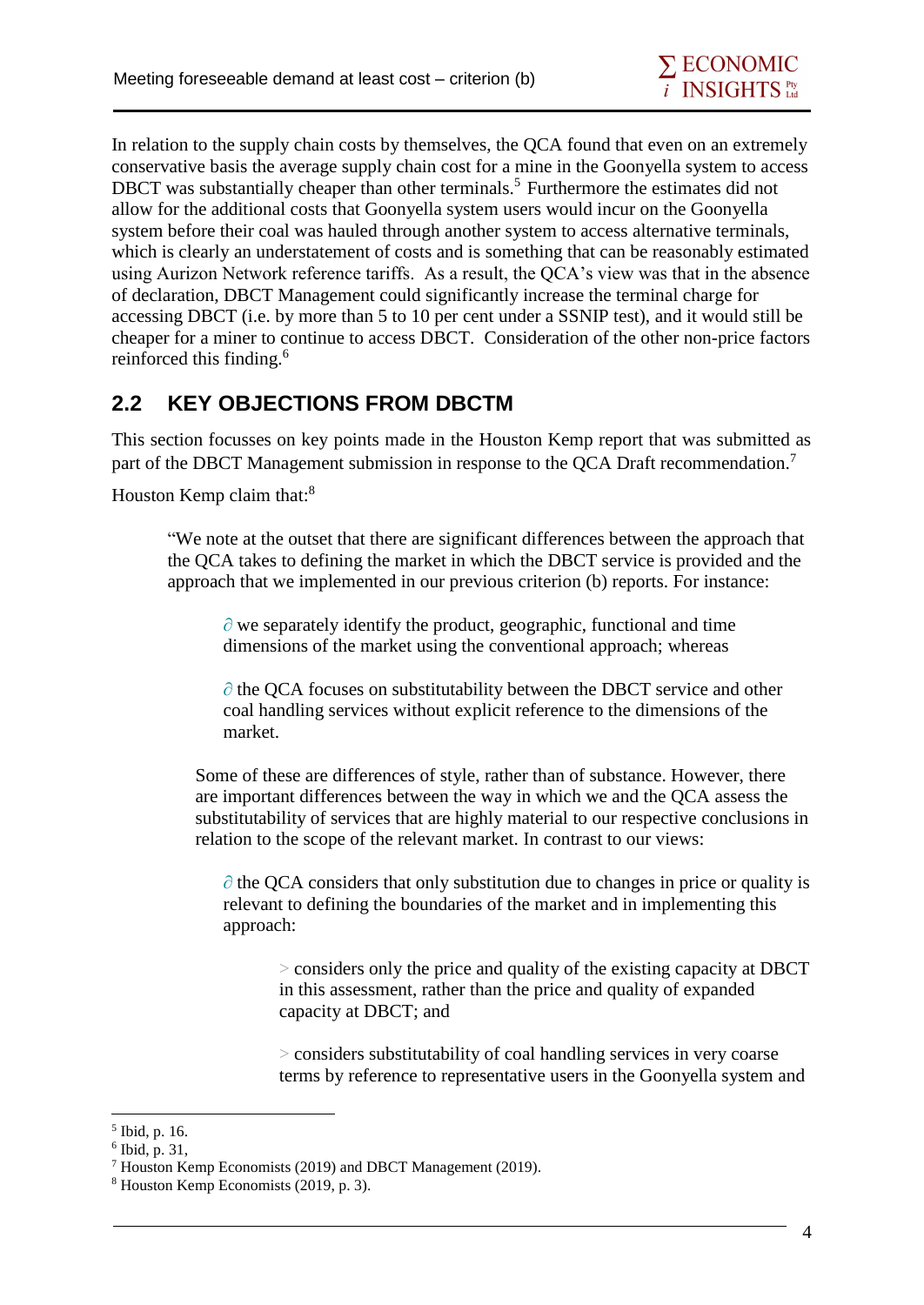elsewhere, rather than by reference to the costs and incentives faced by each mine;

∂ the QCA considers that only transactions involving long term contracts are relevant to defining the boundaries of the market, and that transactions for throughput can be discounted from this assessment.

Underpinning the QCA's analysis is a conflation of the distinct concepts of 'demand for' and 'use of' a service. The QCA's approach assumes that demand in the market cannot include volumes that are served by other terminals."

Further Houston Kemp claim that:<sup>9</sup>

"The consequence of these fundamental differences in approach is that the QCA's draft recommendation finds that:

∂ the relevant market is 'the market for DBCT's coal handling service in the Goonyella system', in which DBCT is the only supplier, whereas we identify more than one supplier in the relevant market;

∂ coal mines in the Goonyella system that use coal handling services outside the Goonyella system are in the market, but their use of other coal handling services is not in the market, whereas we do not assume that demand in the market is capped at the existing capacity of DBCT;

∂ coal mines in the Goonyella system operated by BMA and BMC are either not in the market, or only in the market to the extent of their use of the DBCT service, whereas we include these mines in the market and do not assume that their demand is capped at the existing capacity of DBCT; and

∂ coal mines outside the Goonyella system are not in the market, whereas we assess this on an individualised basis for each mine based on its current and recent use of DBCT and the relative charges that it faces for using the DBCT service as against potential alternatives.

<sup>9</sup> Ibid, p. 4.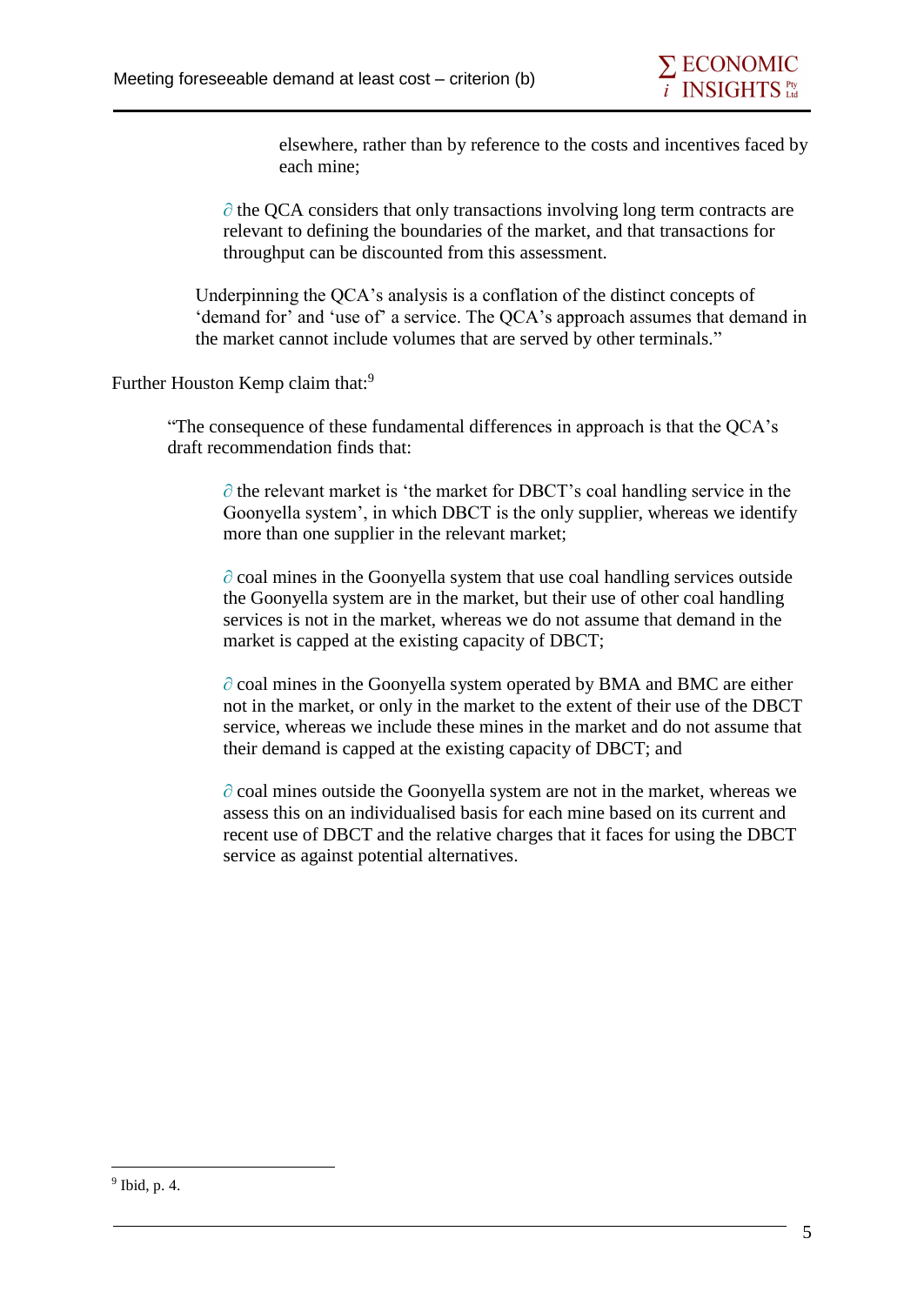## **2.3 ECONOMIC INSIGHTS VIEW**

Houston Kemp maintain that the market is much wider than the market defined by the QCA. However, this view essentially hinges on the scope for substitution as it is the scope for substitution that is the central consideration in applying a SSNIP test. The SSNIP test entails starting with a relatively narrow market definition and considering whether there are relevant constraints that would preclude a hypothetical monopolist from implementing a profitable price increase of 5-10 per cent. However, wherever the starting point is, the key aspect is consideration of relevant substitution constraints in the event of an increase in price by a hypothetical monopolist.

In response to the above claims by Houston Kemp it is relevant to recognise the following:

- It is not necessary to consider all the dimensions of market definition as the key consideration is what factors affect the scope for substitution and the QCA has considered a wide range of relevant information to form a view about the extent of competitive constraints.
- Given that the purpose of market definition is to define market power the approach of using a typical user by focussing on differences in average total costs is reasonable, particularly where there is also extensive consideration of non-price factors.
- The fact that some users may have been able to use DBCT if there was more capacity does not mean that an unregulated DBCT, including one with sufficient capacity to serve those users, would not have market power to increase prices above a level that would avoid the realisation of monopoly profits.
- The QCA does not consider that the existence of long term contracts is necessarily a factor that is relevant to assessing the existence of substitutes but rather a factor to be taken into account in estimating foreseeable demand.
- The market for assessing market power is defined by assessing substitution constraints and the scope for marginal switching does not necessarily demonstrate sufficiently close substitution.
- This report therefore agrees with the QCA approach as the best view of market definition, for the purposes of assessing market power, including the justification for excluding mines outside the Goonyella coal system.
- However, there are issues about the size of the market and least cost calculations that need to be addressed and these are discussed in Sections 3 and 4.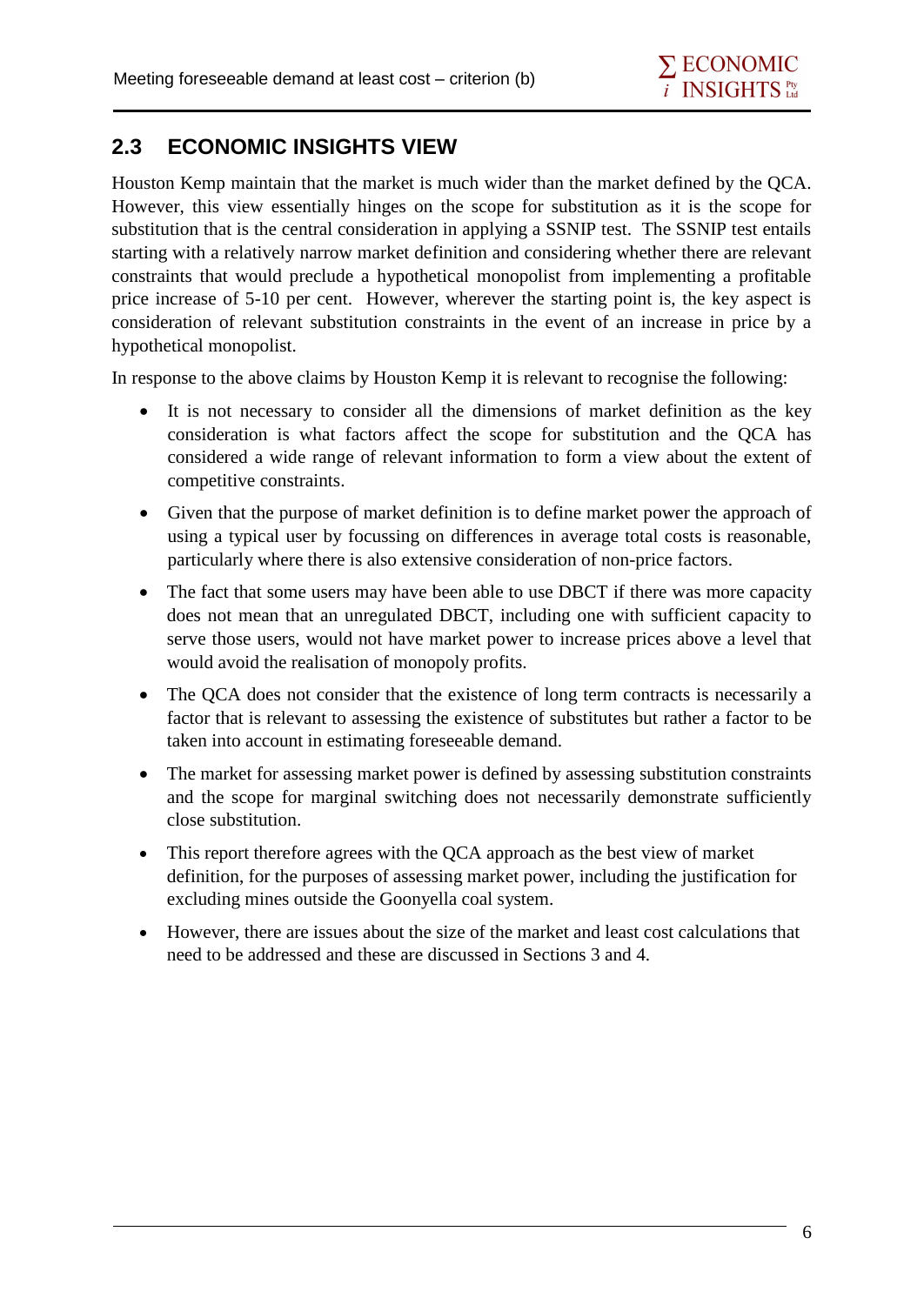## **3 FORESEEABLE DEMAND AND CAPACITY**

### **3.1 QCA DEMAND ESTIMATES**

#### *Foreseeable Demand*

The QCA Draft Recommendation noted the considerable uncertainty in predicting demand for capacity at DBCT in the 2026-2030 period and the significant difference in estimates of total foreseeable demand between the parties over the 10-year period from 2021 to 2030.<sup>10</sup>

The QCA noted various concerns about the estimates of both the DBCT User Group and DBCT Management but focused on reviewing the estimates of DBCT Management's consultant Houston Kemp Economists and concluded that Houston Kemp appeared to overstate demand given its assumptions on rail capacity and the timing of new developments  $(QCA 2018, p. 42).$ <sup>11</sup>

The QCA engaged MMI Advisory to review the demand forecasts with various assumptions that reflect the QCA's market definition, contractual arrangements and MMI Advisory's views on the timing of projects. MMI Advisory estimated a 'base case' and a 'high case' with the high case assuming that all projects excluded from the base case are commissioned mid-way through the forecast period. The MMI Advisory base case estimates were somewhat lower than the initial DBCT User Group estimates for each year of the forecast period except for 2021.<sup>12</sup> The high case estimates were markedly higher from 2028 to 2030. The high estimates in the latter period have limited credibility as the MMI Advisory method is somewhat arbitrary and Glencore considers they would be likely to generate a maximum throughput that far exceeds even a maximum development profile.

The QCA's preferred preliminary position was to adopt an intermediate case. Table 1 contains the MMI estimates and QCA's preferred estimates. The capacity estimates reflect an assumption that throughput is on average 90 per cent of contract entitlements. The discussion on capacity in Section 3.4 below makes a number of points that question the need to have contracts for capacity that are 10 per cent above throughput estimates.

<sup>10</sup> QCA 2018, p. 37, p. 39.

<sup>&</sup>lt;sup>11</sup> Ibid, p. 42.

<sup>12</sup> Ibid, p. 39 and p. 44.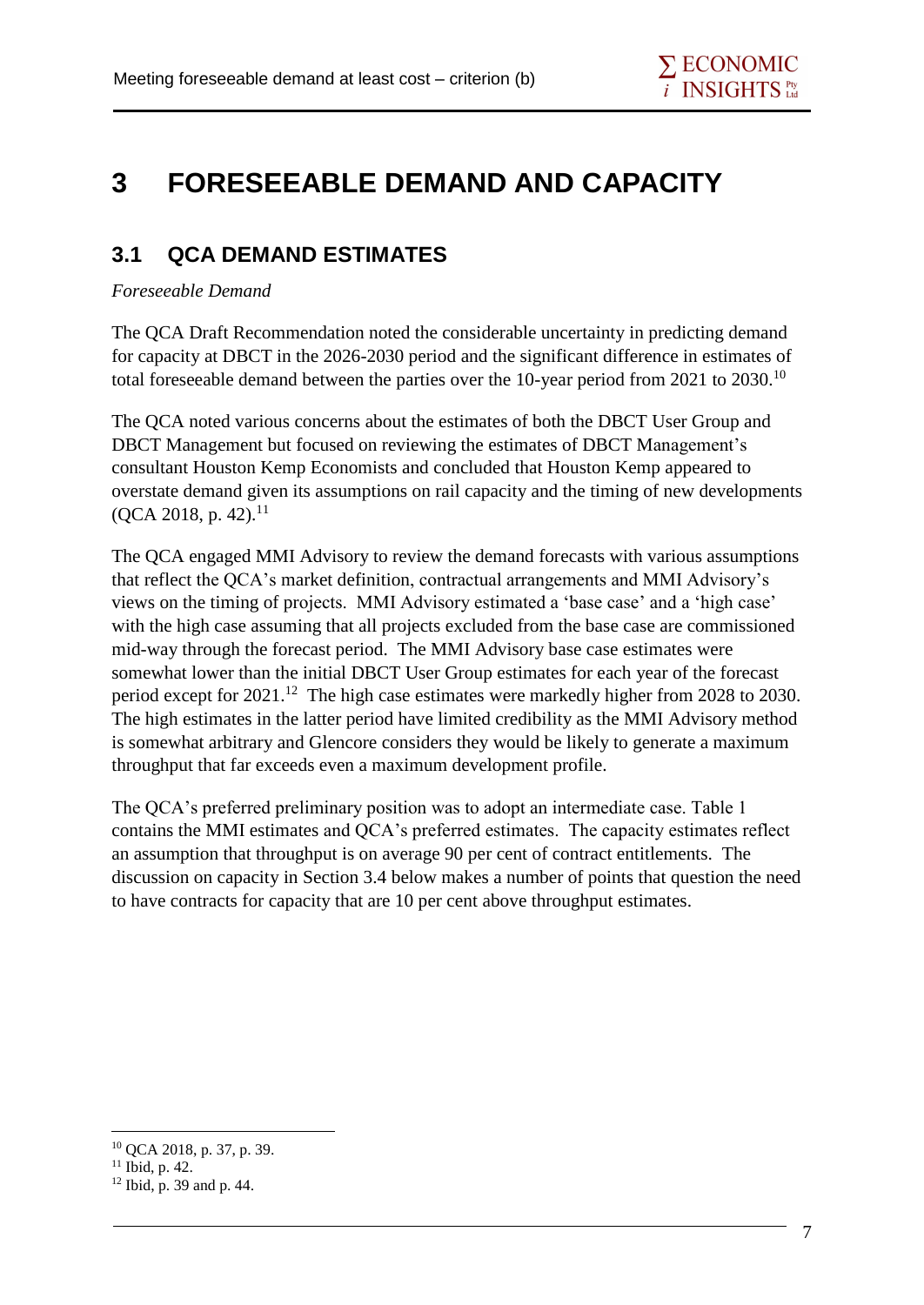|                                          | 2021 | 2022 | 2023 | 2024 | 2025 | 2026 | 2027 | 2028 | 2029  | 2030  |
|------------------------------------------|------|------|------|------|------|------|------|------|-------|-------|
| MMI base case                            | 83.7 | 80.2 | 80.2 | 76.2 | 77.5 | 72.2 | 59.2 | 64.7 | 70.0  | 70.7  |
| MMI high case                            | 83.7 | 80.2 | 80.2 | 76.2 | 78.4 | 82.5 | 82.6 | 96.3 | 107.7 | 109.4 |
| QCA preferred<br>throughput              | 83.7 | 80.2 | 80.2 | 76.2 | 78.4 | 82.5 | 82.5 | 82.5 | 82.5  | 82.5  |
| QCA preferred<br>capacity<br>entitlement | 93.0 | 89.1 | 89.1 | 84.7 | 87.1 | 91.7 | 91.7 | 91.7 | 91.7  | 91.7  |

Table 1: QCA total foreseeable demand estimates (mt)

Source: QCA (2018, p. 45).

## **3.2 WOOD MACKENZIE UPDATED DEMAND ESTIMATES**

Wood Mackenzie<sup>13</sup> prepared forecasts of throughput that were submitted as part of the DBCT user group submission.<sup>14</sup> The latest Wood Mackenzie base case forecasts of capacity entitlements (which are supported by estimates of a mine-by-mine build up) are presented in Table 2. They are broadly in line with the QCA preferred estimates of capacity entitlement for the period 2025 to 2030 but lower for the period 2021 to 2024.

|                                                      | 2021 | 2022 | 2023 | 2024 | 2025 | 2026 | 2027 | 2028 | 2029 | 2030 |
|------------------------------------------------------|------|------|------|------|------|------|------|------|------|------|
| Wood Mackenzie<br>base case<br>throughput            | 74.5 | 74.9 | 71.9 | 73.9 | 78.2 | 82.5 | 79.2 | 83.8 | 83.1 | 80.2 |
| Of which $-$<br>suspended                            | 1.5  | 1.5  | 1.7  |      |      |      |      |      |      |      |
| Of which $-$<br>probable $(1)$ &<br>possible $(2)$   | 2.2  | 3.3  | 5.2  | 9.9  | 14.5 | 21.2 | 28.9 | 33.8 | 34.8 | 35.9 |
| Wood Mackenzie<br>(adjusted) capacity<br>entitlement | 82.8 | 83.2 | 79.9 | 82.1 | 86.9 | 91.7 | 88.0 | 93.1 | 92.3 | 89.1 |

| Table 2: Updated Wood Mackenzie total foreseeable demand estimates (mt) |
|-------------------------------------------------------------------------|
|-------------------------------------------------------------------------|

Source: QCA (2018, p. 45), PwC (2019, p. 20) based on Wood Mackenzie (2019).

(1) Probable project – Project which is likely to enter commercial production in the future, but is subject to a significant degree of uncertainty, particularly with regard to timing, economic or technical matters.

<sup>13</sup> Wood Mackenzie (2019, 2018).

<sup>14</sup> DBCT User Group 2019, 2018).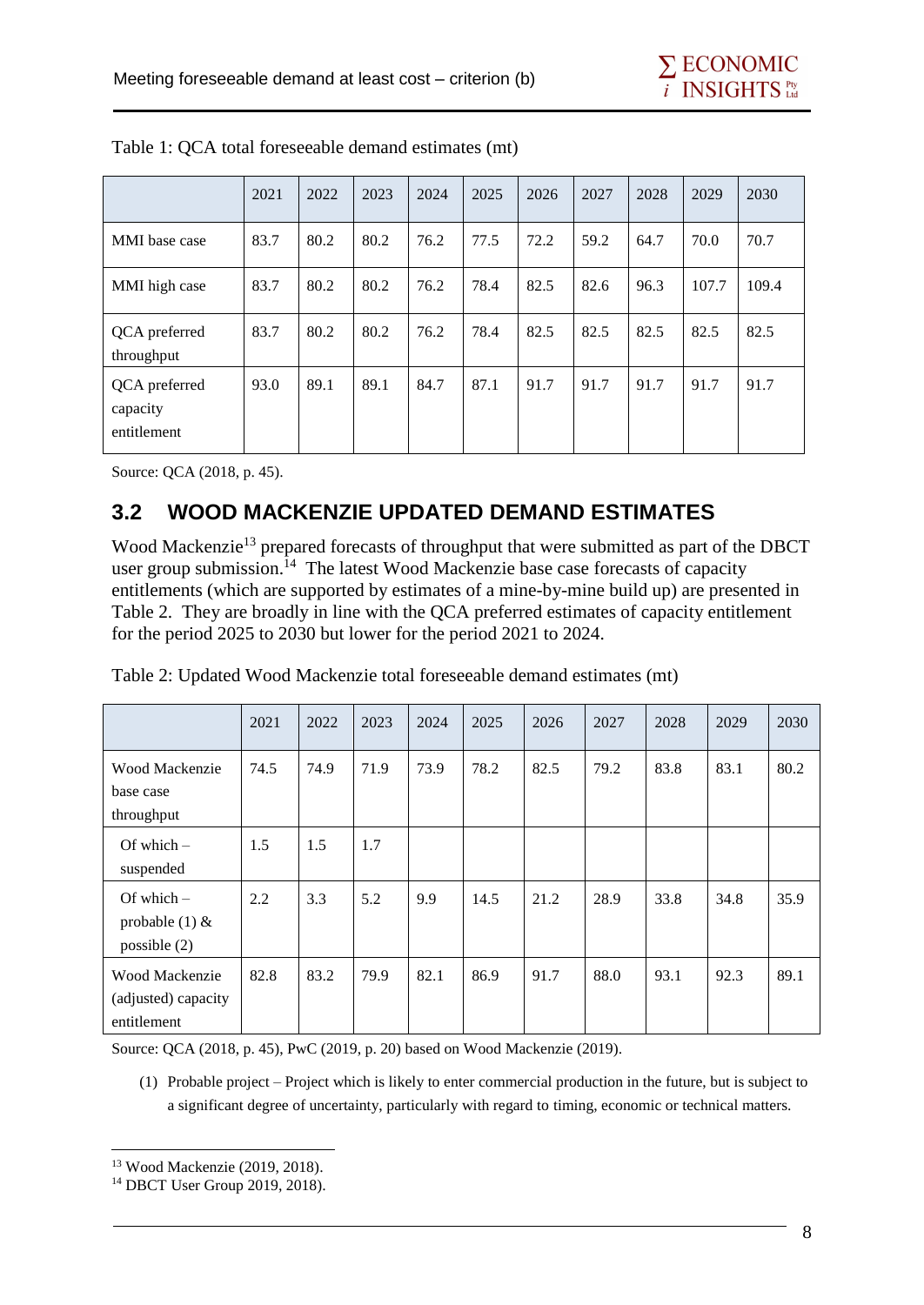(2) Possible project – Project which has a high degree of uncertainty and is usually at a very early stage of development.

Wood Mackenzie (2019, p. 6) drew the conclusion:

"Expected DBCT throughput suggests that expansions of DBCT capacity are unlikely to be required. Any tonnages over capacity are small and there is uncertainty as to whether an expansion would be developed and contracted by users on a longer term basis given the transitory nature of peak demand. DBCT will be required to operate at high utilisation levels between 2025 and 2031."

### **3.2 KEY OBJECTIONS FROM DBCTM**

According to the DBCT Management submission there is considerably more capacity requested by access seekers then estimated by the QCA such that it is not possible for (an expanded) DBCT to meet foreseeable demand at least cost, over the period for which the service would be declared, compared to any 2 or more facilities.<sup>15</sup>

DBCT Management has adjusted the MMI base case forecasts to include mines that were excluded based on the QCA's preferred view on market definition plus mines in the queue for access to DBCT:<sup>16</sup>

Table 4 presents the DBCT Management forecasts based on adjusting the MMI base case forecasts to include demand excluded based on the QCA market definition and access queue demand.

|                                             | 2021  | 2022  | 2023  | 2024  | 2025  | 2026  | 2027  | 2028  | 2029  | 2030  |
|---------------------------------------------|-------|-------|-------|-------|-------|-------|-------|-------|-------|-------|
| <b>Total DBCTM</b><br>contracted            | 81.8  | 82.7  | 84.1  | 84.1  | 84.1  | 84.1  | 84.1  | 84.1  | 84.1  | 84.1  |
| <b>Total MMI</b><br>mines not<br>contracted | 11.6  | 12.7  | 12.7  | 12.7  | 12.7  | 12.7  | 12.7  | 12.7  | 19.3  | 19.3  |
| <b>Total DBCT</b><br><b>Access Queue</b>    | 35.1  | 35.9  | 32.6  | 48.6  | 53.6  | 53.6  | 53.6  | 53.6  | 43.7  | 29.2  |
| Total demand                                | 128.5 | 131.3 | 129.3 | 145.4 | 150.4 | 150.4 | 150.3 | 150.3 | 147.0 | 132.5 |

Table 4: DBCT Management forecasts of total foreseeable demand estimates based on adjusting the MMI base case forecasts and including access queue demand (mt)

Source: DBCT Management (2019, Appendix 4, p. 3)

<sup>&</sup>lt;sup>15</sup> DBCT Management 2019.

<sup>16</sup> Ibid, 2019, Appendix 4, p. 97.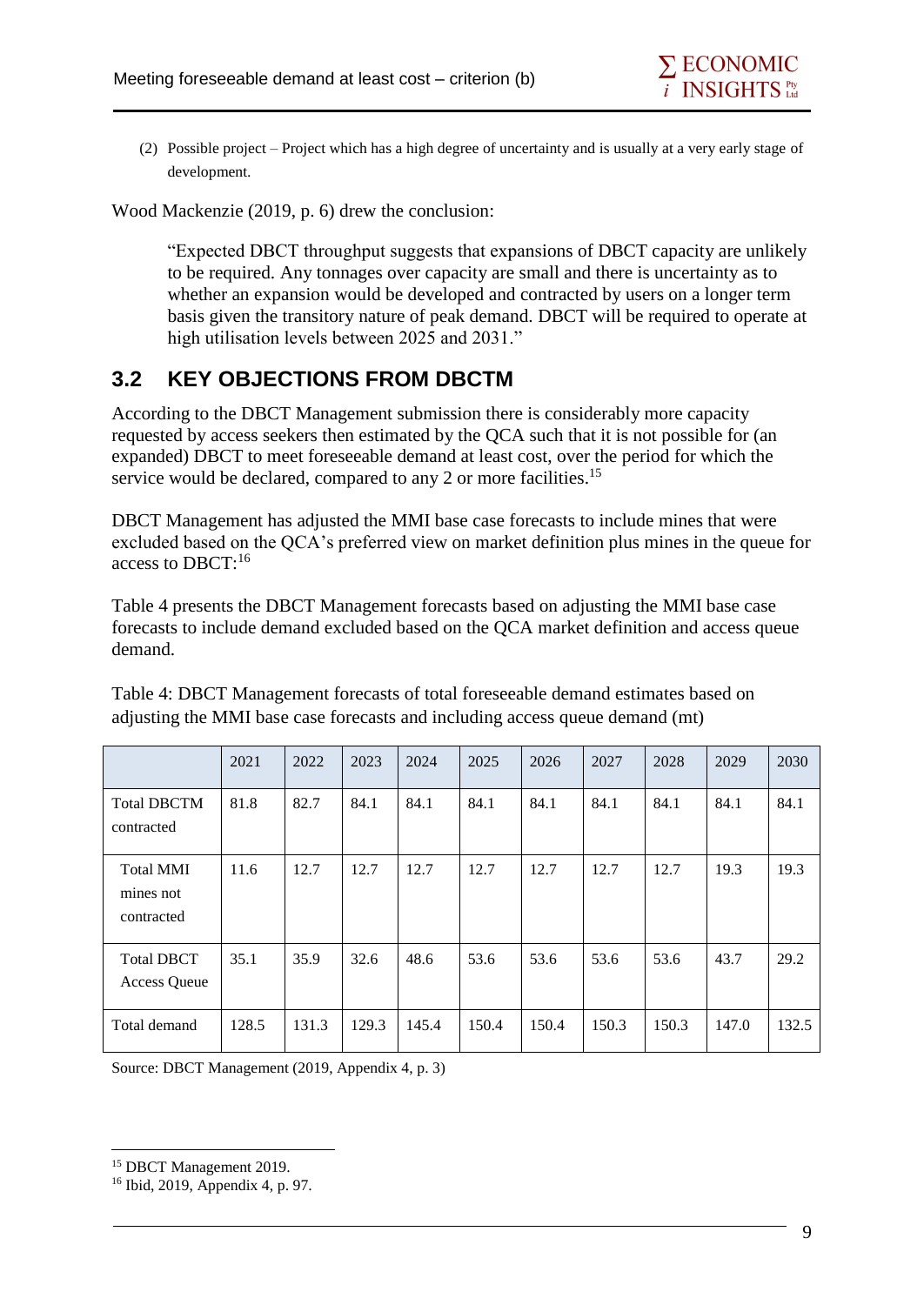### **3.3 ECONOMIC INSIGHTS VIEW ON DEMAND**

The MMI high case estimates for 2028 to 2030 in Table 1 are very high relative to the earlier years and they reflect a quite strong arbitrary assumption that all projects excluded in the base case (except for BMA projects which are assumed to use the Hay Point Coal Terminal) are commissioned mid-way through the forecast period.<sup>17</sup> It is reasonable to conclude that the very high estimates in the MMI high case in the 2028 to 2030 period are not well founded given the arbitrary nature of the underlying assumption about new projects and so not the best estimates to use for the purposes of implementing a natural monopoly test.

It is also relevant to note that Wood Mackenzie's base case assumes significant volume from uncertain future projects, particularly between 2025 and 2030. Thus, the Wood Mackenzie base case forecasts are not conservatively low but there are downside and upside risks to the forecasts as discussed in the Wood Mackenzie report.

The Wood Mackenzie estimates in 2021 are markedly lower than the QCA with contracted capacity of 82.9mtpa. Given this difference it is important to try to identify the key differences between the MMI forecasts and the Wood Mackenzie forecasts particularly in the early forecast period. Both consultants provide forecasts for operating mines and projects.

Two key differences relate to the following projects:

- Eagle Downs is included in the MMI estimates at 3.5 mtpa in 2021 and 4.5 mtpa from 2022 to 2030 but does not start production in the Wood Mackenzie estimates until 2025 at 0.4 mtpa increasing to 3.9 mtpa by 2030. It is noted that a feasibility study has still not been completed for the Eagle Downs project and that a final investment decision is scheduled the for the December 2020 half year<sup>18</sup> which suggests that it would be unlikely to see production by 2021, nor full production in 2022.
- Hillalong is included in the MMI estimates at 3.6 mtpa from 2021 to 2028 and 3.5 mtpa from 2029 to 2030 but not included in the Wood Mackenzie estimates. The Hillalong project in the Houston Kemp report<sup>19</sup> is owned by Shandong Energy Group. Public information on this project shows an EIS process has been completed but there is a significant number of further items that are required to commence.<sup>20</sup> In addition, the EIS indicates that construction would occur over a period of three years, which given the Queensland mines data base indicates there has yet to be an application for a mining lease for this project (as of 18 April 2019)<sup>21</sup> means production is very unlikely by 2021.

Considered collectively, the MMI estimates for the early years of the forecast period and particularly 2021 seem too high and it is suggested that the QCA should examine underlying assumptions for operating mines and projects in more detail to confirm its view of

<sup>1</sup> <sup>17</sup> QCA 2018, p. 44.

<sup>18</sup> South 32 2019, p.3.

<sup>19</sup> Houston Kemp 2018, p. 62

<sup>&</sup>lt;sup>20</sup> Department of Environment and Heritage 2017, Table 33.

<sup>&</sup>lt;sup>21</sup> [https://environment.des.qld.gov.au/management/impact-assessment/eis-](https://environment.des.qld.gov.au/management/impact-assessment/eis-processes/documents/hillalong_eis_assessment_report.pdf)

[processes/documents/hillalong\\_eis\\_assessment\\_report.pdf,](https://environment.des.qld.gov.au/management/impact-assessment/eis-processes/documents/hillalong_eis_assessment_report.pdf) page 2, accessed 18 April 2019.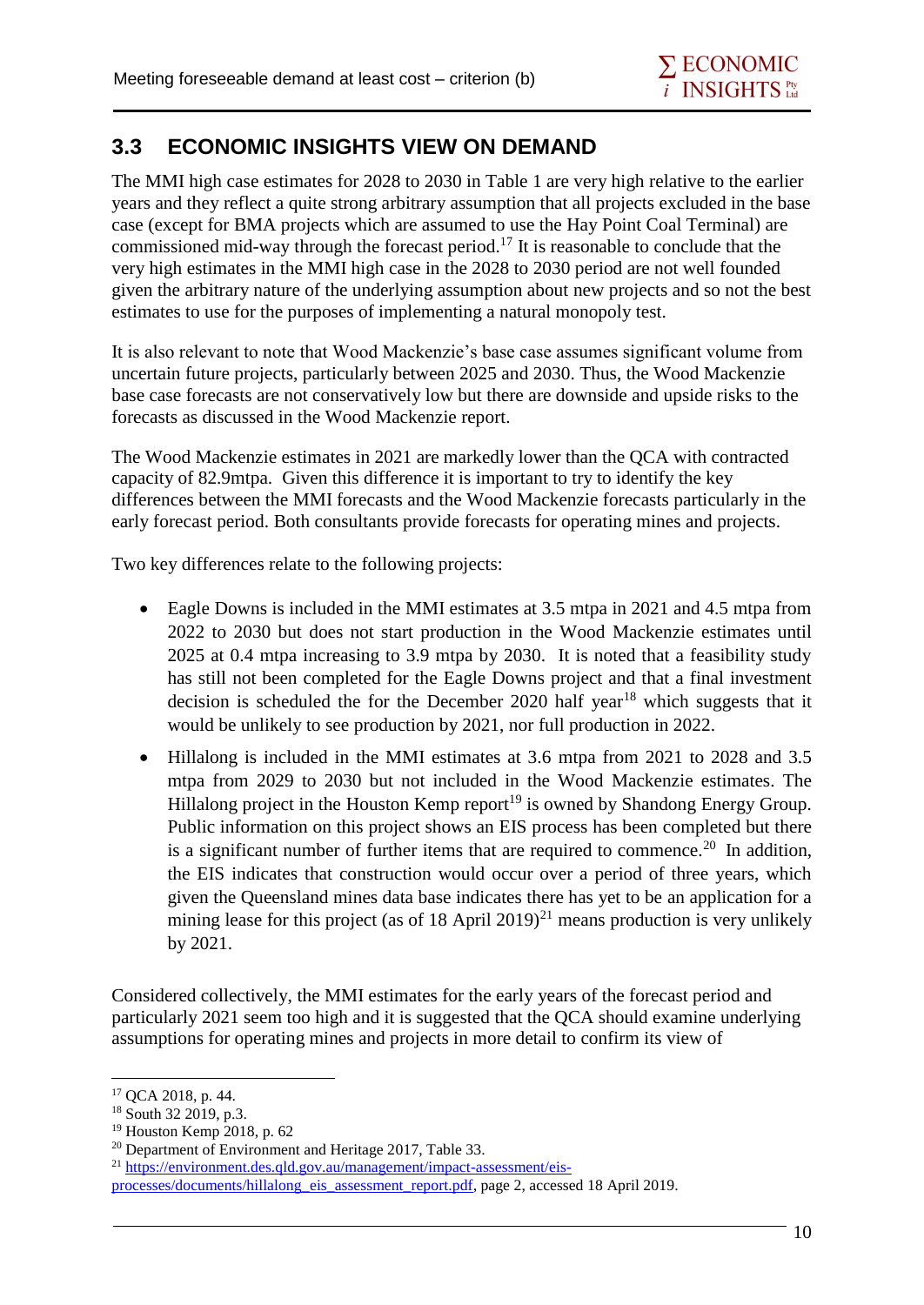foreseeable demand forecasts and also consider whether the requirement for contracted capacity to be set at 10 per cent above estimated throughput is valid.

Turning to the estimates of demand provided by DBCT Management, the adjustments to include demand from mines excluded by the QCA are not justified if the QCA's market definition is the best view of market definition. This issue was discussed above in Section 2. To recap, it is considered that the QCA has presented well founded reasons for excluding various components of demand that are included by Houston Kemp and DBCT Management.

Turning to the information provided by DBCT Management in relation to the access queue, inclusion of the access queue demand is not justified unless it is reasonably likely that demand in the queue will be converted to contracted capacity in a relevant time frame. The DBCT User Group (2019, pp. 38-39) submission makes a number of points that support the view that: $22$ 

"Consequently, the DBCT User Group considers that the access queue provides limited if any guidance as to what actually constitutes foreseeable demand – and certainly can't just be added to the existing contracted capacity to produce a demand forecast."

In support of its view, the DBCT User Group makes the following points:

- it is relatively rare for access queue requests to convert into contracted capacity (at least in the timing and tonnages initially sought by access seeker):
- there is no cost to being in the queue and being in the queue is effectively a free option for a potential access seeker;
- if the near term access requests in that queue were actually representative of near term demand then they presumably should have sought access during the recent notifying access seeker process (which was generally known in the industry to be likely to be the last opportunity to acquire DBCT capacity without an expansion in the short to medium term);
- to the DBCT User Group's knowledge no expansion of DBCT is currently the subject of a feasibility study;
- no DBCT User Group member is aware of being approached by DBCTM under clause 20 of their access agreements indicating that no current access seeker is willing to contract capacity which can only be provided if the renewal rights of existing access holders are waived or an expansion is developed;
- access requests in the queue do not necessarily represent additional aggregate demand even to the extent they represent demand, as queue access seekers may replace existing users (either through trading or through existing capacity not being renewed by existing users such that it reverts to becoming available for contracting).

<sup>1</sup> <sup>22</sup> DBCT User Group 2019, pp. 38-39.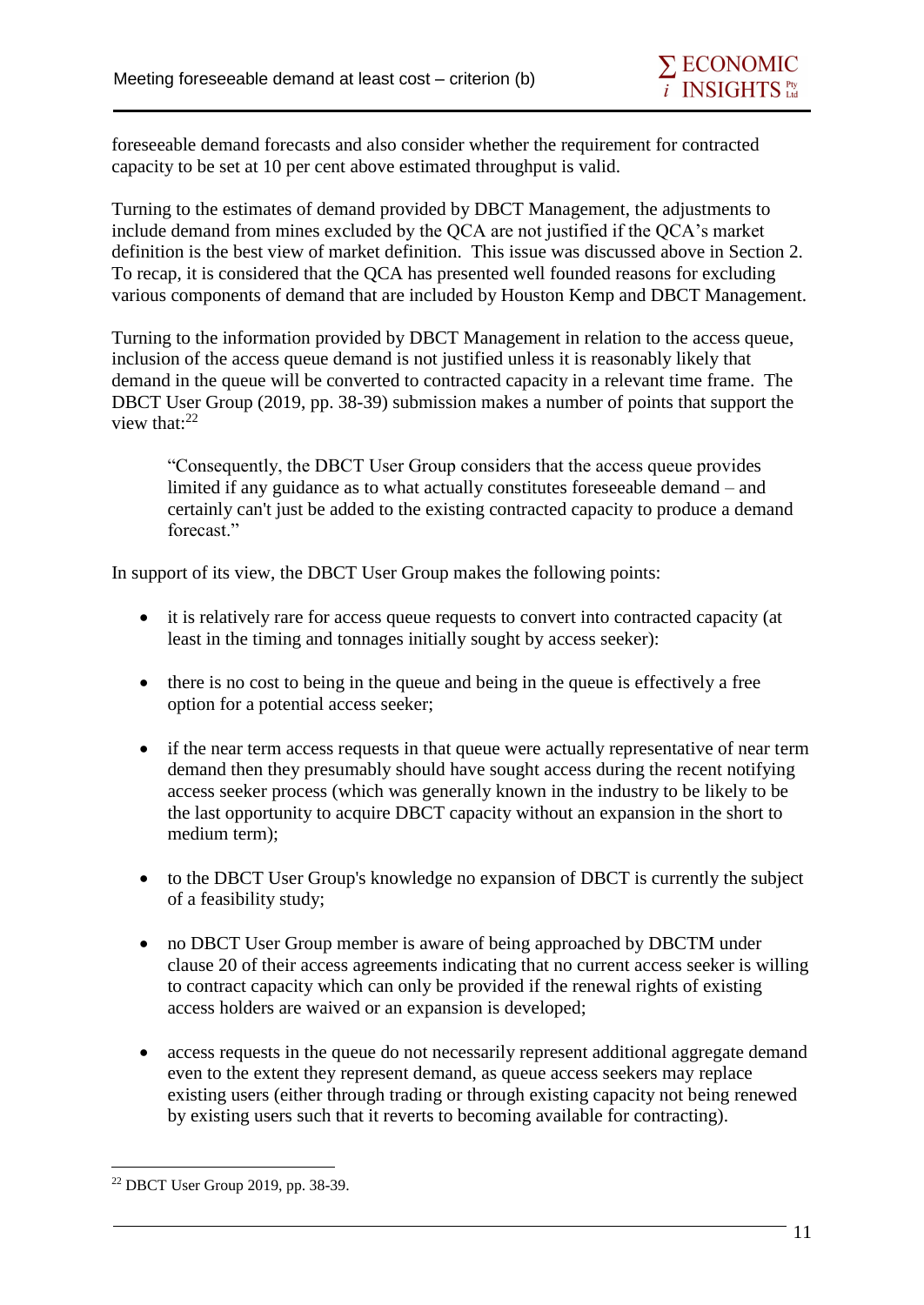The PWC report made similar points as follows:<sup>23</sup>

"Importantly, it is clear that the access queue does not realistically reflect the total foreseeable demand above ongoing existing capacity, as the access requests have not been converted to take-or-pay arrangements and related to development proposals at varying stages of maturity, many of which are yet to reach financial close (and it is evident from the limited degree to which the historical queue levels have been converted into executed access agreements that many access applications are never, in fact, converted into an executed access agreement).

Indeed, this appears to be reflected in DBCTM's own view of future contract cover at DBCT, which indicates that only a small proportion of the existing access queue is likely to be converted into contracted capacity."

As can be seen from Table 4 exclusion of the access queue data has a very large impact on total demand such that the demand estimates are much more in line with the QCA's preferred estimates of foreseeable demand.

It is also relevant to note that new entrants would have access to capacity over time if existing users do not renew all of their capacity, by use of secondary market trading and if capacity is expanded over time.

If expansion is not required at DBCT in the declaration period, then there is no need to consider a comparison of the cost of an expanded DBCT and a combination of supply from DBCT and another terminal. But in these circumstances there is still a need to compare the cost of an unexpanded DBCT and alternative supply by another terminal.

### **3.4 ECONOMIC INSIGHTS VIEW ON CAPACITY**

The OCA assumes that DBCT's nameplate capacity is  $85 \text{m}$ tpa<sup>24</sup> and that DBCT's capacity will need to be expanded to meet the total foreseeable demand. Based on these figures the QCA considered that the Zone 4 expansion of 4 mtpa and the 8X phase 1 expansion of 4.5 mtpa would be required by 2021. However, Houston Kemp<sup>25</sup> and the DBCT Management<sup>26</sup> submissions claim these expansion projects would not be complete until September 2023 and September 2025 respectively. If this were the case DBCT could not service total demand assuming the QCA estimate of existing contracted capacity from 2021 to 2023.

However, capacity would be sufficient to service QCA's preferred estimate of throughput for each year of from 2021 to 2030 and it is arguable that estimated throughput is more relevant then contracted capacity in the context of a temporary increase in demand which could be accommodated by squeezing the system rather than expanding it. To elaborate, the system could potentially peak for a year performance wise with a temporary increase in vessel wait time as the main cost (which results in demurrage costs) which is likely to be far less than the

<sup>23</sup> PwC 2018b, p. 24.

<sup>24</sup> Ibid, p. 135.

<sup>25</sup> Houston Kemp 2019, p. 34.

<sup>26</sup> DBCT Management 2019, Appendix 6.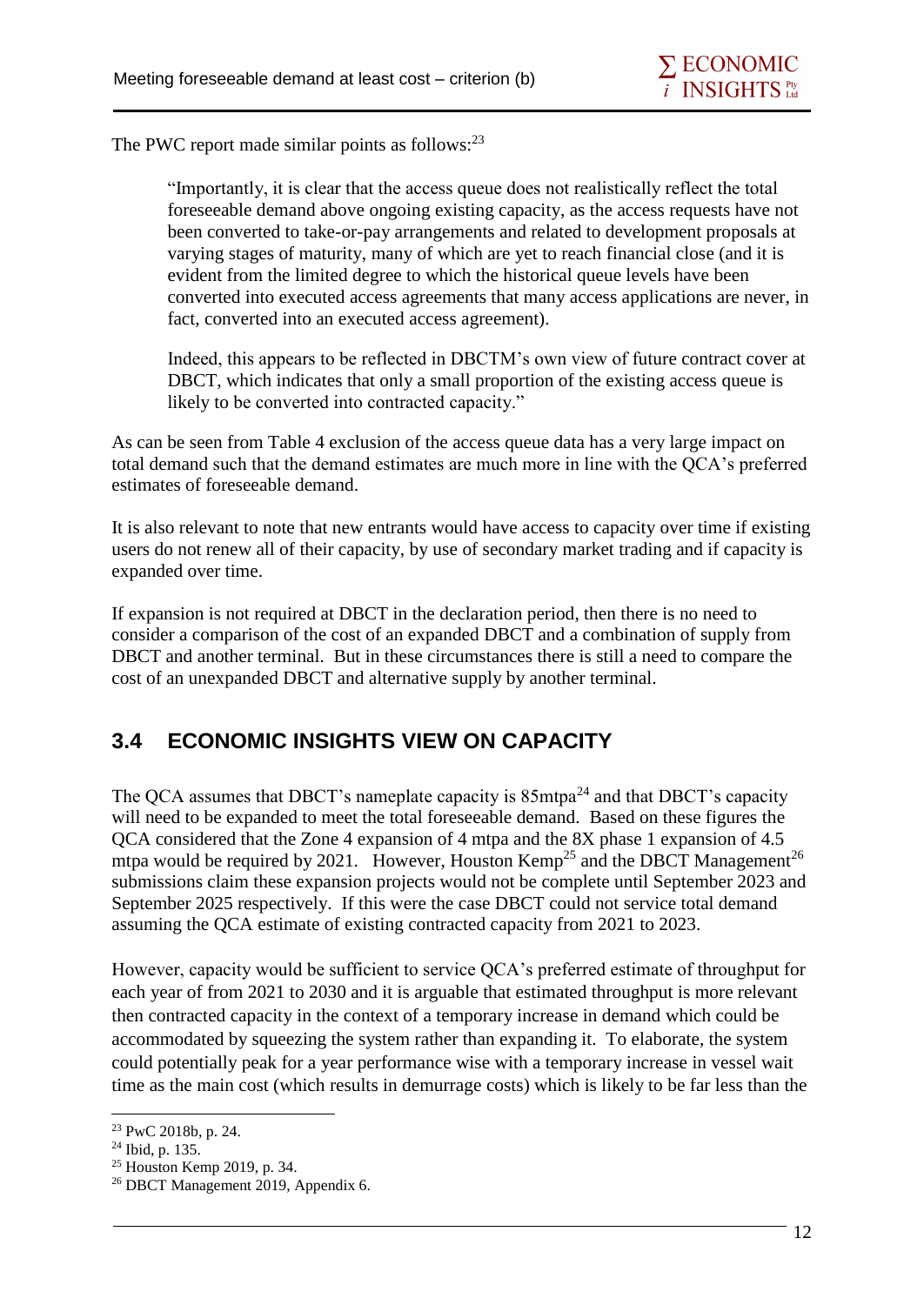cost of expanding the system.

This issue is discussed in the DBCT User Group submission<sup>27</sup> where it is noted inter alia that: the DBCT User Agreements allow users to permit third party shippers to utilise their capacity; there is clear evidence of a secondary trading market; and there are other factors that are likely to support a conclusion that the estimate of through put being 90 per cent of contracted capacity is too low.

There is also information that indicates terminal capacity at DBCT is considerably higher than 85 mtpa and that 85 mtpa is a system capacity constraint at the port rather than a constraint at the terminal itself. The DBCT Management submission to the QCA Draft recommendation included a report prepared by the Integrated Logistics Company published in October 2018 that established a terminal capacity of  $95.4 \pm 1$  and a system capacity of 84.4 mtpa in the 2021 fiscal year.<sup>28</sup>

Figures for contracted demand provided by DBCT Management and estimates prepared by the Integrated Logistics Company for terminal capacity and system capacity for each of the years from 2019 to 2021 and 2022 onwards are presented in Table 3.

| Financial year | Contracted demand | <b>Existing Terminal</b><br>Capacity Estimate | <b>System Capacity</b><br>Estimate |
|----------------|-------------------|-----------------------------------------------|------------------------------------|
| <b>FY19</b>    | 79.3              | $90.1 \pm 1$                                  | $81.9 \pm 1$                       |
| FY20           | 81.1              | $90.8 \pm 1$                                  | $82.3 \pm 1$                       |
| FY21           | 83.6              | $95.4 \pm 1$                                  | $84.4 \pm 1$                       |
| FY22 onwards   | 86.1              | $94.7 \pm 1$                                  | $84.2 \pm 1$                       |

Table 3: Integrated Logistics Company Capacity Estimates

Source: Integrated Logistics Company Pty Ltd (2018), part of Appendix 3 of DBCT Management (2019).

The Integrated Logistics Company report defines terminal capacity as "name-plate capacity" and system capacity as "being an objective of maximum reasonably achievable capacity for the Terminal without unduly increasing vessel waiting times as a result of operation of the Terminal".<sup>29</sup>

There are two reasons for using the terminal capacity estimate as a measure of maximum capacity:

<sup>1</sup> <sup>27</sup> DBCT User Group 2018, pp. 38-39.

<sup>&</sup>lt;sup>28</sup> Integrated Logistics Company Pty Ltd (2018), part of Appendix 3 of DBCT Management (2019).

<sup>29</sup> Ibid, p. 2.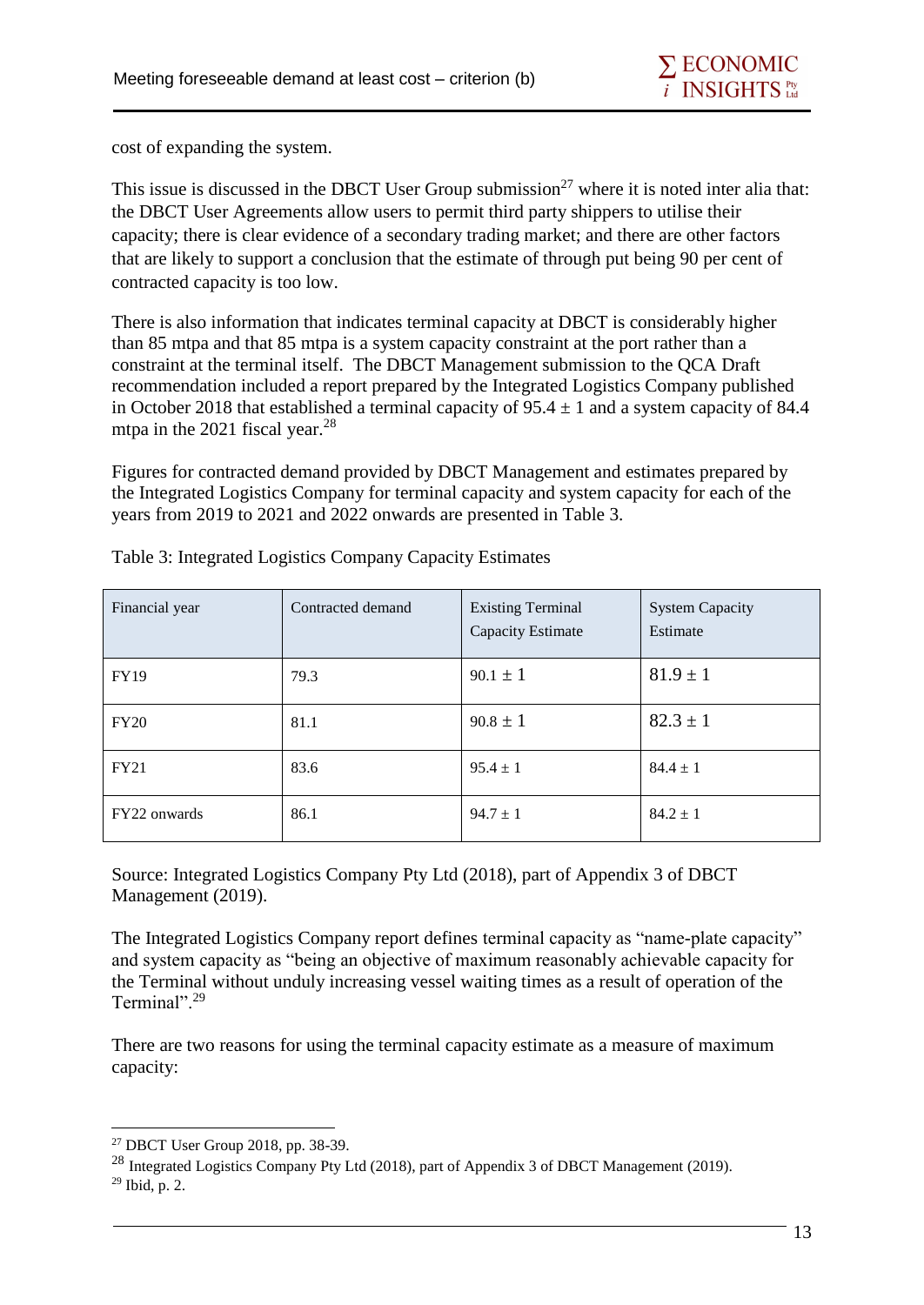- First, system capacity as defined takes account of the need to avoid unduly long vessel waiting times at the port, the costs of which may not be sufficient to impact on demand at the terminal i.e. to provide an incentive to switch capacity, particularly if there are only temporary delays.
- Second, and importantly, the service as defined by s.  $250(1)(c)$  of the QCA Act 1997 is 'the handling of coal at Dalrymple Bay Coal Terminal by the terminal operator.' And as per s. 250(5) 'handling of coal includes unloading, storing, reclaiming and loading.' Given that system capacity and importantly rail may be increased by other service providers, then there is no basis of limiting DBCT capacity to anything other than the terminal's own capacity, particularly as the regulated asset base will be determined based on the service as defined.

Significantly, if terminal capacity is used as the measure of capacity to implement a natural monopoly test and the QCA's preferred demand forecast is adjusted to reflect likely delays in the Eagle Downs and Hillalong projects, then there would be no need to consider the need for expansion over early years of the declaration period.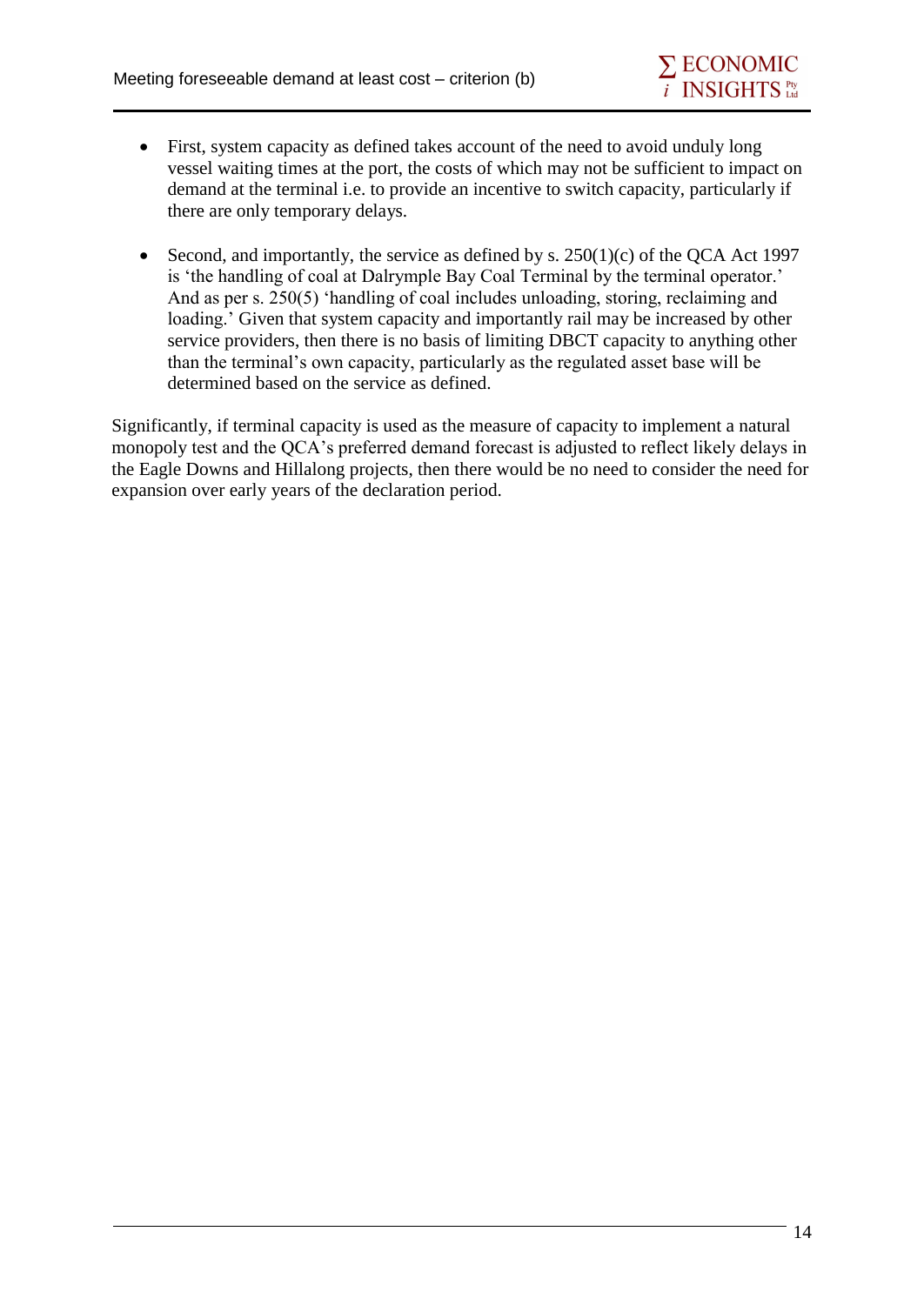## **4 LEAST COST ESTIMATES OF MEETING FORSEEABLE DEMAND**

### **4.1 THE NATURAL MONOPOLY TEST AND RELEVANT COSTS**

In a regulatory context, the assessment of the least cost option for supplying terminal services to the customers of DBCT or a similar facility is in effect a test of a natural monopoly. This has been recognised by the  $OCA^{30}$  in the current matter and the Australian Competition Tribunal<sup>31</sup> in relation to rail facilities in Western Australia under previous declaration criteria.

The definition of a natural monopoly is that it refers to a situation where the lowest cost option for supply is supply by a single firm or facility rather than by multiple firms or facilities. For example, according to an authoritative industrial organization text: $32$ 

"A market or industry is a natural monopoly if costs are minimized by concentrating production in a single firm."

The definition does not refer to sunk costs, but the standard textbook interpretation is that it relates to the total cost for a firm to supply the relevant demand and this includes all costs including sunk costs.

Additional aspects that need to be considered are whether the supply options represent capacity that will be available in the relevant time frame, as this is relevant for determining the costs that customers face, and whether to take account of other relevant factors that affect the value to customers of a particular option, as this will affect their willingness to purchase the service.

## **4.2 QCA VIEW**

The QCA endorses a total cost test for identifying a natural monopoly rather than an incremental cost test. A total cost test is also consistent with the recognition in a regulatory context of the need to ensure revenue is sufficient to cover all costs in order to ensure there are appropriate incentives for efficient investment to serve the market. This is particularly important where a service entails large sunk costs, otherwise there may not be sufficient incentive to ensure efficient investment.

Thus, a total cost test is also in effect an ex ante test that recognizes the relevance of all costs of a facility or combination of facilities in meeting the specified demand. A total cost test can be implemented by estimating average total costs of different options to supply the relevant demand.

<sup>30</sup> QCA 2018, p. 47.

<sup>&</sup>lt;sup>31</sup> ACT 2010, summary para. 18 and para 949.

<sup>32</sup> Church and Ware, 2000, p. 754.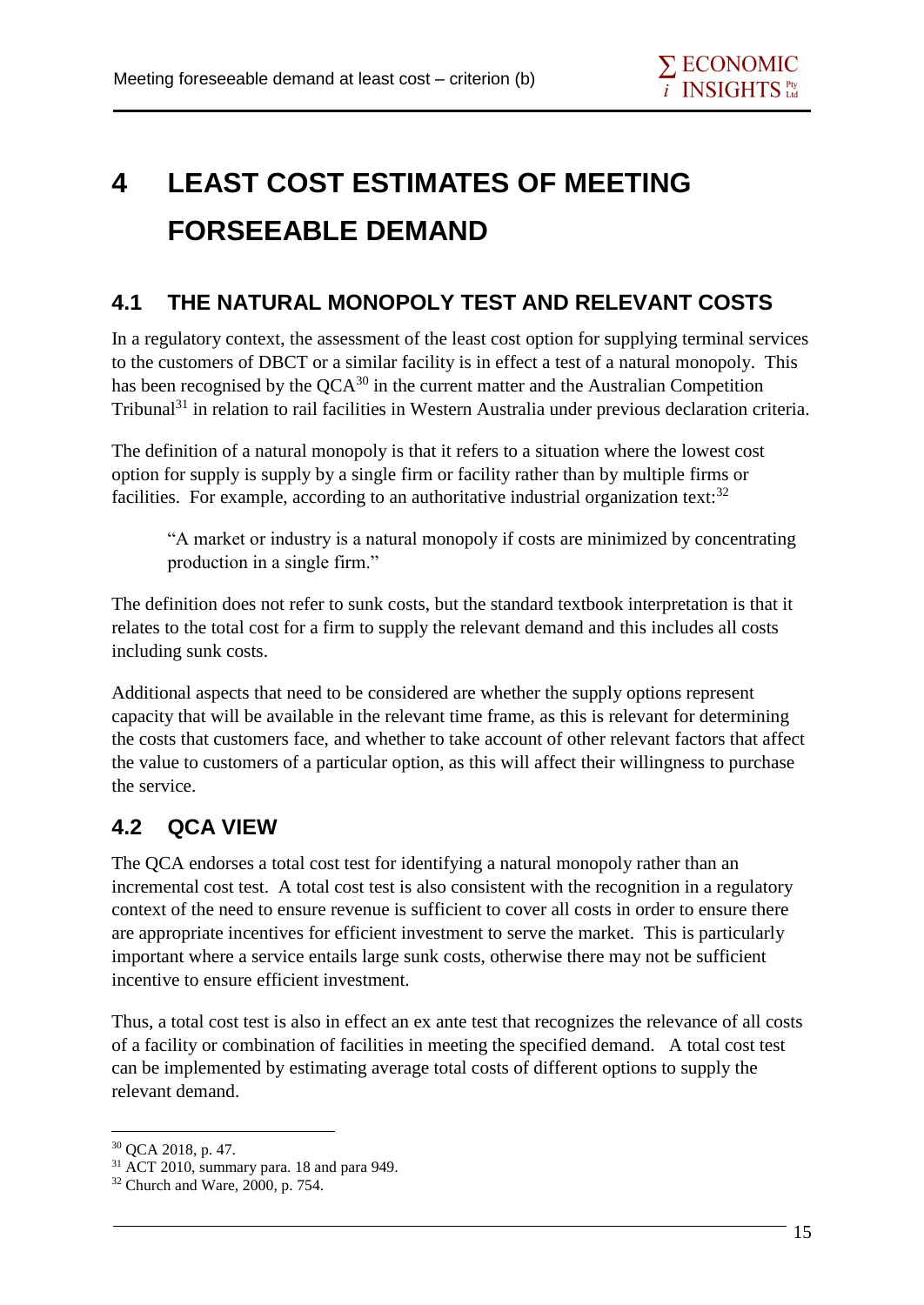In some cases it is possible to implement an (average) incremental cost test if relevant sunk costs cancel out in the comparison of cost options. However, the validity of an incremental cost test requires the same sunk costs to be present in the cost comparisons.

### **4.3 HOUSTON KEMP VIEW**

Houston Kemp contends that the QCA has made an error in implementing an average total cost test because it has ignored the sunk costs of other terminals in calculating the average total cost of supply by DBCT. $^{33}$ 

**Houston Kemp contends that these sunk costs of an alternative supply option to DBCT should be included both in the scenario where DBCT supplies the terminal services as well as where the alternative terminal supplies the terminal services and so they will cancel out.** If this were the case, then an average incremental cost test would provide an equivalent conclusion.

## **4.4 ECONOMIC INSIGHTS VIEW**

If the Houston Kemp approach were accepted it would mean that the base scenario of supply by DBCT would include **the costs of more than that single facility** which is not consistent with the standard definition of a natural monopoly nor a literal interpretation of the meaning of cost in the relevant legislative provision.

Furthermore, the sunk costs of other options are not necessarily linked to supply by DBCT alone and they may well be incurred and expected to support other demand. In determining the cost of an alternative option for supply, as noted, there is also a need to determine if the assumed alternative capacity is available to supply the relevant customers in a relevant time frame.

Houston Kemp contends that the Australian Competition Tribunal's decision in relation to Fortescue Metals Limited took as given the capacity and costs of existing facilities and sought only to address the additional costs of meeting demand in each scenario. In particular Houston Kemp contends there are some sunk costs involved in one alternative option (expanding the Chichester line) that were in effect treated as cancelling out.<sup>34</sup>

Such an approach would in effect mean that the sunk costs associated with capacity from alternative terminals that can service demand should be excluded in the comparison. However, if one takes an ex ante perspective with respect to sunk costs as is done in defining a natural monopoly and as is assumed in setting charges to recover all relevant costs then the sunk costs of alternatives should be included. For clarity, the comparison should be on an average total cost basis where the sunk costs of the existing facility should be recognised in the base scenario and the sunk costs of the alternative facility should be included in the alternative scenario.

Houston Kemp maintain that there is a need to consider the costs to society from an

<sup>33</sup> Houston Kemp Economists 2019, pp. 24-35.

<sup>34</sup> Ibid, 2019, p. 29.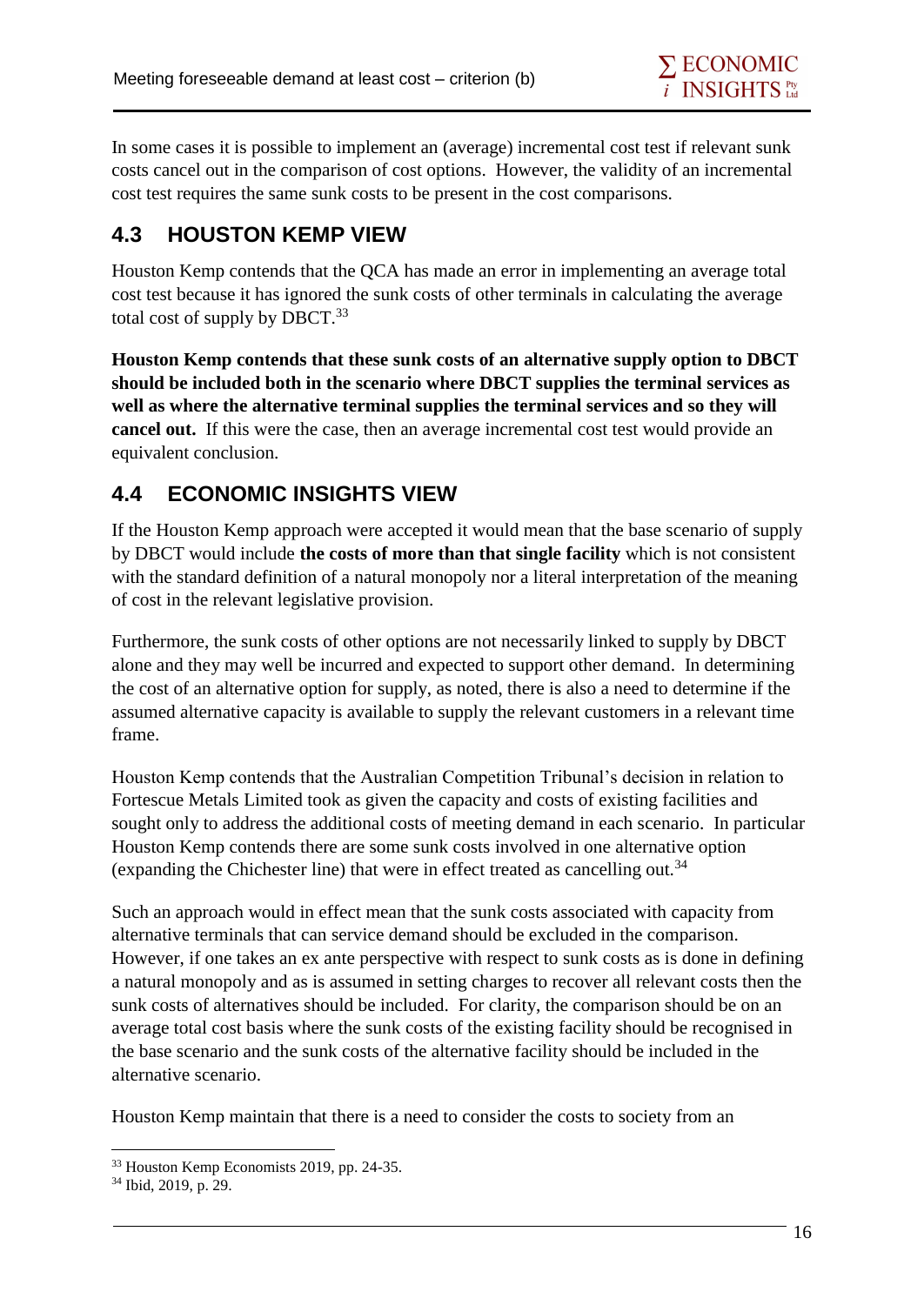incremental perspective and this justifies the exclusion of sunk costs already incurred. Houston Kemp uses the term 'cost to society' in its incremental cost assessment<sup>35</sup> and the term 'resource cost' in its earlier report.<sup>36</sup> However, the costs it refers to are just incremental costs that ignore existing sunk costs. They do not incorporate the costs to society if nondeclaration meant that market power led to prices that meant lower production and investment.

From the perspective of users of the service and the scope for the exercise of market power, the sunk costs are relevant because they will be reflected in user charges. Users of regulated and unregulated infrastructure do not face charges that reflect incremental costs they face charges that reflect average total costs for regulated infrastructure and potentially higher charges for unregulated infrastructure with market power, and they make investment and production decisions based on the charges that they face. In the context here, the capital charges that users face are encompassed in a user cost of capital and reflect return on and return of capital components that are linked to the willingness of suppliers to continue to make capacity available to receive these charges. If the capital charges are not paid, then the capacity would not be available with adverse economic efficiency implications.

In alternative terms, 'society' is not making decisions to utilize existing capacity or to switch capacity by reference only to incremental costs that ignore sunk costs because users face prices that include sunk costs, and this is necessary to provide efficient investment signals. The Houston Kemp approach also assumes that there is minimal restriction on the ability of users to switch between terminals even when capacity has been fully contracted to other users.

It is also relevant to recognise the policy purpose that motivated the Competition Policy Review Bill that led to the changed declaration criteria. The declaration criteria were changed, first at the Commonwealth level, to make it clear that a natural monopoly test was required and that the test was market based requiring the market in which the infrastructure service under application is supplied to be defined: $37$ 

"12.22 Paragraph  $44CA(1)(b)$  asks whether the facility that provides (or will provide) the service could meet the total foreseeable market demand at least cost over the declaration period. This is in comparison to a scenario where there are two or more facilities. The amendment to this paragraph is intended to refocus the test to a 'natural monopoly' test instead of a 'private profitability' test. [Schedule 12, item 2, paragraph 44CA(1)(b)]

12.23 The approach under the new paragraph is market-based, requiring the market in which the infrastructure service under application is supplied to be defined. This includes any substitute services that serve or will serve the market."

It is reasonable to infer that the natural monopoly test was specified because of a concern

<sup>35</sup> Ibid, p. 32.

<sup>36</sup> Houston Kemp Economists 2018, p. 21.

<sup>37</sup> Commonwealth of Parliament of Australia 2016-2017.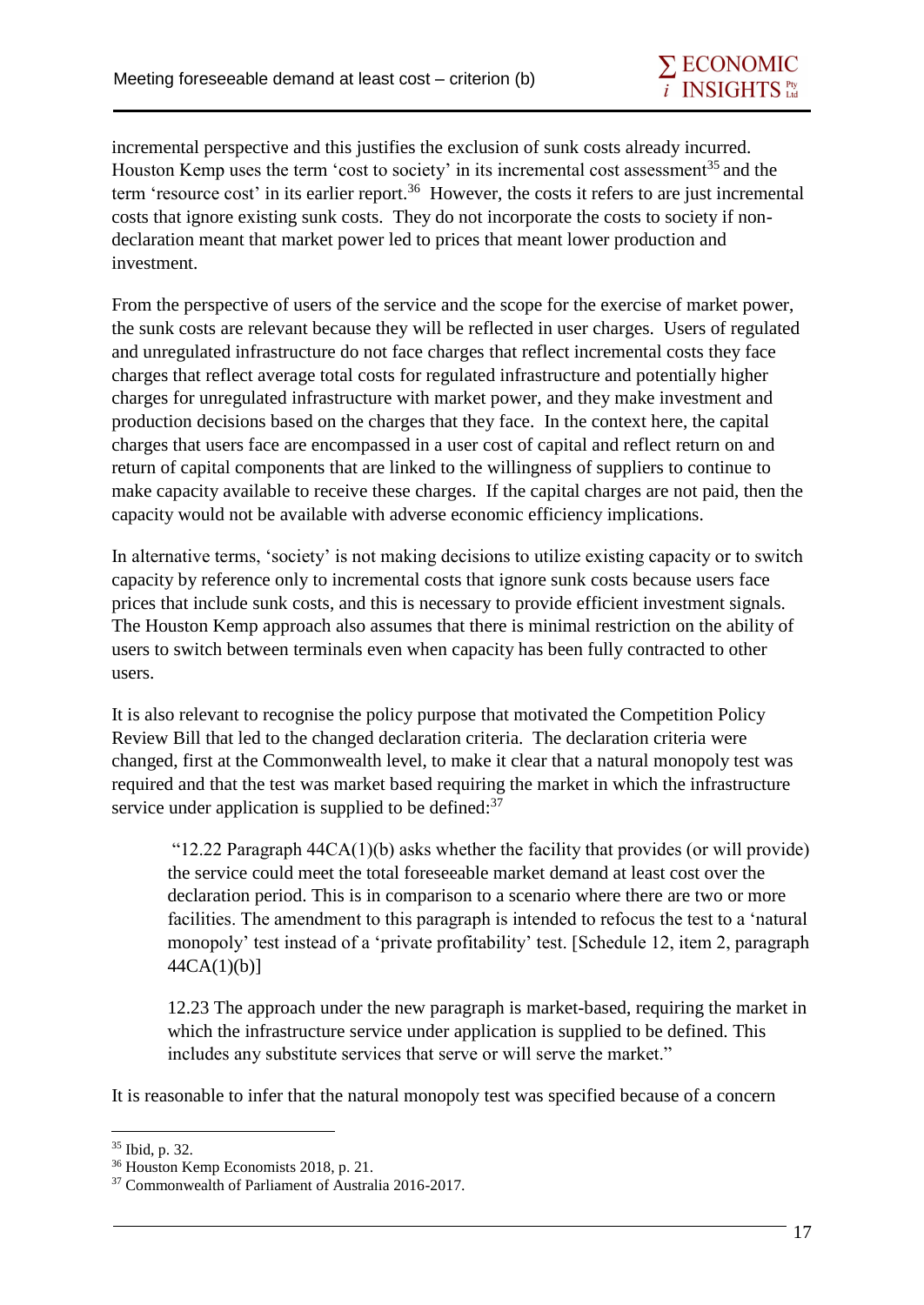about the potential exercise of market power since a natural monopoly by definition has market power over price. In addition, according to the explanatory memorandum, the assessment of natural monopoly is required to be market based which requires defining a market and supply options using the actual prices that customers face or are most likely to face.

Furthermore, in assessing purpose, there is not likely to be an effective constraint on the exercise of market power at an unregulated DBCT if only marginal alternative capacity is available at a competitive price, an outcome that would likely arise if DBCT were not declared.

It is also clearly the case that where there is not sufficient existing excess capacity to serve relevant demand then there is a need to include the relevant sunk cost of building a new facility assuming that can be done in a relevant time frame.

## **4.5 COST COMPARISONS**

The QCA, Houston Kemp, PwC and GHD cost comparisons are presented below to help clarify the different approaches.

#### *The QCA comparison*

The QCA compares the average total costs of an expanded DBCT (including sunk costs of an unexpanded and expanded DBCT and the sunk costs of expanded rail infrastructure but no sunk costs of an alternative terminal) with the average total costs of supply from another terminal required to meet additional demand (including the sunk costs of the existing terminal capacity and the sunk costs of expanded rail infrastructure).

The QCA notes that its estimates will overestimate the below rail cost of using the Goonyella system (with expansion) for accessing DBCT and that it has considered the highest estimate of expansion costs that are available without seeking to comment on the prudency of those expansion costs.<sup>38</sup> The QCA notes that its lower bound estimates (used in the comparison) do not include the cost that Goonyella system users would incur on the Goonyella system before their coal is hauled through another system to access alternative terminals.<sup>39</sup> The QCA also notes the extent that other coal systems require capacity upgrades to accommodate coal traffic from mines in the Goonyella system both the lower and upper bound estimates for accessing other terminals are an underestimation.<sup>40</sup>

In relation to the latter point, Glencore understands that the Blackwater track system is a key limitation to switching between DBCT and RGT. The Blackwater system is understood to be running currently at its physical limits. In order to rail from the Goonyella system to Blackwater, rail must move through the constrained sections of German Creek and Burngrove. It is therefore very likely any incremental tonnes would require sizeable and costly expansion of this section of track, as well as the main Blackwater trunk, meaning the

<sup>38</sup> QCA (2018, p. 51).

<sup>39</sup> Ibid, pp. 129-130.

 $40$  Ibid, p. 130.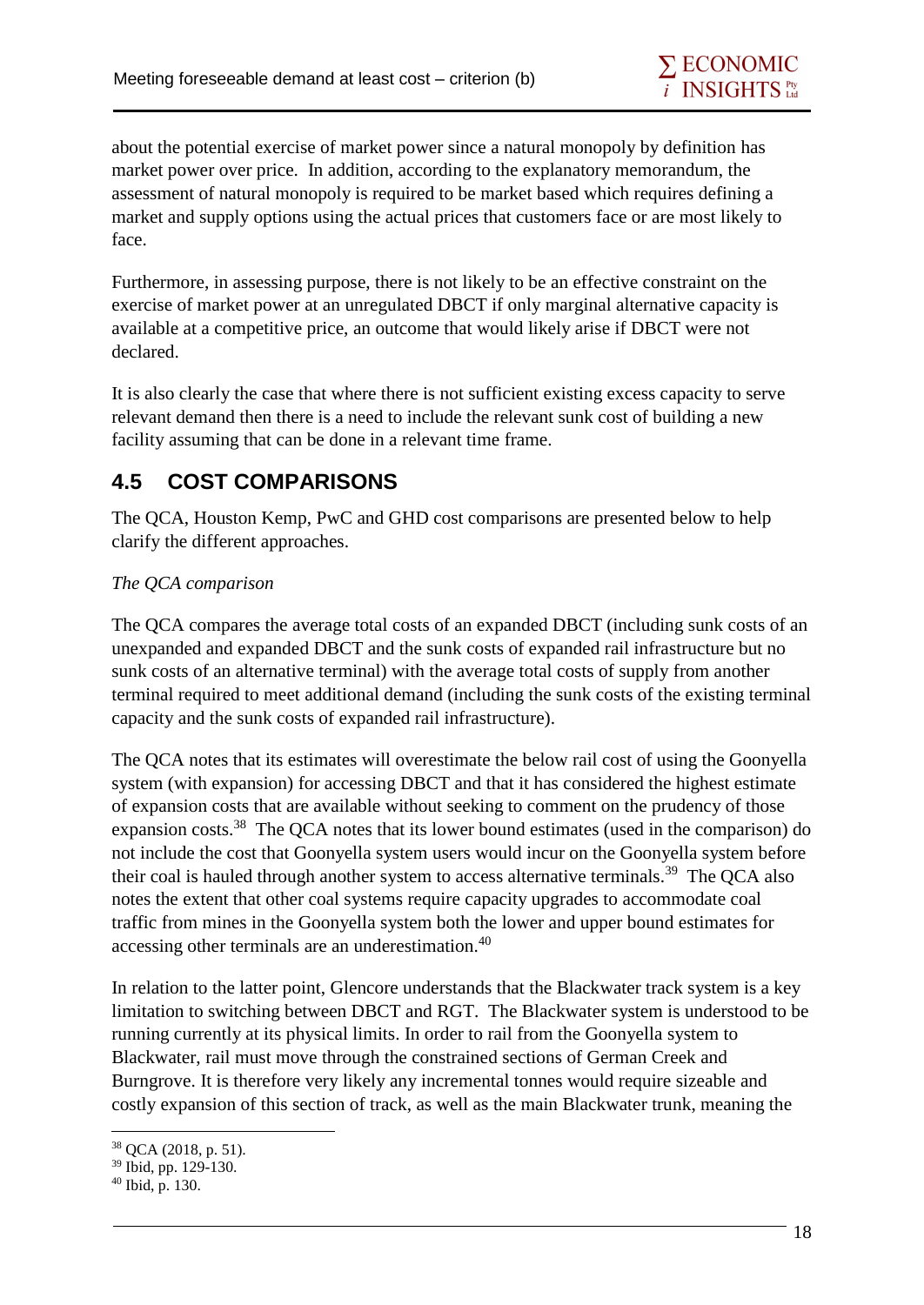incremental below rail costs would be significant.

Table 5 presents the QCA comparison based on the lower bound estimates

#### *The Houston Kemp comparison*

As noted, Houston Kemp maintains the QCA understates the cost of the expanded DBCT option because it does not include the sunk costs of alternative terminal capacity in the base case scenario. According to Houston Kemp the correct comparison needs to recognise the relevance of sunk costs from another terminal in both scenarios or the test needs to be implemented on a strictly incremental cost basis.

Houston Kemp presents an average incremental cost assessment that excludes the sunk costs of alternative supply so that a comparison is made between the average incremental cost of expansion at DBCT which includes sunk costs of expansion and other incremental cost of supply via another terminal.

Table 6 presents the Houston Kemp comparison.

#### *The PWC comparison*

PwC In its initial report compares the average total cost of DBCT expansion to meet additional demand (including sunk costs of the expansion) with the average total port and average incremental rail costs at other terminals that are assume to be able to serve the demand that requires expansion.<sup>41</sup> This in effect leads to the same conclusion as the  $OCA$ approach but with a focus on the incremental expansion and with different estimates of certain costs. A subsequent PwC report submitted as part of the DBCT user group submission to the QCA Draft recommendation compares estimates of average supply chain costs to the OCA estimates and arrives at similar order of magnitude conclusions.<sup>42</sup>

Table 7 presents the PwC initial comparison.

#### *The GHD comparison*

GHD notes that in estimating the costs in the situation where demand exceeds existing capacity at DBCT the QCA compares the average supply chain cost of DBCT meeting 93 mtpa of demand with the average supply chain cost of a Goonyella mine using RG Tanna Coal Terminal (RGTCT).<sup>43</sup>

GHD notes that this is not consistent with the approach the QCA described in the Draft Decision and in the Staff Issues paper which is described as the average supply chain cost of DBCT (expanded) meeting 93 million tonnes per annum (mtpa) of demand with the average supply chain cost of meeting demand with a combination of  $f_{\text{SEP}}^{[1]}$  DBCT (unexpanded) meeting 85 mtpa and RGTCT meeting 8 mtpa. When the latter scenario is applied the average supply

<sup>1</sup> <sup>41</sup> PwC (2018b), pp .31-34.

<sup>42</sup> PWC 2019, p. 17.

<sup>43</sup> GHD 2019.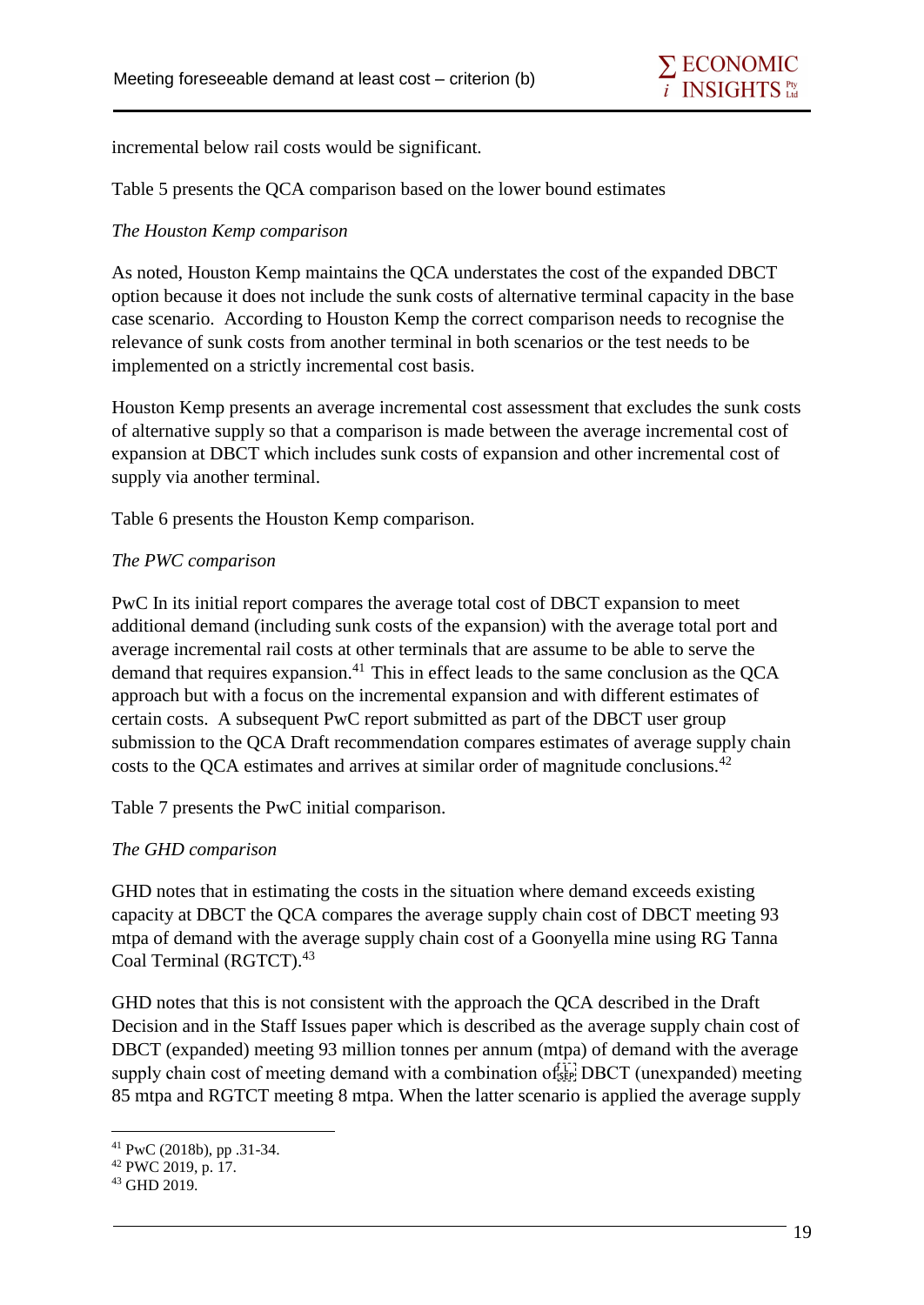chain cost is \$11.90 per tonne compared with the QCA estimate of \$12.05 per tonne.

Table 8 presents the GHD comparison.

#### **Table 5: QCA average supply chain costs to Goonyella system users of accessing alternative coal terminals with Goonyella and DBCT expansions (\$ per tonne)**

| <b>Cost components</b>                                                                  | <b>DBCT</b> | <b>AAPT</b> (GAPE)        | <b>RG</b> Tanna          | <b>WICET</b>               |
|-----------------------------------------------------------------------------------------|-------------|---------------------------|--------------------------|----------------------------|
| Below rail cost (2016-<br>17), lower bound<br>estimate for accessing<br>other terminals | \$3.61      | \$10.69                   | \$7.25                   | \$7.25                     |
| Above rail cost), lower<br>bound estimate for<br>accessing other<br>terminals           | \$3.25      | \$5.03                    | \$4.54                   | \$4.54                     |
| Coal handling cost                                                                      | \$5.14      | \$7.01                    | \$5.18                   | \$14.67                    |
| Other port and shipping<br>costs                                                        | \$0.05      | \$0.05                    | \$0.05                   | \$0.05                     |
| <b>Supply chain cost</b>                                                                | \$12.05     | at least \$22.79          | at least \$17.02         | at least \$26.51           |
| Cost difference relative<br>to accessing DBCT                                           |             | at least \$10.71<br>(89%) | at least \$4.97<br>(41%) | at least \$14.46<br>(120%) |

Source: QCA (2018, p. 51 and p. 138)

#### **Table 6: Houston Kemp incremental cost assessment of supply chain cost to society (\$ per tonne)**

| <b>Cost components</b>   | <b>Expanded</b><br>capacity<br>at DBCT | <b>Existing</b><br>capacity at<br><b>AAPT</b> | <b>Existing</b><br>capacity at<br><b>RGTCT</b> | <b>Existing</b><br>capacity at<br><b>WICET</b> |
|--------------------------|----------------------------------------|-----------------------------------------------|------------------------------------------------|------------------------------------------------|
| Below rail cost          | \$0.62                                 | \$1.82                                        | \$1.23                                         | \$1.23                                         |
| Above rail cost          | \$1.63                                 | \$2.52                                        | \$2.27                                         | \$2.27                                         |
| Coal handling cost       | \$8.50                                 | \$1.54                                        | \$1.14                                         | \$1.23                                         |
| Supply chain cost        | \$10.74                                | \$5.87                                        | \$4.64                                         | \$6.73                                         |
| Cost difference relative |                                        | $$4.87$ less<br>(45%)                         | $$6.10$ less<br>(57%)                          | $$4.01$ less<br>(37%)                          |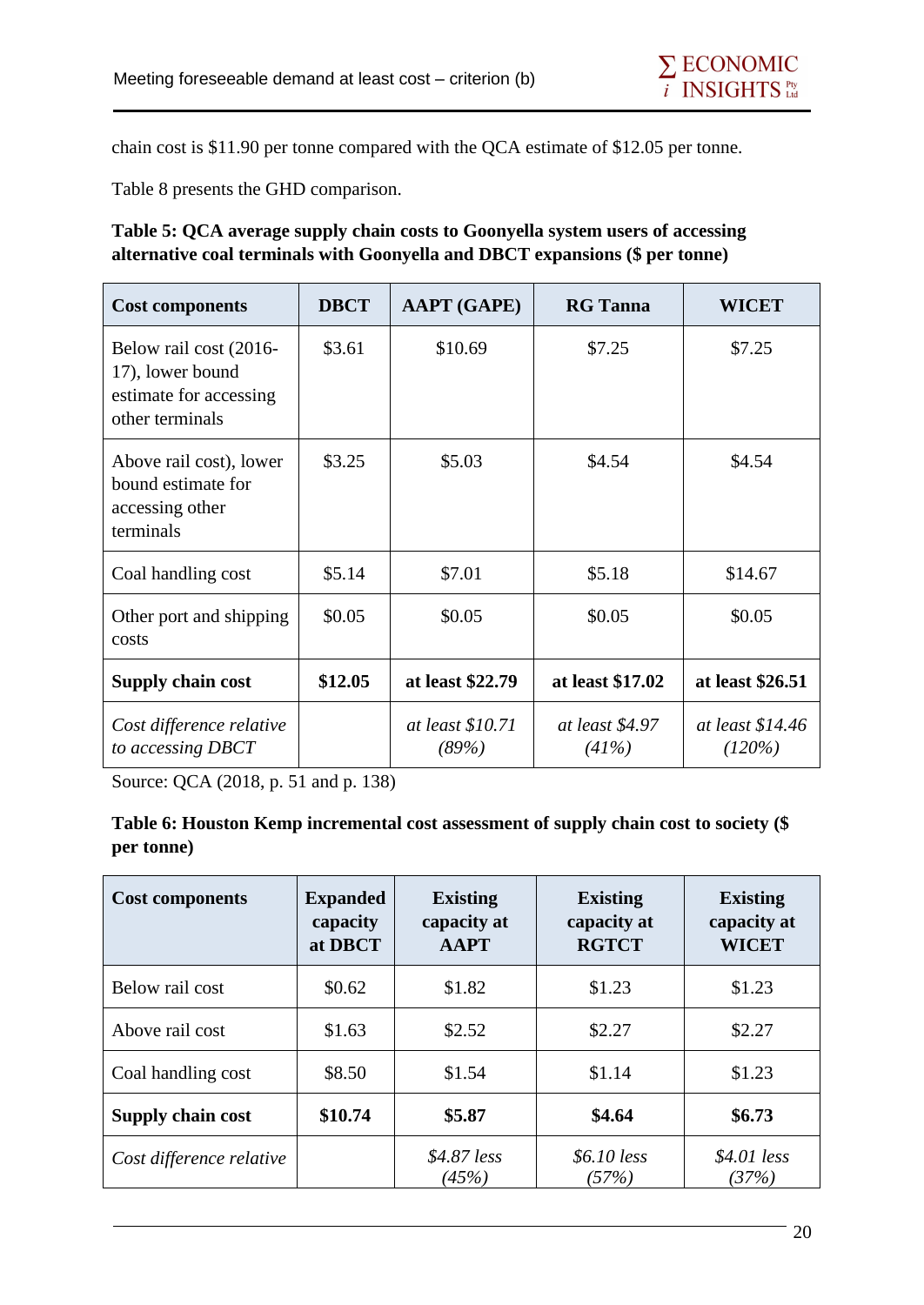

| to accessing DBCT |  |
|-------------------|--|
|-------------------|--|

Source: Houston Kemp (2019, p. 32)

#### **Table 7: PwC estimates of total port and incremental rail cost of options to serve additional demand beyond existing capacity(\$ per tonne)**

| <b>Cost components</b> | <b>Expanded</b><br>capacity<br>at DBCT<br>$-Zone 4$<br>$+8x$ | <b>Dudgeon</b><br>Point<br><b>Stage 1</b> | <b>Existing</b><br>capacity at<br><b>AAPT</b> | <b>Existing</b><br>capacity at<br><b>RGTCT</b> | <b>Existing</b><br>capacity at<br><b>WICET</b> |
|------------------------|--------------------------------------------------------------|-------------------------------------------|-----------------------------------------------|------------------------------------------------|------------------------------------------------|
| Supply chain cost      | \$8.02                                                       | \$28.46                                   | \$18.00                                       | \$12.50                                        | \$30.00                                        |

Source: PwC (2018b, p. 34)

#### **Table 8: GHD total supply chain cost assumptions**

| <b>Coal tonnages</b>   | <b>DBCT</b>               | <b>DBCT + RGTCT</b>       |
|------------------------|---------------------------|---------------------------|
|                        | (unit cost)               |                           |
| 85 mtpa                | \$11.42                   | \$11.42 (DBCT)            |
| 8 mtpa                 | \$18.74 (inferred by GHD) | At least \$17.02 (RGTCT)  |
| 93 mtpa (average cost) | \$12.05                   | \$11.90 (inferred by GHD) |

Source: GHD (2019, p. 8)

### **4.6 ECONOMIC INSIGHTS VIEW OF COST COMPARISONS**

If one adopts an ex ante perspective and recognizes the need to consider available capacity then the only comparison that would seem to make sense if expansion is required is the average total cost of an expanded DBCT (including DBCT sunk costs but no sunk costs for alternative supply) with the average total cost of an unexpanded DBCT and supply using the available (excess) capacity of alternative terminals, assuming there is sufficient relevant excess capacity.

The GHD criticism of the application of the methodology is valid, however the difference in estimates is small and recognising the conservative nature of the QCA estimates (conservatively high rail costs associated with DBCT expansion, non-recognition of additional rail costs for using RGTCT and lower bound estimates of accessing other terminals) the DBCT expansion option is still likely to be the lowest cost. It is noted that GHD contends, based on its calculations, that the estimate of \$12.05 is not overstated although GHD does not appear to address the issue of the non-recognition of additional rail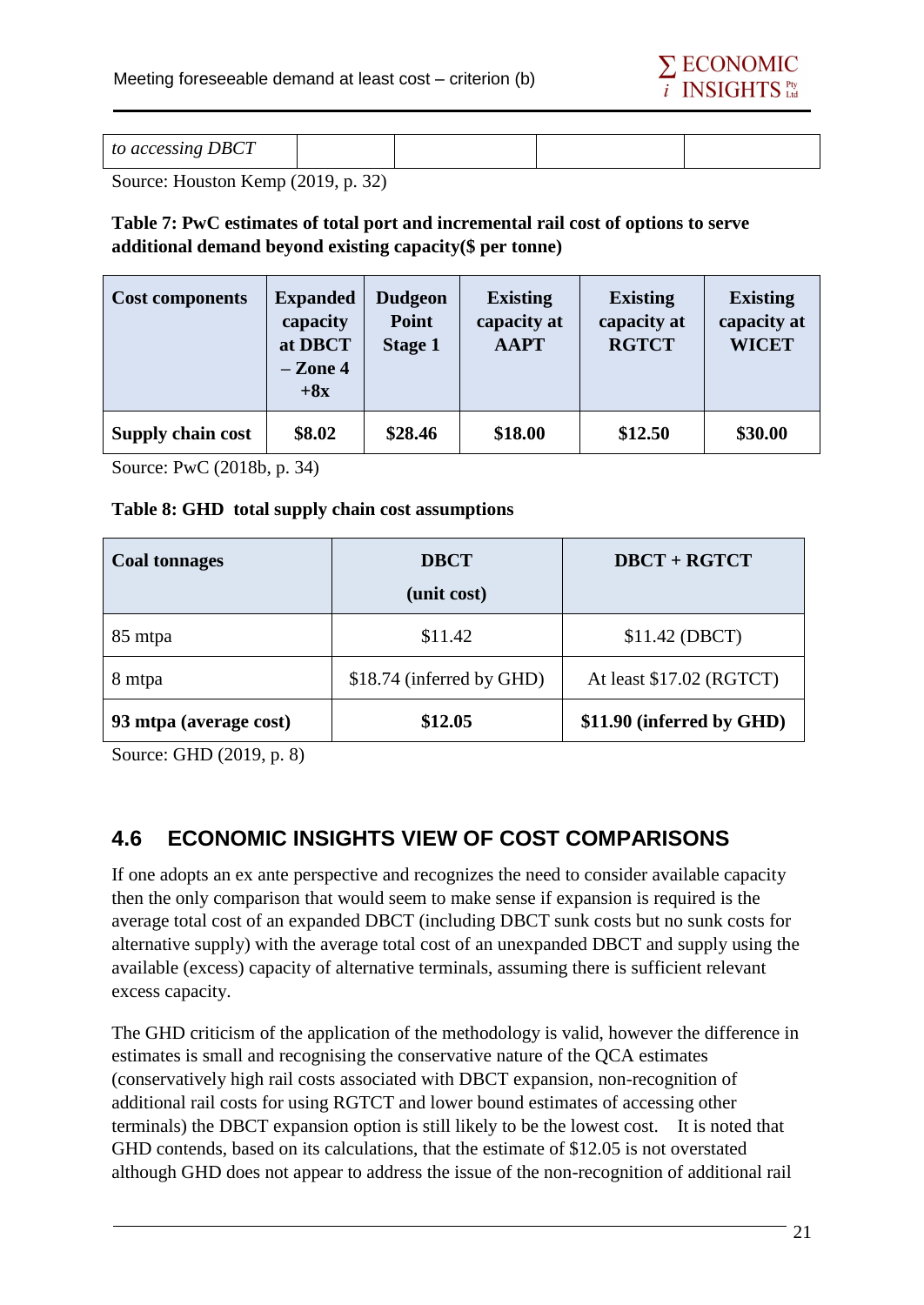costs for using RGTCT, including the costs to construct physical infrastructure to gain incremental capacity in the other systems where constraints currently exist to limit capacity. There is also a need to consider whether there is spare capacity at RGTCT as discussed below.

The QCA's preliminary view in its draft recommendation is that there is no spare capacity at RG Tanna or AAPT over the proposed declaration period and that RG Tanna is fully contracted.<sup>44</sup> It noted this was the view of the DBCT user group and consistent with data collated by the Department of Natural Resources and Environment for the Port of Gladstone. It also noted that it had not received compelling evidence of the availability of spare capacity at RG Tanna or AAPT over the proposed declaration period.<sup>45</sup>

GHD in its report as part of the DBCT Management submission to the QCA Draft recommendations contends that, based on throughput volumes recorded in recent annual reports there is spare capacity at RGTCT of at least 8.4 mtpa.<sup>46</sup> The throughput figures at RGTCT have averaged around 60mtpa for the 2016 to 2081 financial years which converts to contracted capacity of 66.6 mtpa and the QCA estimate of capacity of 75 mtpa.

However, Glencore has advised that RGTCT is a dedicated stockpile facility, which means that a user must have their own stockpile sufficient to support volumes they want to achieve, and constraints on stockpile capacity are not reflected in the name plate capacity.

Constraints provided by stock pile capacity would need to be recognised in establishing the extent of any spare capacity at RGTCT and may mean that in implementing the natural monopoly test there is a need to make use of alternative capacity at WICET where the cost of access is considerably higher than for RGTCT.

<sup>1</sup> <sup>44</sup> QCA 2018, p. 17.

<sup>45</sup> Ibid, p. 18.

 $46$  GHD Advisory (2019 p. 11)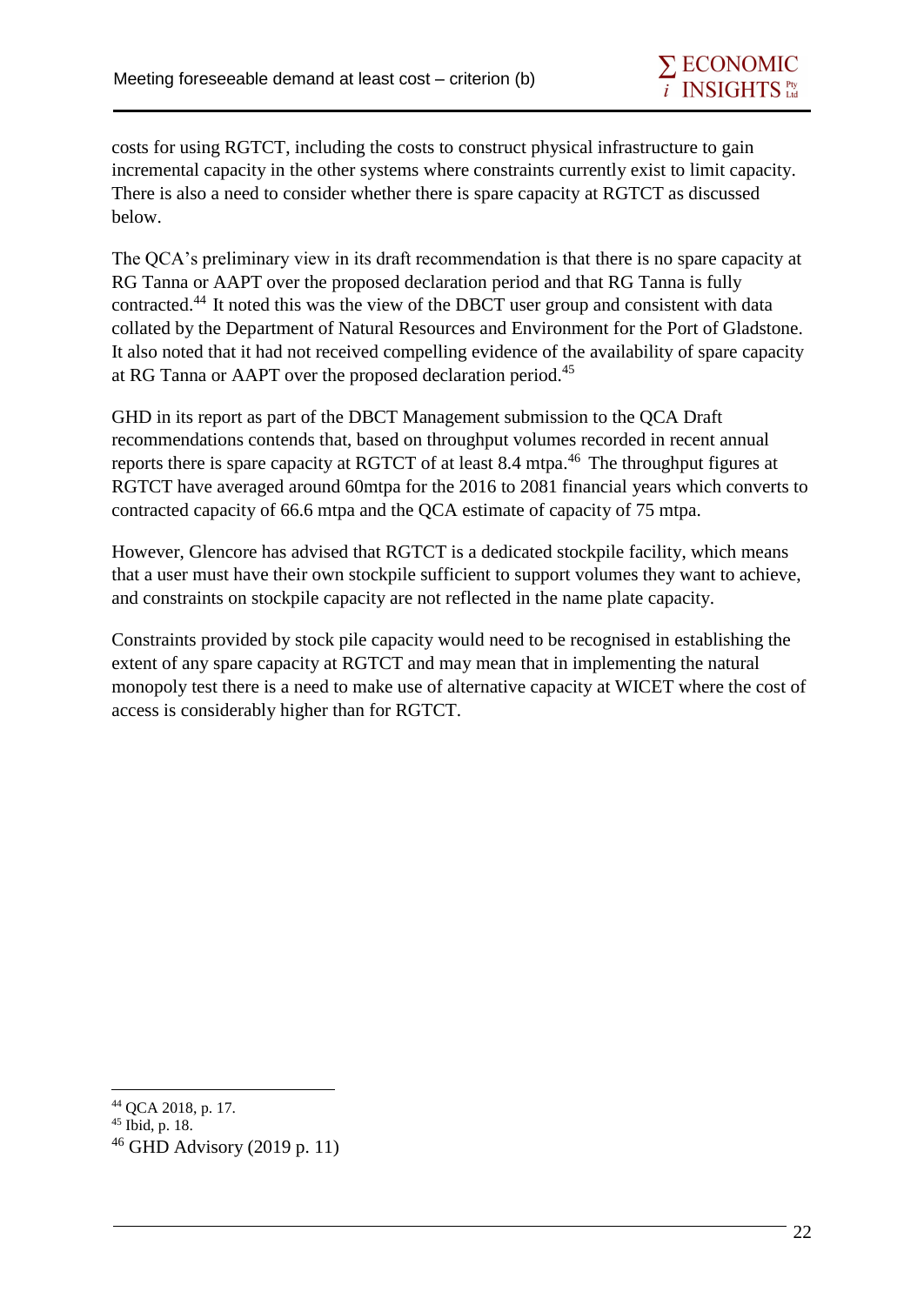## **REFERENCES**

Australian Competition Tribunal (2010) In the matter of Fortescue Metals Group Limited [2010] ACompT 2.

Church, J. R. and R. Ware (2000), Industrial Organization: A Strategic Approach, McGraw-Hill.

Department of Environment and Heritage (2017), Environmental Impact Statement (EIS) assessment report under the Environmental Protection Act 1994, Hillalong Coal Project, proposed by Queensland Coal Exploration Pty Ltd, March.

DBCT Management (2019), DBCT Declaration Review: DBCT Management response to QCA draft recommendation, 11 March.

DBCT User Group (2019), Submission in response to Queensland Competition Authority Draft Decision, 11 March.

DBCT User Group (2018), Declaration review regarding Dalrymple Bay Coal Terminal (Cross Submission), 16 July.

GHD Advisory (2019), Review of the QCA's least cost calculations and approach for criterion (b), report for DBCT Management, 8 March.

Houston Kemp Economists (2019), Assessment of the QCA's draft recommendation to declare the DBCT service – criterion (b), a report for DLA Piper, March.

Houston Kemp Economists (2018), Does DBCT's coal handling service satisfy criterion (b)? A report for DLA Piper, 28 May.

Integrated Logistics Company Pty Ltd (2018), DBCT Capacity Estimates, prepared for DBCT Management, 19 October.

PwC (2019), DBCT User Group 2020 Access Declaration Review, 11 March.

PwC (2018a), DBCT User Group 2018 Access Declaration Review – Supplementary Report, 17 July.

PwC (2018b) DBCT User Group 2018 Access Declaration Review, 29 May.

QCA (2018), Part C: DBCT declaration review, Draft recommendation, December.

The Parliament of the Commonwealth of Australia House of Representatives (2016-2017), Competition and Consumer Amendment (Competition Policy Review Bill) 2017, Explanatory Memorandum.

South 32 (2019), Quarterly Report, March.